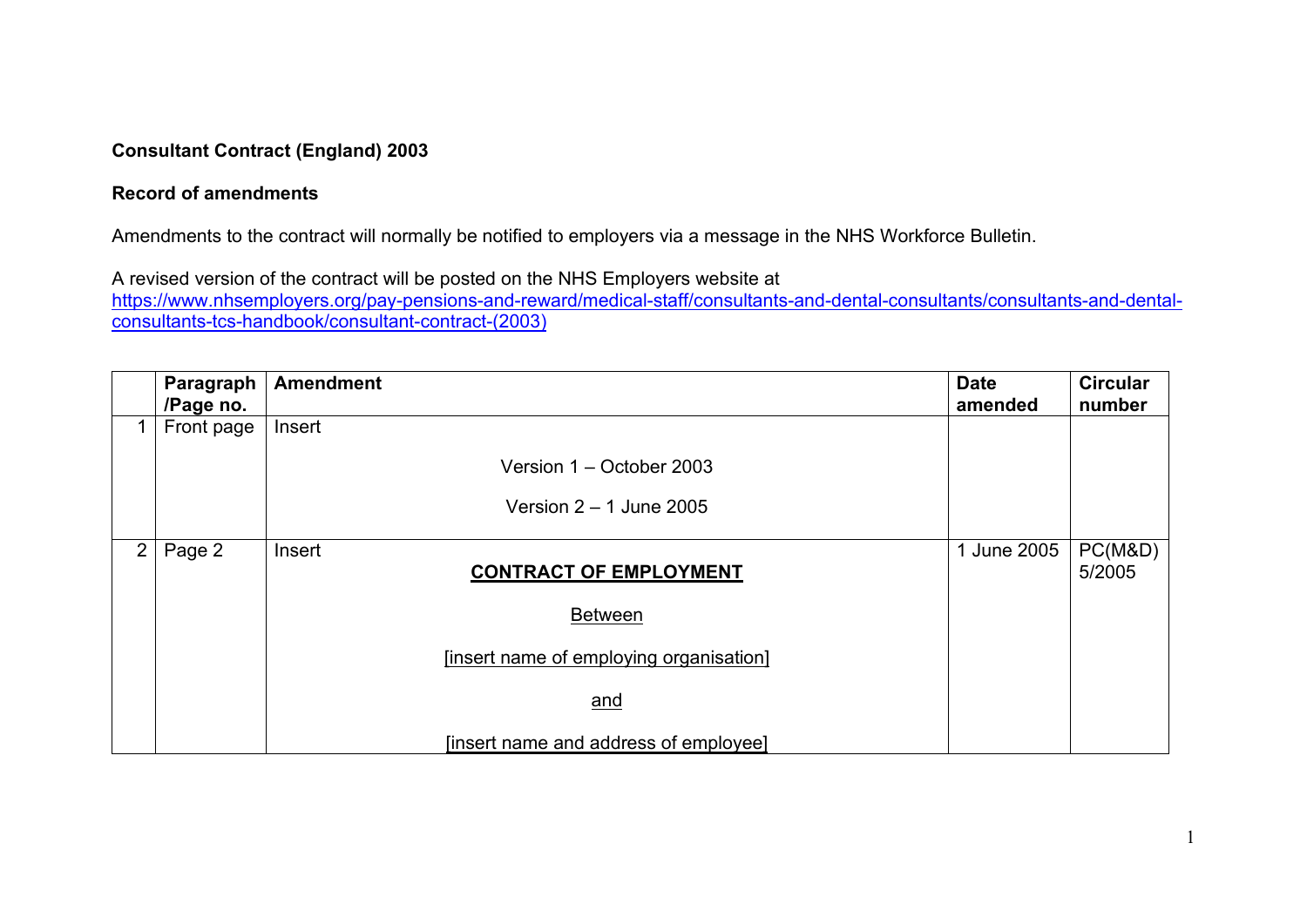<span id="page-1-0"></span>

|                | Paragraph | <b>Amendment</b>                                                                                                                                                                                                                                                                                                                                                                                                                                                                                                                                                                                                                                                                                                                                                                                  | <b>Date</b> | <b>Circular</b> |
|----------------|-----------|---------------------------------------------------------------------------------------------------------------------------------------------------------------------------------------------------------------------------------------------------------------------------------------------------------------------------------------------------------------------------------------------------------------------------------------------------------------------------------------------------------------------------------------------------------------------------------------------------------------------------------------------------------------------------------------------------------------------------------------------------------------------------------------------------|-------------|-----------------|
|                | /Page no. |                                                                                                                                                                                                                                                                                                                                                                                                                                                                                                                                                                                                                                                                                                                                                                                                   | amended     | number          |
| 3              | Paragraph | <b>Delete</b>                                                                                                                                                                                                                                                                                                                                                                                                                                                                                                                                                                                                                                                                                                                                                                                     | 1 June 2005 | PC(M&D)         |
|                |           | $\star$<br>Your employing organisation is [                                                                                                                                                                                                                                                                                                                                                                                                                                                                                                                                                                                                                                                                                                                                                       |             | 5/2005          |
| $\overline{4}$ | Paragraph | Replace                                                                                                                                                                                                                                                                                                                                                                                                                                                                                                                                                                                                                                                                                                                                                                                           | 1 June 2005 | PC(M&D)         |
|                | 2         | <b>Commencement Of Employment</b><br>$\mathbf{2}$                                                                                                                                                                                                                                                                                                                                                                                                                                                                                                                                                                                                                                                                                                                                                 |             | 5/2005          |
|                |           | Your continuous employment for the purposes of this contract [begins] *<br>[began] on [<br>$1^{*11}$<br>Your continuous service for the purposes of the Employment Rights Act 1996<br>began on [<br>7. *<br>Schedule 1 of the Terms and Conditions contains guidance on<br>commencement of employment.<br>With<br><b>Commencement Of Employment</b><br>2<br>2.1 Employment under this contract [begins] * [began] on [<br>] * [and<br>incorporates $\begin{bmatrix} 1 \end{bmatrix}^*$ years seniority (as defined in Schedule 1 of the Terms<br>and Conditions).] * [Your payscale code on commencement is $[$ $]$ $]$ * ] <sup>†</sup><br>2.2 Your continuous employment with this employing organisation, for the<br>purposes of the Employment Rights Act 1996, [begins] * [began] on [<br>J. |             |                 |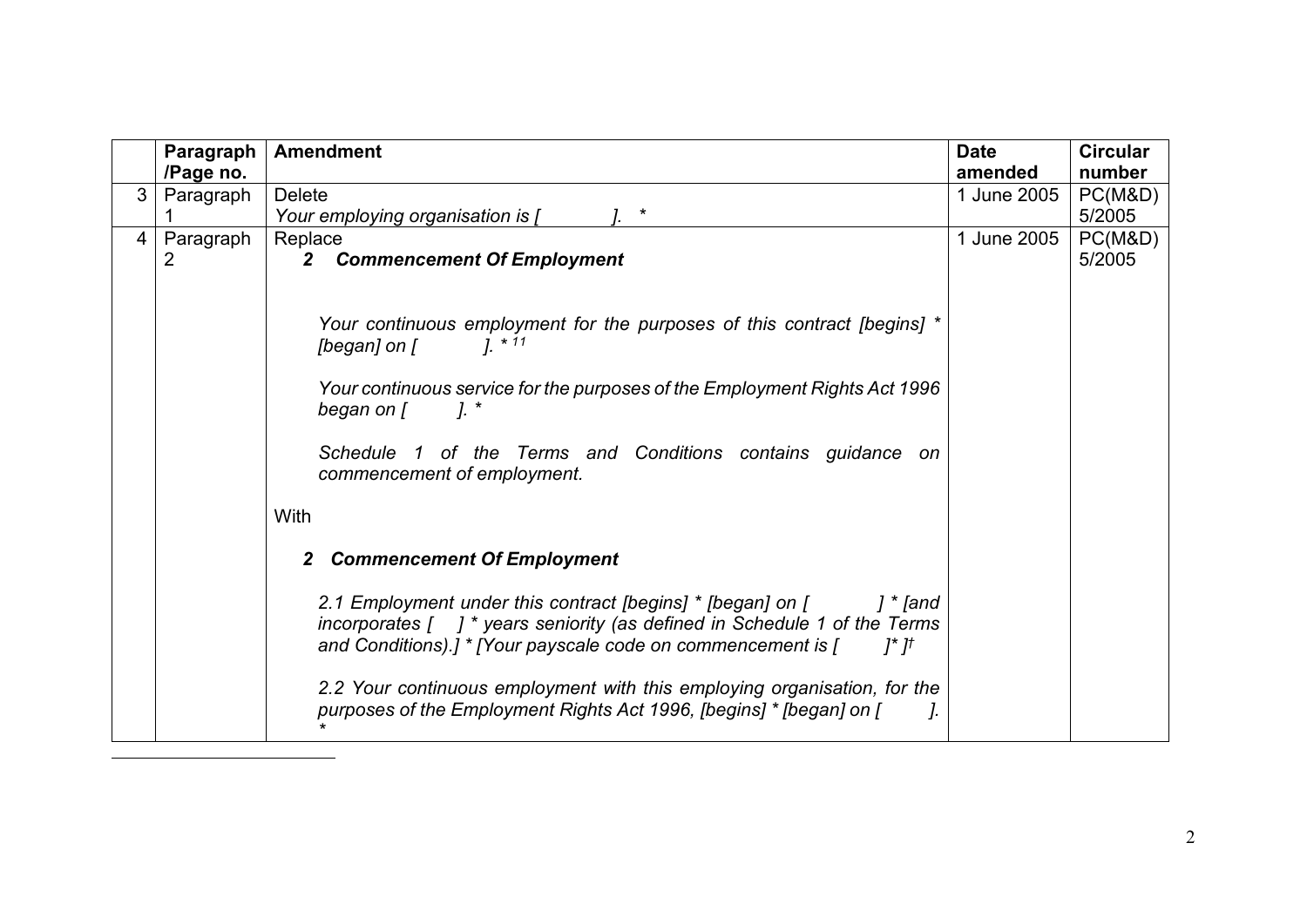|                 | Paragraph<br>/Page no. | <b>Amendment</b>                                                                                                                                                                                                                                                                                                                                                                                                                                                                                       | <b>Date</b><br>amended | <b>Circular</b><br>number |
|-----------------|------------------------|--------------------------------------------------------------------------------------------------------------------------------------------------------------------------------------------------------------------------------------------------------------------------------------------------------------------------------------------------------------------------------------------------------------------------------------------------------------------------------------------------------|------------------------|---------------------------|
|                 |                        | 2.3 For the purposes of certain NHS conditions of service, previous service<br>within the NHS, whether with this Trust or another NHS employer, although<br>not continuous for the purposes of the Employment Rights Act 1996 will<br>count as reckonable, so that for some purposes other dates prior to the dates<br>set out above may count. [The amount of reckonable service is [<br>$\eta^{\star}$<br>Schedule 1 of the Terms and Conditions contains guidance on<br>commencement of employment. |                        |                           |
| $5\overline{)}$ | Page 2                 | Footnote<br>Remove<br>This is the commencement date of continuous employment with the current<br>employer (see Schedule 1).<br>Replace<br><sup>1</sup> Employing organisation may wish to insert a payscale reference number here.<br>With<br>$1$ Employing organisations may wish to insert a payscale code here.                                                                                                                                                                                     | 1 June 2005            | PC(M&D)<br>5/2005         |
| 6               | Front Page             | Insert<br>Version $3 - 30$ June 2006                                                                                                                                                                                                                                                                                                                                                                                                                                                                   | 30 June<br>2006        | PC(M&D)<br>2/2006         |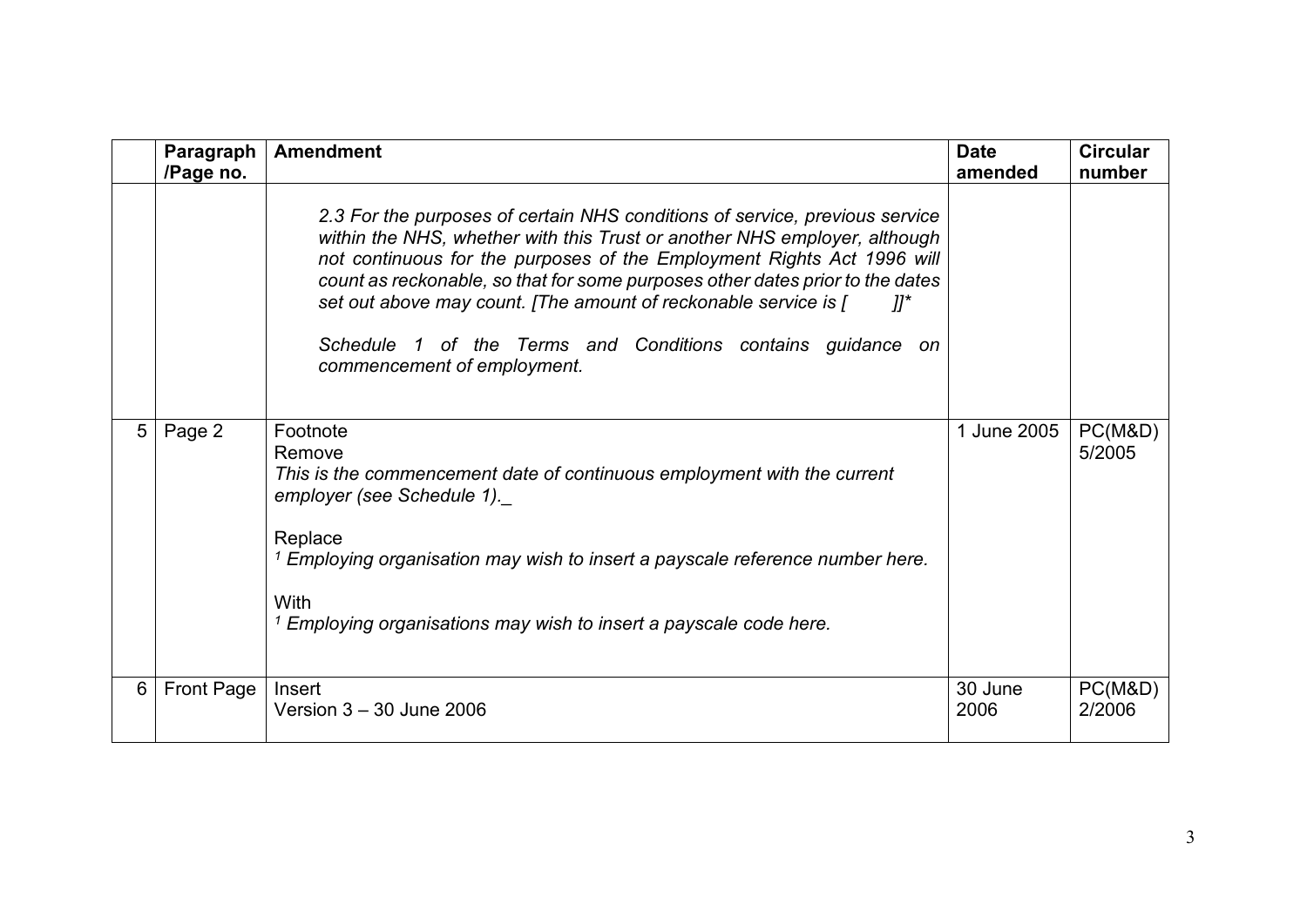|   | Paragraph<br>/Page no.     | <b>Amendment</b>                                                                                                                                                                                                                                                                                                                                                                                                                                                                                                                       | <b>Date</b><br>amended | <b>Circular</b><br>number |
|---|----------------------------|----------------------------------------------------------------------------------------------------------------------------------------------------------------------------------------------------------------------------------------------------------------------------------------------------------------------------------------------------------------------------------------------------------------------------------------------------------------------------------------------------------------------------------------|------------------------|---------------------------|
|   | Page 2                     | Replace<br>Schedule 1 of the Terms and Conditions contains guidance on commencement<br>of employment].<br>With<br>[Note: Schedule 1 of the Terms and Conditions contains guidance on<br>commencement of employment].                                                                                                                                                                                                                                                                                                                   | 30 June<br>2006        | PC(M&D)<br>2/2006         |
| 8 | Page 5<br>Paragraph<br>7.3 | Replace<br>Part-time consultants need to devote proportionately more of their time to<br>Supporting Professional Activities. This should be agreed on an individual basis.<br>Refer to the guidance on part time and flexible working for further information].<br>With<br>[Note: Part-time consultants need to devote proportionately more of their time to<br>Supporting Professional Activities. This should be agreed on an individual basis.<br>Refer to the guidance on part time and flexible working for further information]. | 30 June<br>2006        | PC(M&D)<br>2/2006         |
| 9 | Page 6<br>Paragraph<br>7.6 | Replace<br><b>Extra Programmed Activities</b><br>You and your clinical manager may agree that you will undertake extra<br>Programmed Activities over and above the [ten] Programmed Activities that<br>constitute your standard contractual duties, up to the maximum permitted under<br>the Working Time Regulations. [Note: add contracted number for part-time                                                                                                                                                                      | 30 June<br>2006        | PC(M&D)<br>2/2006         |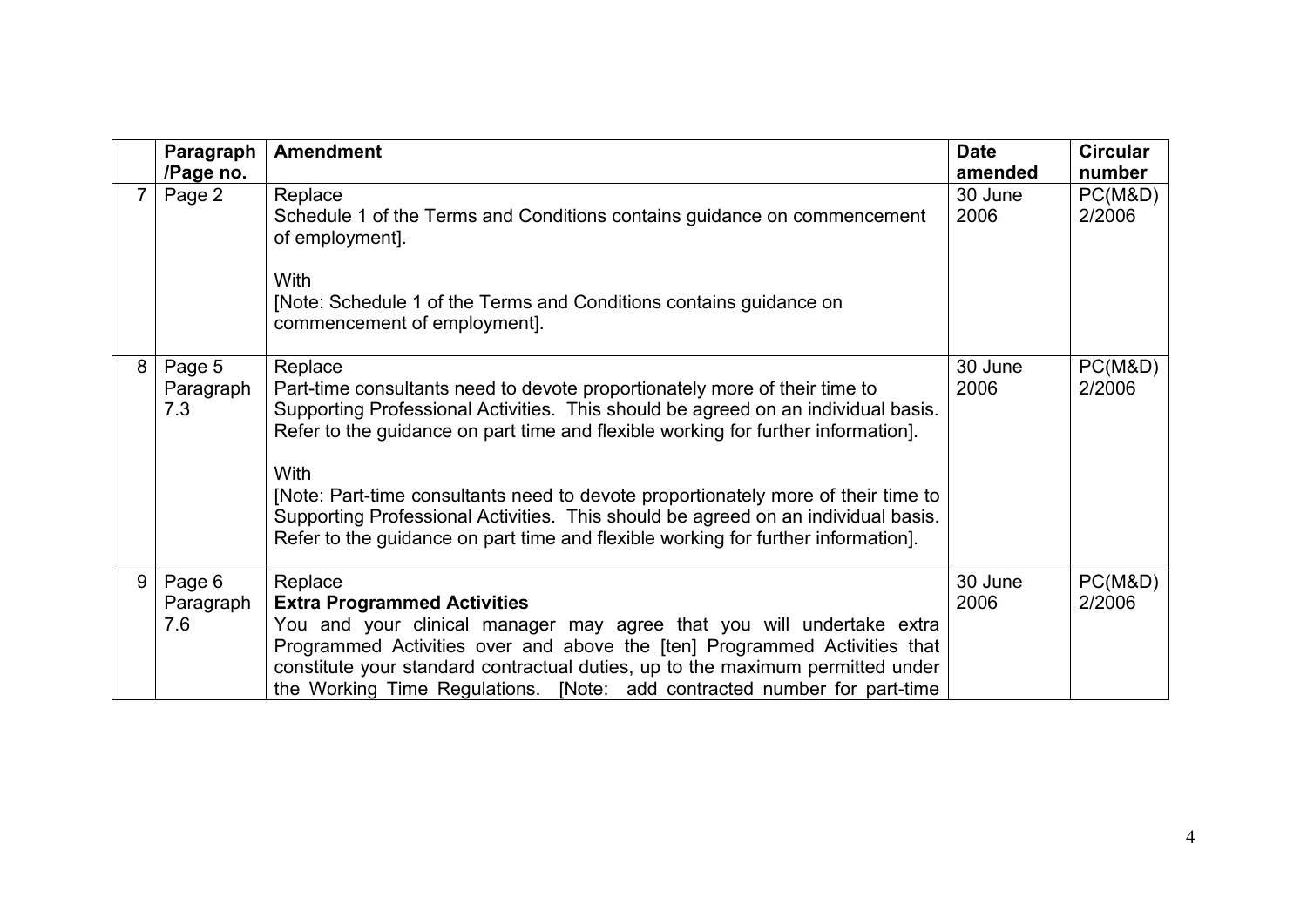<span id="page-4-0"></span>

|    | Paragraph<br>/Page no.   | <b>Amendment</b>                                                                                                                                                                                                                                                                                                                                                                                                                                                                                                                                                                                                                                                   | <b>Date</b><br>amended | <b>Circular</b><br>number |
|----|--------------------------|--------------------------------------------------------------------------------------------------------------------------------------------------------------------------------------------------------------------------------------------------------------------------------------------------------------------------------------------------------------------------------------------------------------------------------------------------------------------------------------------------------------------------------------------------------------------------------------------------------------------------------------------------------------------|------------------------|---------------------------|
|    |                          | consultants] The remuneration for these activities is covered by section 21 below<br>and Schedules 13 and 14 of the Terms and Conditions.<br>With<br><b>Additional Programmed Activities</b><br>You and your clinical manager may agree that you will undertake additional<br>Programmed Activities over and above the [ten] Programmed Activities that<br>constitute your standard contractual duties, up to the maximum permitted under<br>the Working Time Regulations. [Note: add contracted number for part-time<br>consultants] The remuneration for these activities is covered by section 21 below<br>and Schedules 13 and 14 of the Terms and Conditions. |                        |                           |
| 10 | Page 6<br>Paragraph<br>8 | Replace<br><b>Premium Time</b><br>From 1 April 2004, the provisions in Schedule 7 of the Terms and Conditions will<br>apply to recognise the unsocial nature of work done in Premium Time and the<br>flexibility needed by consultants who work at these times as part of a more varied<br>overall working pattern.<br>With<br><b>Premium Time</b><br>The provisions in Schedule 7 of the Terms and Conditions will apply to recognise<br>the unsocial nature of work done in Premium Time and the flexibility needed by<br>consultants who work at these times as part of a more varied overall working<br>pattern.                                               | 30 June<br>2006        | PC(M&D)<br>2/2006         |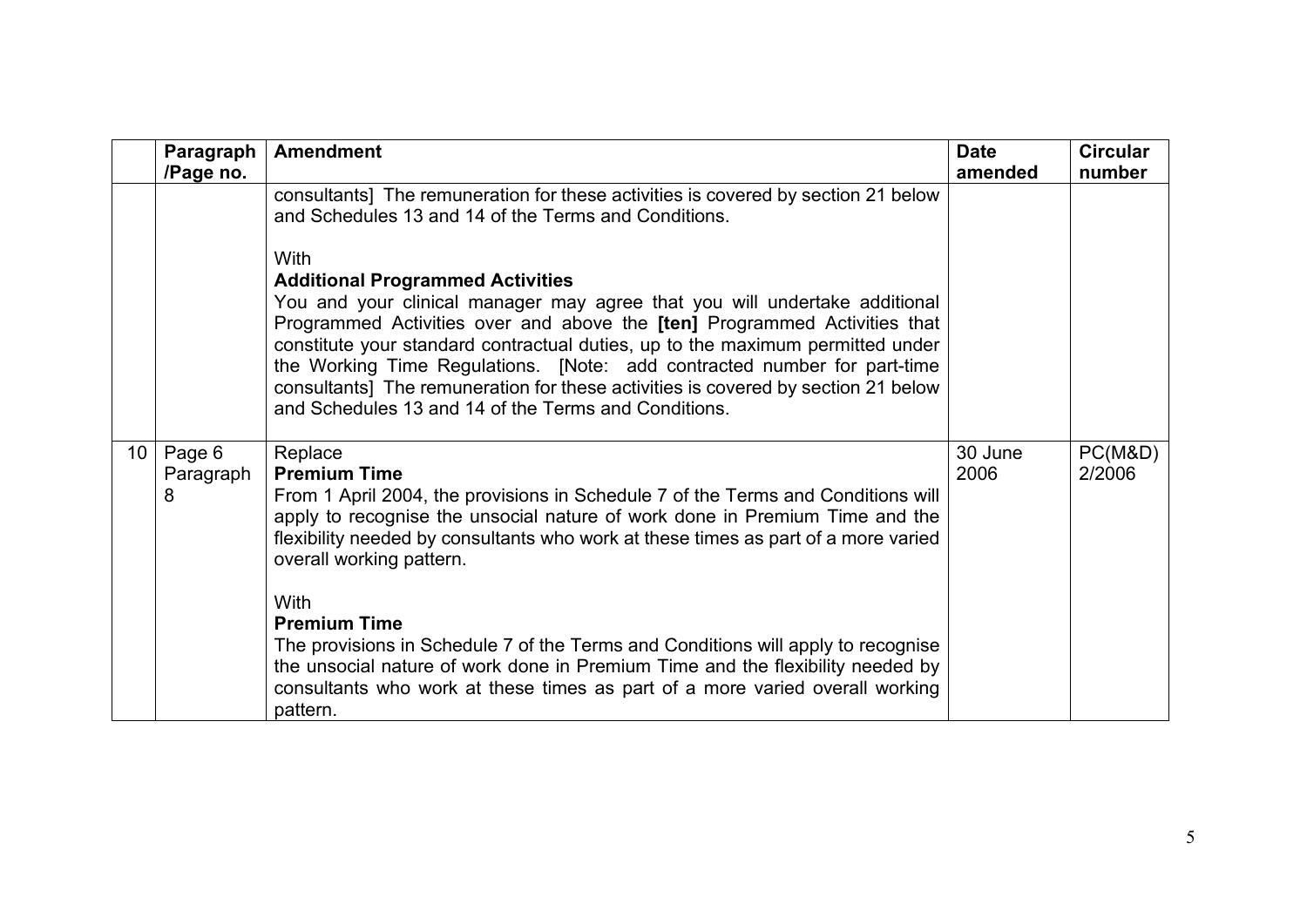|                 | Paragraph                   | <b>Amendment</b>                                                                                                                                                                                                                                                                                                                                                                                                                                                                                                                                                                   | <b>Date</b>     | <b>Circular</b>   |
|-----------------|-----------------------------|------------------------------------------------------------------------------------------------------------------------------------------------------------------------------------------------------------------------------------------------------------------------------------------------------------------------------------------------------------------------------------------------------------------------------------------------------------------------------------------------------------------------------------------------------------------------------------|-----------------|-------------------|
|                 | /Page no.                   |                                                                                                                                                                                                                                                                                                                                                                                                                                                                                                                                                                                    | amended         | number            |
| 11              | Page 7<br>Paragraph<br>10   | Replace<br><b>Registration Requirements</b><br>It is a condition of your employment that you are, and remain, [a registered dental<br>practitioner and] [Note: delete as appropriate] a fully registered medical<br>practitioner and are included on the Specialist Register held by the [General<br>Dental Council (GDC)] [Note: delete as appropriate] General Medical Council<br>(GMC), and continue to hold a licence to practice.                                                                                                                                             | 30 June<br>2006 | PC(M&D)<br>2/2006 |
|                 |                             | <b>With</b><br><b>Registration Requirements</b><br>It is a condition of your employment that you are, and remain, [a registered dental<br>practitioner and] [Note: employing organisations to delete as appropriate] a<br>fully registered medical practitioner and are included on the Specialist Register<br>held by the [General Dental Council (GDC)] [Note: employing organisations<br>to delete as appropriate] General Medical Council (GMC), and continue to hold<br>a licence to practise.                                                                                |                 |                   |
| 12 <sub>1</sub> | Page 7<br>Paragraph<br>11.2 | Replace<br>Fee Paying Services And NHS Programmed Activities<br>Examples of Fee Paying Services are set out in Schedule 10 of the Terms and<br>Conditions.<br>You will not carry out Fee Paying Services during your Programmed Activities<br>except where you and your clinical manager have agreed otherwise. Where your<br>clinical manager has agreed that you may carry out Fee Paying Services during<br>your Programmed Activities, you will remit to us the fees for such services except<br>where you and your clinical manager have agreed that providing these services | 30 June<br>2006 | PC(M&D)<br>2/2006 |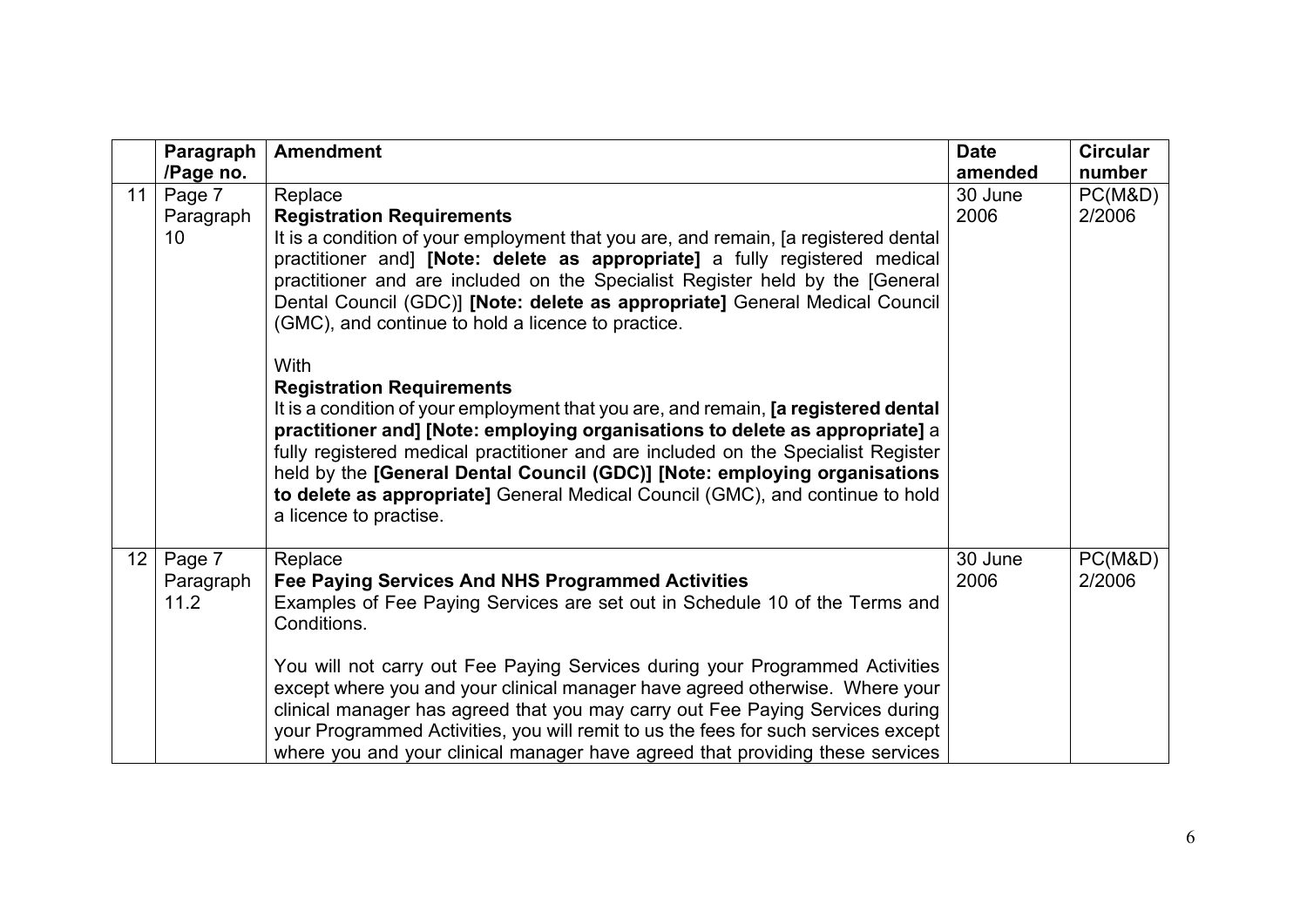| Paragraph<br>/Page no. | <b>Amendment</b>                                                                                                                                                                                                                                                                                                                                                                                                                                                                                                                                                                                                                                                                      | <b>Date</b><br>amended | <b>Circular</b><br>number |
|------------------------|---------------------------------------------------------------------------------------------------------------------------------------------------------------------------------------------------------------------------------------------------------------------------------------------------------------------------------------------------------------------------------------------------------------------------------------------------------------------------------------------------------------------------------------------------------------------------------------------------------------------------------------------------------------------------------------|------------------------|---------------------------|
|                        | involves minimal disruption to your NHS duties. Schedule 11 of the Terms and<br>Conditions contains guidance on this subject.                                                                                                                                                                                                                                                                                                                                                                                                                                                                                                                                                         |                        |                           |
|                        | With<br>Fee Paying Services and NHS Programmed Activities<br>Examples of Fee Paying Services are set out in Schedule 10 of the Terms and<br>Conditions.<br>You will not carry out Fee Paying Services during your Programmed Activities<br>except where you and your clinical manager have agreed otherwise. Where your<br>clinical manager has agreed that you may carry out Fee Paying Services during<br>your Programmed Activities, you will remit to us the fees for such services except<br>where you and your clinical manager have agreed that providing these services<br>involves minimal disruption to your NHS duties. Schedule 11 of the Terms and<br>Conditions refers. |                        |                           |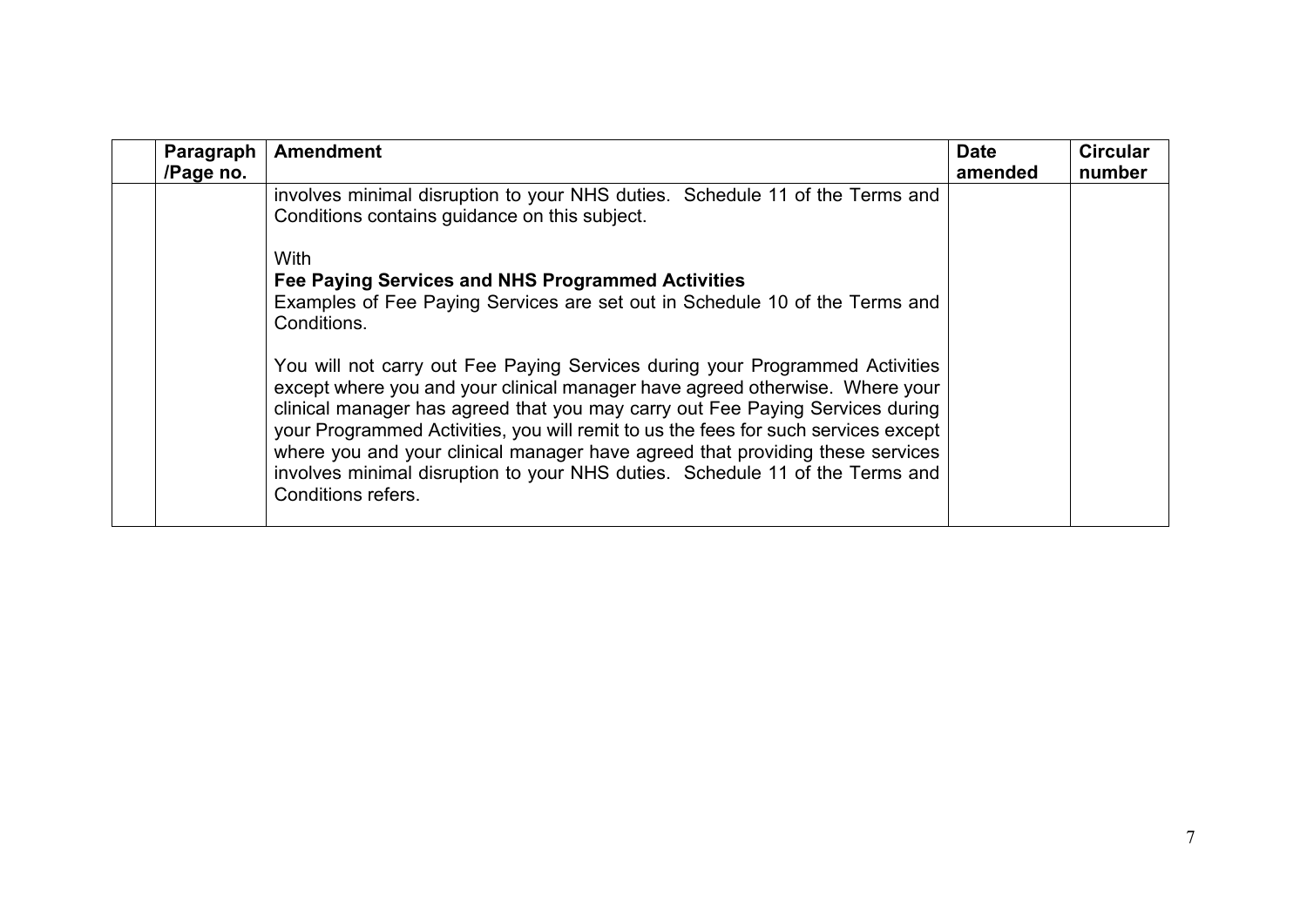|                 | Paragraph | <b>Amendment</b>                                                                                                                                                              | <b>Date</b> | <b>Circular</b> |
|-----------------|-----------|-------------------------------------------------------------------------------------------------------------------------------------------------------------------------------|-------------|-----------------|
|                 | /Page no. |                                                                                                                                                                               | amended     | number          |
| 13 <sup>1</sup> | Page 8    | Replace                                                                                                                                                                       | 30 June     | PC(M&D)         |
|                 | Paragraph | <b>Publications, lectures, etc</b>                                                                                                                                            | 2006        | 2/2006          |
|                 | 11.4      | A practitioner shall be free, without prior consent of the employing authority, to<br>publish books, articles, etc., and to deliver any lecture or speak, whether on matters  |             |                 |
|                 |           | arising out of his or her NHS service or not.                                                                                                                                 |             |                 |
|                 |           | <b>With</b>                                                                                                                                                                   |             |                 |
|                 |           | <b>Publications, lectures, etc.</b>                                                                                                                                           |             |                 |
|                 |           | You shall be free, without our prior consent, to publish books, articles, etc., and to<br>deliver any lecture or speak, whether on matters arising out of your NHS service or |             |                 |
|                 |           | not.                                                                                                                                                                          |             |                 |
|                 |           |                                                                                                                                                                               |             |                 |
| 14              | Page 8    | Replace                                                                                                                                                                       | 30 June     | PC(M&D)         |
|                 | Paragraph | <b>Grievance Procedures</b>                                                                                                                                                   | 2006        | 2/2006          |
|                 | 16        | The grievance procedures, which apply to your employment are set out in<br>1. * [Note: to add reference to local procedures]                                                  |             |                 |
|                 |           |                                                                                                                                                                               |             |                 |
|                 |           | <b>With</b>                                                                                                                                                                   |             |                 |
|                 |           | <b>Grievance Procedures</b>                                                                                                                                                   |             |                 |
|                 |           | The grievance procedures, which apply to your employment are set out in                                                                                                       |             |                 |
|                 |           | ]. * [Note: employing organisations to add reference to local<br>procedures]                                                                                                  |             |                 |
|                 |           |                                                                                                                                                                               |             |                 |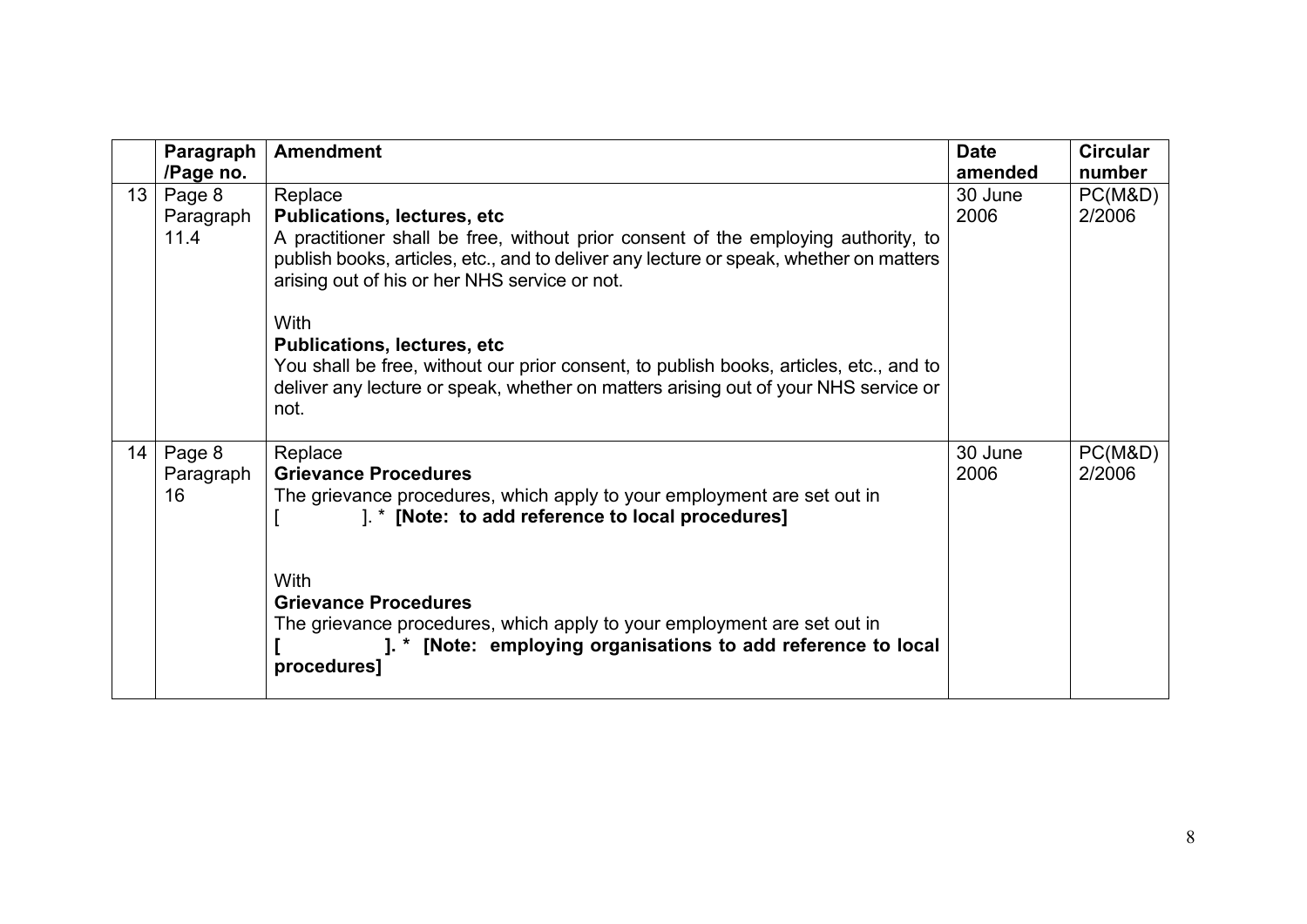|                 | Paragraph | <b>Amendment</b>                                                                                                                                                       | <b>Date</b> | <b>Circular</b> |
|-----------------|-----------|------------------------------------------------------------------------------------------------------------------------------------------------------------------------|-------------|-----------------|
|                 | /Page no. |                                                                                                                                                                        | amended     | number          |
| 15 <sup>1</sup> | Page 8    | Replace                                                                                                                                                                | 30 June     | PC(M&D)         |
|                 | Paragraph | <b>Disciplinary Matters</b>                                                                                                                                            | 2006        | 2/2006          |
|                 | 17        | Wherever possible, any issues relating to conduct, competence and behaviour                                                                                            |             |                 |
|                 |           | should be identified and resolved without recourse to formal procedures.                                                                                               |             |                 |
|                 |           | However, should we consider that your conduct or behaviour may be in breach of                                                                                         |             |                 |
|                 |           | ]* [Note: employing organisations to insert reference to their code of                                                                                                 |             |                 |
|                 |           | conduct], or that your professional competence has been called into question,<br>we will resolve the matter through our disciplinary or capability procedures, subject |             |                 |
|                 |           | to the appeal arrangements set out in those procedures.                                                                                                                |             |                 |
|                 |           |                                                                                                                                                                        |             |                 |
|                 |           | With                                                                                                                                                                   |             |                 |
|                 |           | <b>Disciplinary Matters</b>                                                                                                                                            |             |                 |
|                 |           | Wherever possible, any issues relating to conduct, competence and behaviour                                                                                            |             |                 |
|                 |           | should be identified and resolved without recourse to formal procedures.                                                                                               |             |                 |
|                 |           | However, should we consider that your conduct or behaviour may be in breach of                                                                                         |             |                 |
|                 |           | our code of conduct, or that your professional competence has been called into                                                                                         |             |                 |
|                 |           | question, the matter will be resolved through our disciplinary or capability                                                                                           |             |                 |
|                 |           | procedures (which will be consistent with the 'Maintaining High Professional                                                                                           |             |                 |
|                 |           | Standards in the Modern NHS' framework), subject to the appeal arrangements                                                                                            |             |                 |
|                 |           | set out in those procedures.                                                                                                                                           |             |                 |
| 16 <sup>1</sup> | Page 9    | Replace                                                                                                                                                                | 30 June     | PC(M&D)         |
|                 | Paragraph | Your basic salary will increase when you receive pay thresholds in accordance                                                                                          | 2006        | 2/2006          |
|                 | 20.9      | with the provisions of section 20.2 and Schedule 15 of the Terms and Conditions.                                                                                       |             |                 |
|                 |           |                                                                                                                                                                        |             |                 |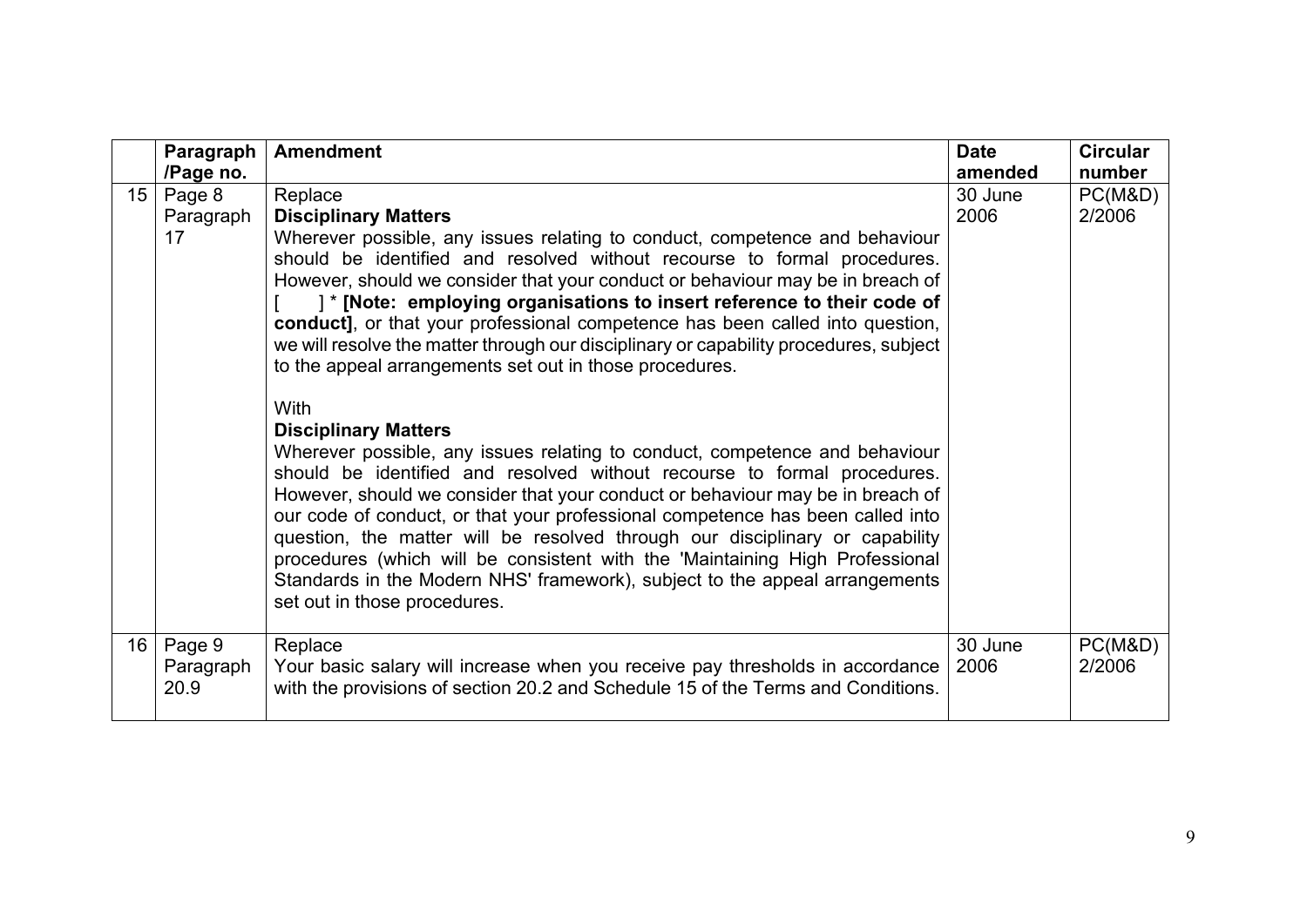| Paragraph<br>/Page no. | <b>Amendment</b>                                                                                                                                                                                  | <b>Date</b><br>amended | <b>Circular</b><br>number |
|------------------------|---------------------------------------------------------------------------------------------------------------------------------------------------------------------------------------------------|------------------------|---------------------------|
|                        | The value of each pay threshold and the number of years' service required before<br>you become eligible for pay thresholds are set out in Schedules 13 and 14 of the<br>Terms and Conditions.     |                        |                           |
|                        | Where a pay threshold is awarded, the date on which your salary will increase to<br>take account of the threshold will be the anniversary of transfer to this contract.                           |                        |                           |
|                        | Your basic salary, together with any payments for extra Programmed Activities<br>(see section 21 below), includes payment for all Contractual and Consequential<br>Services.                      |                        |                           |
|                        | <b>With</b><br>Your basic salary will increase when you receive pay thresholds in accordance<br>with the provisions of section 20.2 and Schedule 15 of the Terms and Conditions.                  |                        |                           |
|                        | The value of each pay threshold and the number of years' service required before<br>you become eligible for pay thresholds are set out in Schedules 13 and 14 of the<br>Terms and Conditions.     |                        |                           |
|                        | Where a pay threshold is awarded, the date on which your salary will increase to<br>take account of the threshold will be the anniversary of transfer to or<br>commencement of this contract.     |                        |                           |
|                        | Your basic salary, together with any payments for extra or additional Programmed<br>Activities (see section 21 below), includes payment for all Contractual and<br><b>Consequential Services.</b> |                        |                           |
|                        |                                                                                                                                                                                                   |                        |                           |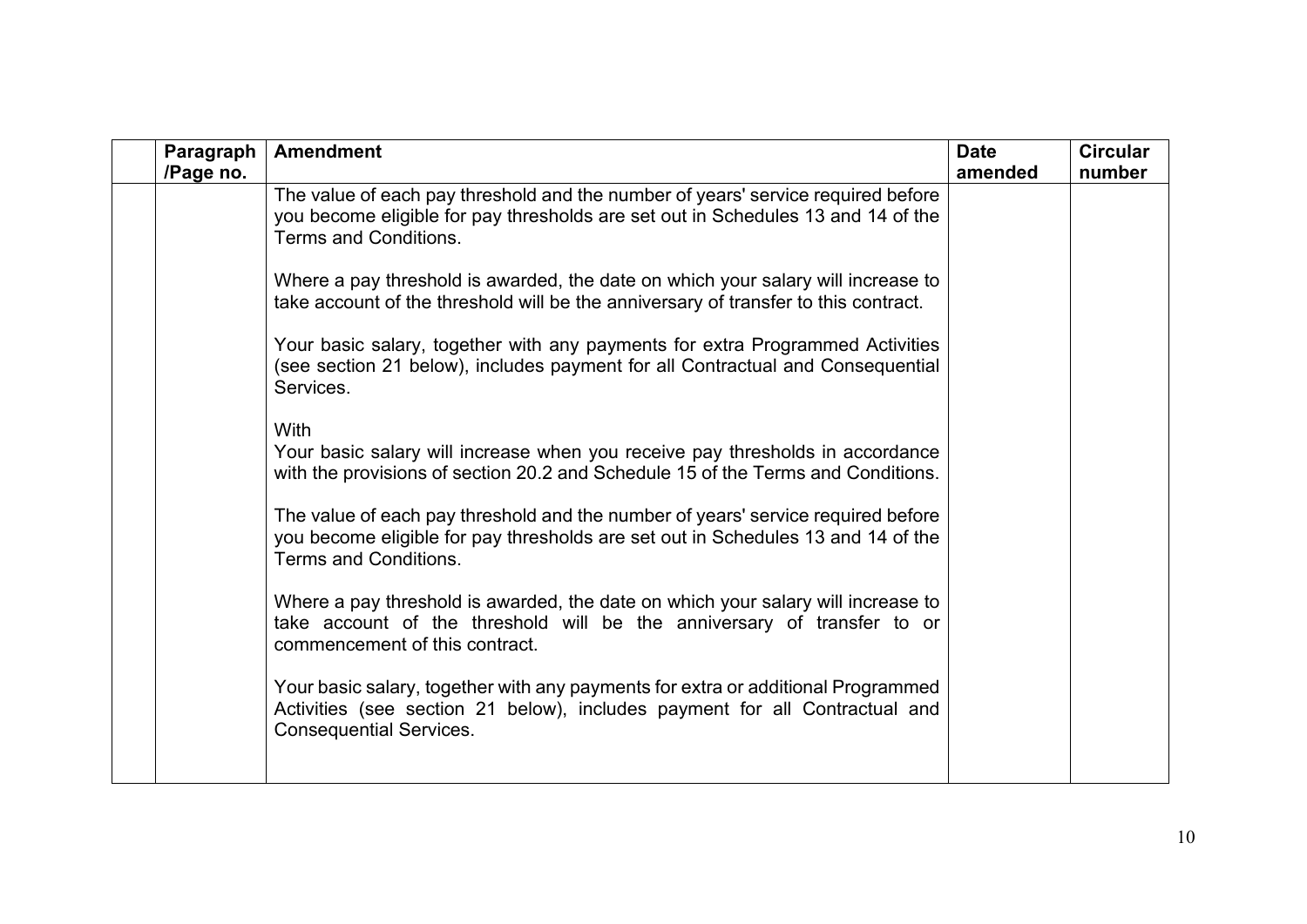|                 | Paragraph                   | <b>Amendment</b>                                                                                                                                                                                                                                                                                                                                                                                                                                                                                                                                                                                                              | <b>Date</b>     | <b>Circular</b>   |
|-----------------|-----------------------------|-------------------------------------------------------------------------------------------------------------------------------------------------------------------------------------------------------------------------------------------------------------------------------------------------------------------------------------------------------------------------------------------------------------------------------------------------------------------------------------------------------------------------------------------------------------------------------------------------------------------------------|-----------------|-------------------|
|                 | /Page no.                   |                                                                                                                                                                                                                                                                                                                                                                                                                                                                                                                                                                                                                               | amended         | number            |
| 17 <sup>1</sup> | Page 9<br>Paragraph<br>20.2 | Replace<br><b>Criteria for Pay Thresholds</b><br>You will not receive pay thresholds automatically, but it is expected that you will<br>progress through the thresholds and will do so if the criteria set out in Schedule<br>15 are met. We will make all reasonable efforts to support you in meeting the<br>criteria for pay thresholds.                                                                                                                                                                                                                                                                                   | 30 June<br>2006 | PC(M&D)<br>2/2006 |
|                 |                             | With<br><b>Criteria for Pay Thresholds</b><br>You will not receive pay thresholds automatically, but it is expected that you will<br>progress through the thresholds and will do so if the criteria set out in Schedule<br>15 of the Terms and Conditions are met. We will make all reasonable efforts to<br>support you in meeting the criteria for pay thresholds.                                                                                                                                                                                                                                                          |                 |                   |
| 18 <sup>1</sup> | Page 9<br>Paragraph<br>22   | Replace<br><b>Distinction Awards And Discretionary Points</b><br>Where the Advisory Committee on Distinction Awards or its proposed successor<br>body has recommended that you receive a Distinction Award or Clinical<br>Excellence Award, or we have decided that you should receive one or more<br>Discretionary Points or a Clinical Excellence Award, these will be paid at the rates<br>set out in the latest Advance Letter from the Department of Health concerning pay<br>and conditions of service for hospital medical and dental staff and doctors in public<br>health medicine and the community health service. | 30 June<br>2006 | PC(M&D)<br>2/2006 |
|                 |                             | With                                                                                                                                                                                                                                                                                                                                                                                                                                                                                                                                                                                                                          |                 |                   |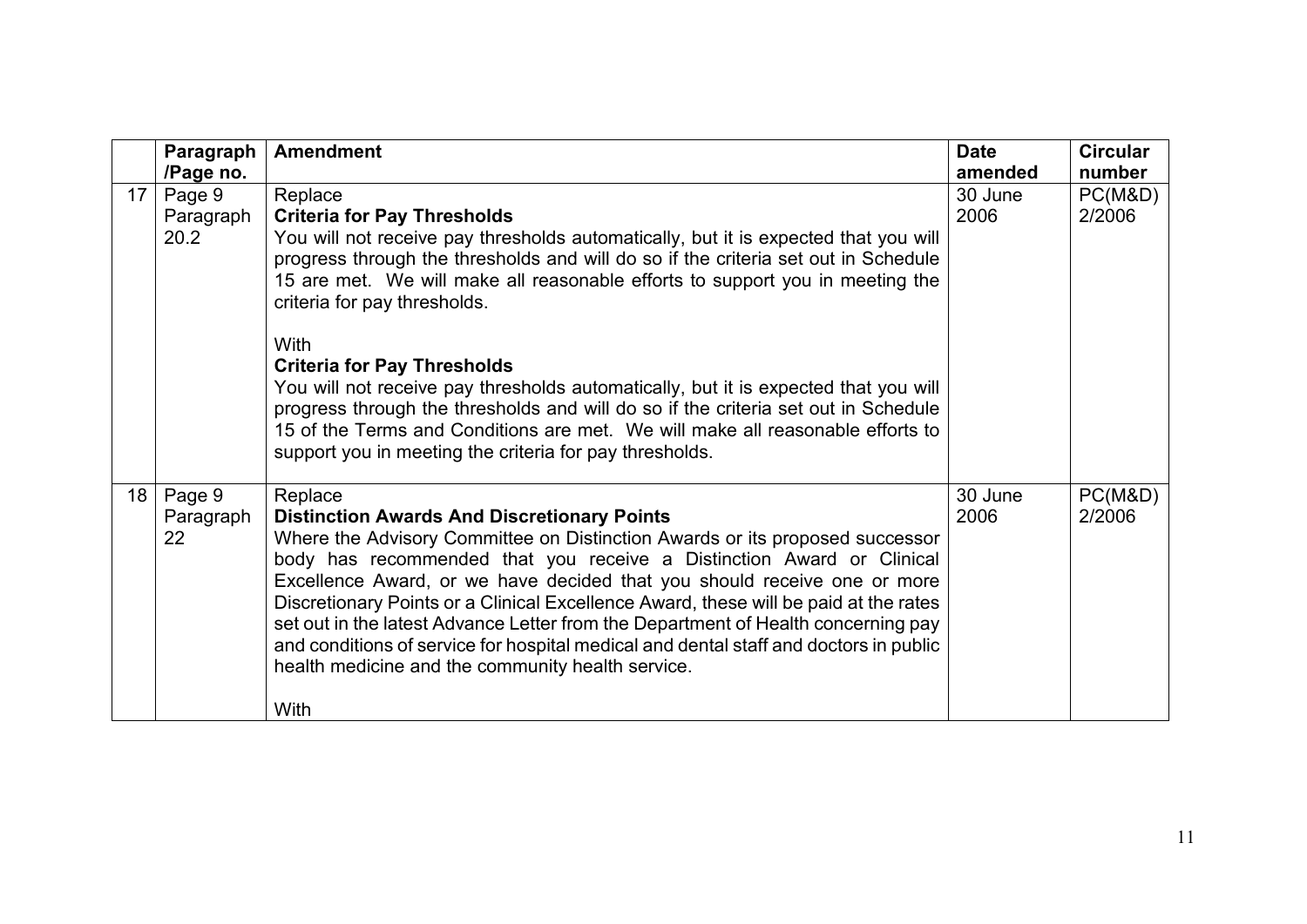|    | Paragraph                  | <b>Amendment</b>                                                                                                                                                                                                                                                                                                                                                                                                                                                                                                                                                     | <b>Date</b>     | <b>Circular</b>   |
|----|----------------------------|----------------------------------------------------------------------------------------------------------------------------------------------------------------------------------------------------------------------------------------------------------------------------------------------------------------------------------------------------------------------------------------------------------------------------------------------------------------------------------------------------------------------------------------------------------------------|-----------------|-------------------|
|    | /Page no.                  | <b>Distinction Awards And Discretionary Points</b><br>Where the Advisory Committee on Distinction Awards or the Advisory Committee<br>on Clinical Excellence Awards has recommended that you receive a Distinction<br>Award or Clinical Excellence Award, or we have decided that you should receive<br>one or more Discretionary Points or a Clinical Excellence Award, these will be<br>paid at the rates set out in the latest Pay Circular from NHS Employers.                                                                                                   | amended         | number            |
| 19 | Page 10<br>Paragraph<br>28 | Replace<br><b>Leave And Holidays</b><br>Schedule 18 of the Terms and Conditions sets out your entitlements in respect of:<br>annual leave and public holidays<br>professional and study leave<br>sabbaticals<br>sick leave<br>special leave<br>maternity leave and domestic personal and care relief.<br>With<br><b>Leave And Holidays</b><br>Schedule 18 of the Terms and Conditions sets out your entitlements in respect of:<br>annual leave and public holidays<br>professional and study leave<br>sabbaticals<br>sick leave<br>special leave<br>maternity leave | 30 June<br>2006 | PC(M&D)<br>2/2006 |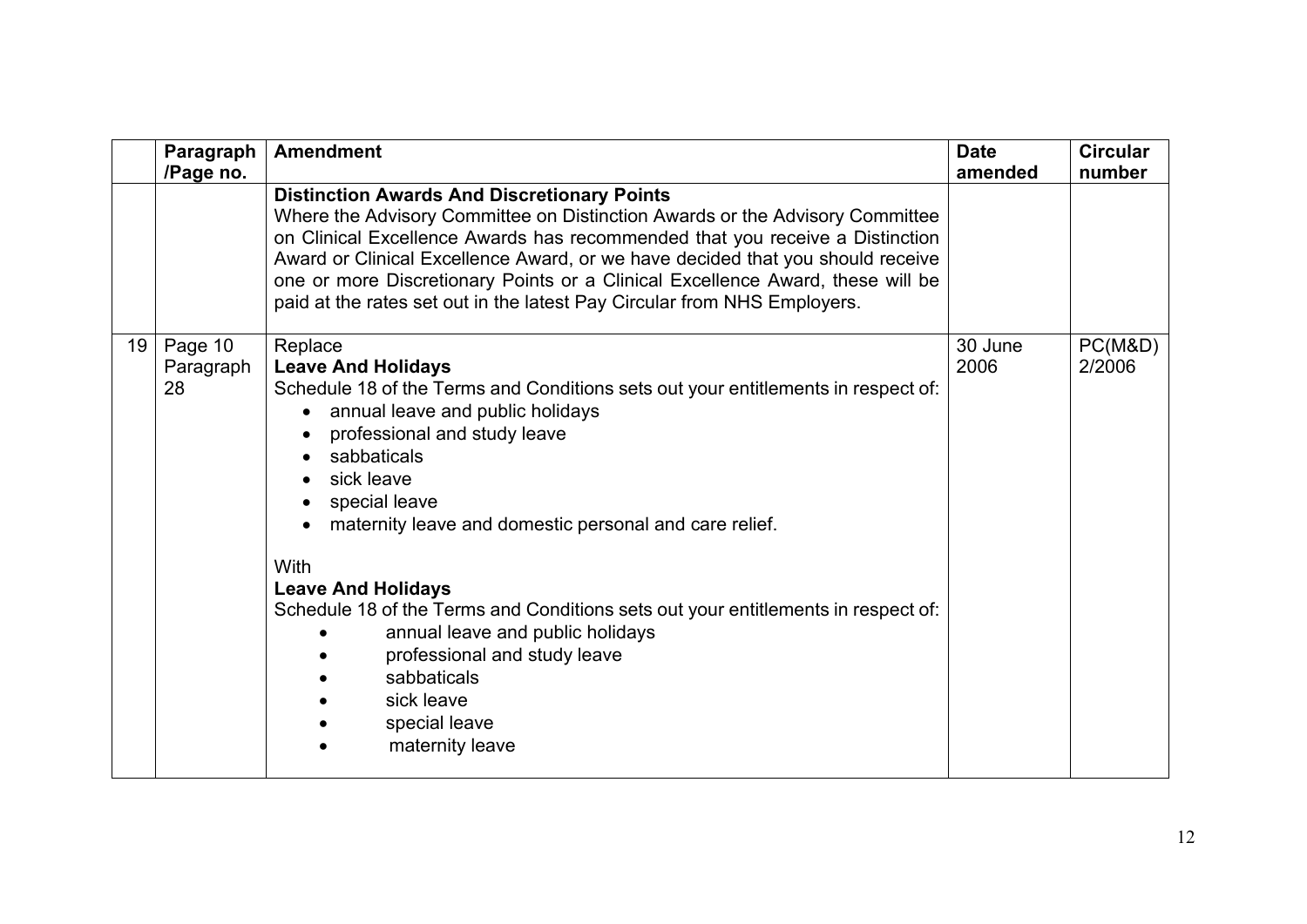|    | Paragraph                               | <b>Amendment</b>                                                                                                                                                                                                                                                                                                                                                                                                                                                                                                                                                                                                                                                                                                                                                                                                           | <b>Date</b>                | <b>Circular</b>             |
|----|-----------------------------------------|----------------------------------------------------------------------------------------------------------------------------------------------------------------------------------------------------------------------------------------------------------------------------------------------------------------------------------------------------------------------------------------------------------------------------------------------------------------------------------------------------------------------------------------------------------------------------------------------------------------------------------------------------------------------------------------------------------------------------------------------------------------------------------------------------------------------------|----------------------------|-----------------------------|
| 20 | /Page no.<br>Page 10<br>Paragraph<br>29 | Replace<br><b>Expenses</b><br>You are entitled to be paid expenses, which should be submitted in a timely<br>manner (normally within one month), for:<br>• excess travel<br>• subsistence; and<br>other expenses in accordance with $\lceil \cdot \cdot \cdot \rceil$ . Expenses will be<br>$\bullet$<br>as set out in schedule 21 or some local alternative, which<br>must be at least as favourable).<br><b>With</b><br><b>Expenses</b><br>You are entitled to be paid expenses, which should be submitted in a timely<br>manner (normally within one month), for:<br>• excess travel<br>subsistence; and<br>$\bullet$<br>other expenses in accordance with [ ]. [Note: expenses<br>will be as set out in Schedule 21 of the Terms and<br>Conditions or any local alternative, which must be at least<br>as favourable). | amended<br>30 June<br>2006 | number<br>PC(M&D)<br>2/2006 |
| 21 | Page 10<br>Paragraph<br>30              | Replace<br><b>Charges for Residence</b><br>Except where facilities are provided for a doctor to be on-call a charge may, where<br>appropriate, be made for residing at your Place of Work in accordance with our<br>local procedures.                                                                                                                                                                                                                                                                                                                                                                                                                                                                                                                                                                                      | 30 June<br>2006            | PC(M&D)<br>2/2006           |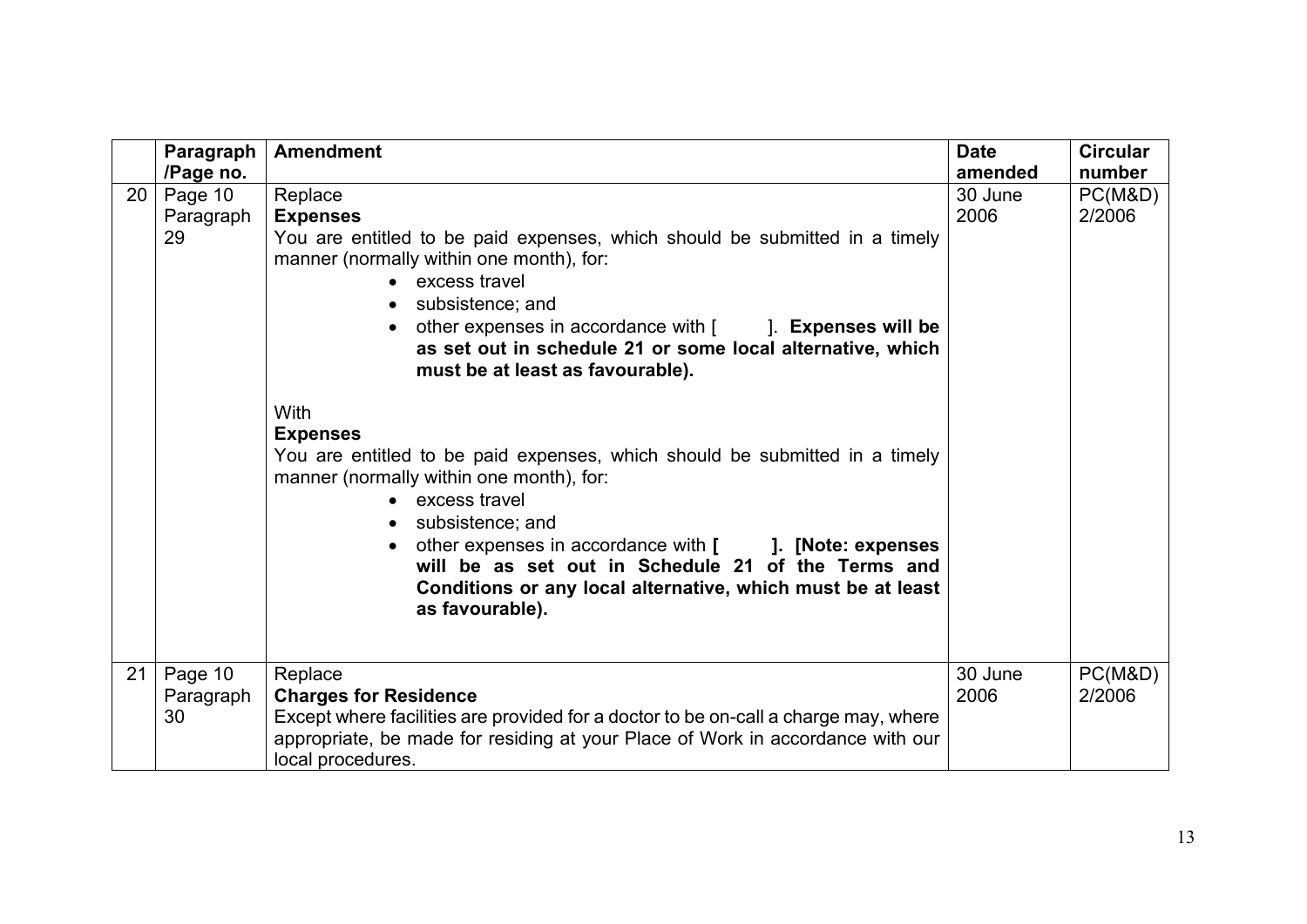|    | Paragraph<br>/Page no.     | <b>Amendment</b>                                                                                                                                                                                                                                                       | <b>Date</b><br>amended | <b>Circular</b><br>number |
|----|----------------------------|------------------------------------------------------------------------------------------------------------------------------------------------------------------------------------------------------------------------------------------------------------------------|------------------------|---------------------------|
|    |                            | With<br><b>Charges for Residence</b><br>Except where facilities are provided for you to be on-call a charge may, where<br>appropriate, be made for residing at your Place of Work in accordance with our<br>local procedures.                                          |                        |                           |
| 22 | Page 11<br>Paragraph<br>31 | Replace<br>This is a permanent post. [Amend this paragraph as appropriate for a Fixed Term<br>Appointment].<br>With<br>This is a permanent post. [Note: Employing organisations should amend this<br>paragraph as appropriate for a Fixed Term Appointment].           | 30 June<br>2006        | PC(M&D)<br>2/2006         |
| 23 | Page 12                    | Replace<br>I [name] and [employer]<br>have understood and agree to honour the terms and conditions set out in this<br>contract of employment<br>Consultant's signature<br><i>Representative of employing authority's signature</i><br>Date of this agreement [<br>With | 30 June<br>2006        | PC(M&D)<br>2/2006         |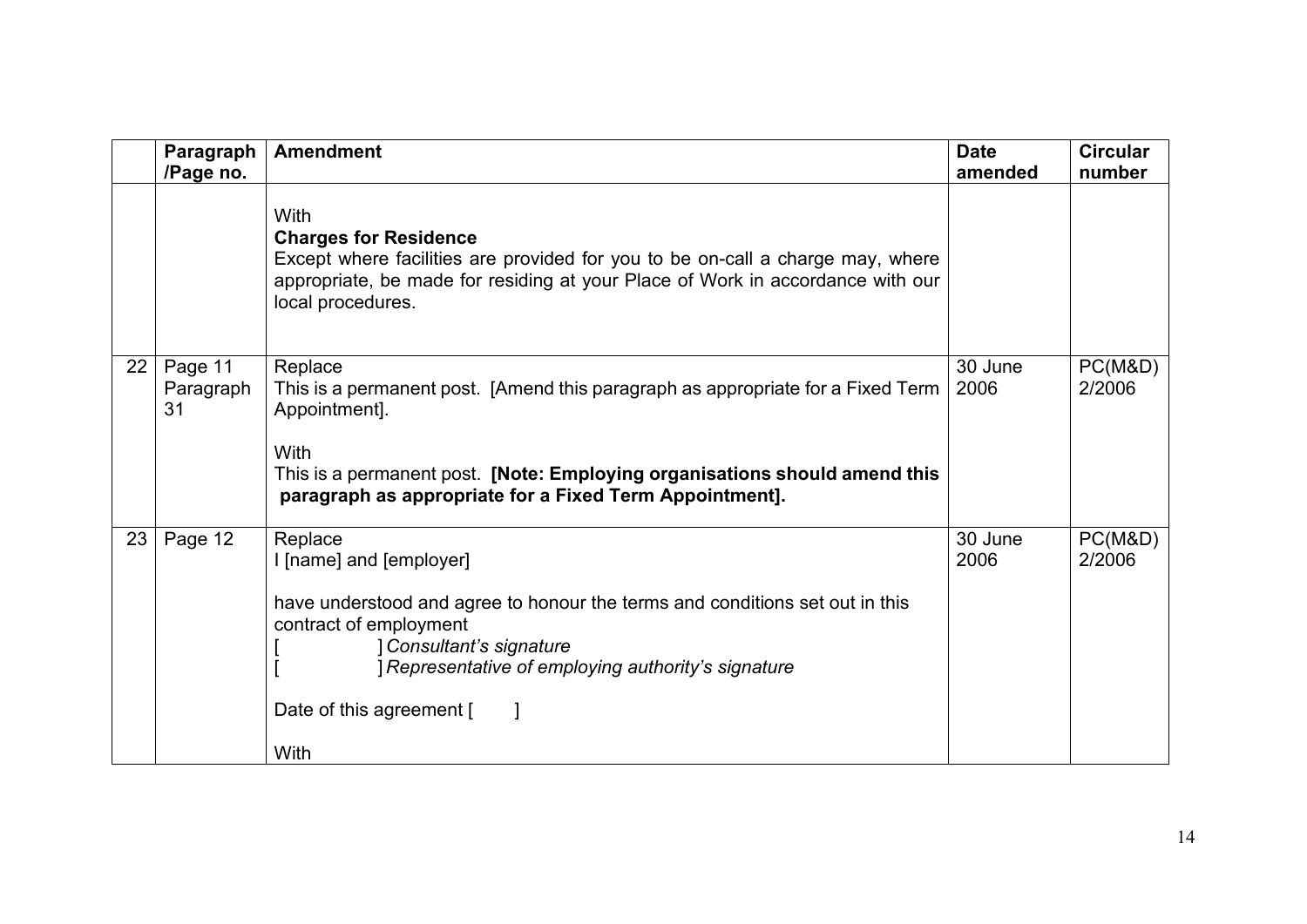|    | Paragraph<br>/Page no.      | <b>Amendment</b>                                                                                                                                                                                                                                                                                                                 | <b>Date</b><br>amended | <b>Circular</b><br>number |
|----|-----------------------------|----------------------------------------------------------------------------------------------------------------------------------------------------------------------------------------------------------------------------------------------------------------------------------------------------------------------------------|------------------------|---------------------------|
|    |                             | I [name] and [employer]<br>have understood and agree to honour the terms and conditions set out in this<br>contract of employment<br>] Consultant's signature<br>Representative of employing organisation's signature<br>Date of this agreement [                                                                                |                        |                           |
| 24 | Front page                  | Insert<br>Version $4 - 1$ April 2008 <sup>24</sup>                                                                                                                                                                                                                                                                               | 31 March<br>2008       | PC(M&D)<br>2/2008         |
| 25 | Page 10,<br>paragraph<br>27 | Replace<br><b>Pension</b><br>27<br>The provisions in Schedule 17 of the Terms and Conditions shall apply.<br>You will be eligible for membership of the NHS Pension Scheme, the<br>provisions of which are set out in the NHS Pension Scheme Regulations<br>1995 (as amended). The Scheme is a final salary scheme with benefits | 31 March<br>2008       | PC(M&D)<br>2/2008         |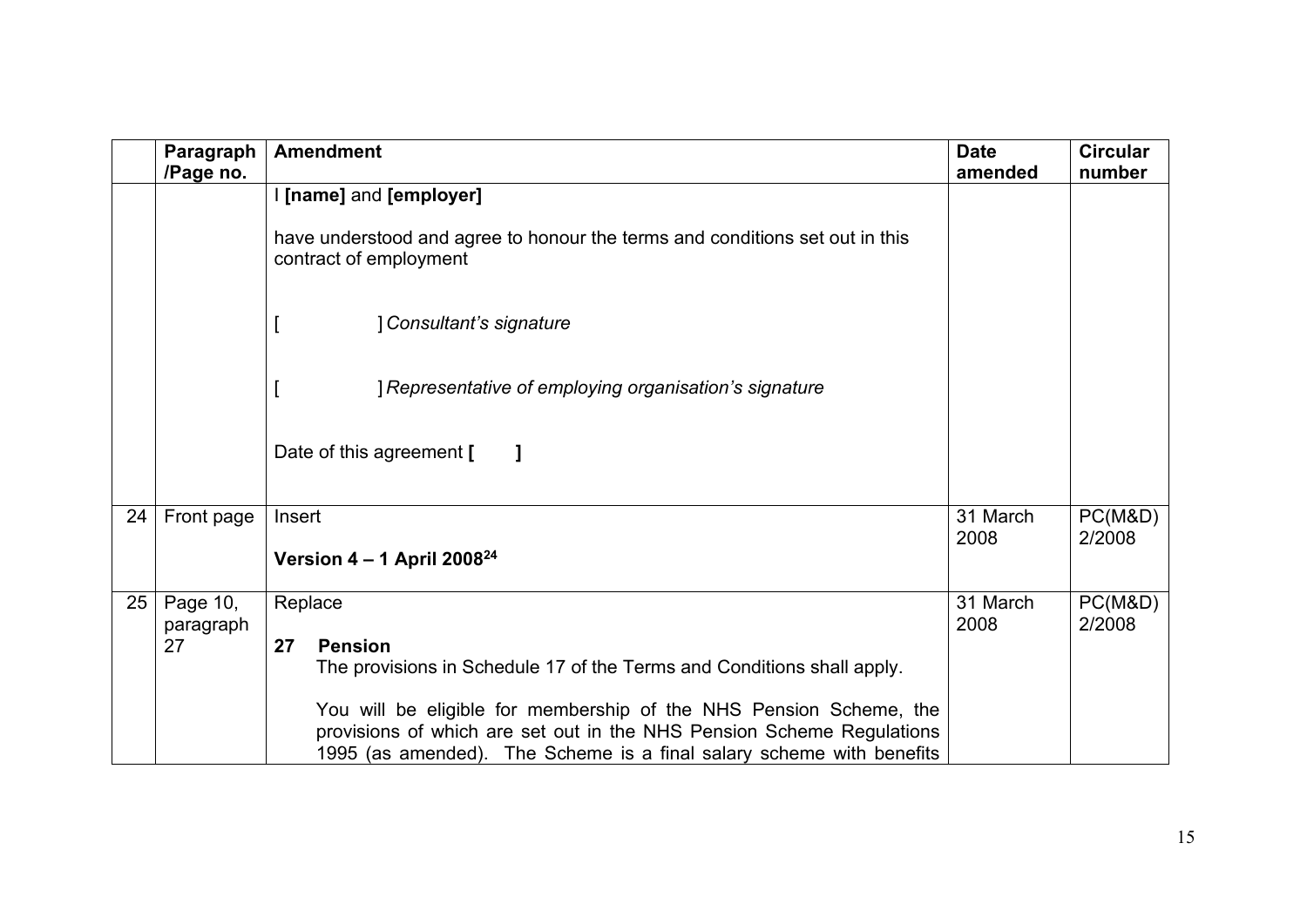|    | Paragraph<br>/Page no. | <b>Amendment</b>                                                                                                                                                                                                                                                                                                                                                                                                                                              | <b>Date</b><br>amended | <b>Circular</b><br>number |
|----|------------------------|---------------------------------------------------------------------------------------------------------------------------------------------------------------------------------------------------------------------------------------------------------------------------------------------------------------------------------------------------------------------------------------------------------------------------------------------------------------|------------------------|---------------------------|
|    |                        | based on the best of the last three years pensionable pay. Pensionable pay<br>will include basic salary (up to ten programmed activities, but not any<br>additional programmed activities above this), on-call availability<br>supplements, clinical excellence awards and any existing discretionary<br>points or distinction awards, and any other pay expressly agreed to be<br>pensionable.<br>You are contracted out of the State Second Pension Scheme. |                        |                           |
|    |                        | With<br>27<br><b>Pension</b><br>The provisions in Schedule 17 of the Terms and Conditions shall apply.<br>You will be entitled to [become] [continue to be] $*$ a member of a NHS<br>Pension Scheme, subject to its terms and rules, which may be amended from<br>time to time.<br>You are contracted out of the State Second Pension Scheme.                                                                                                                 |                        |                           |
| 26 | Front page             | Insert<br>Version 5 - 1 April 2018                                                                                                                                                                                                                                                                                                                                                                                                                            | 1 April 2018           | PC(M&D)<br>1/2018         |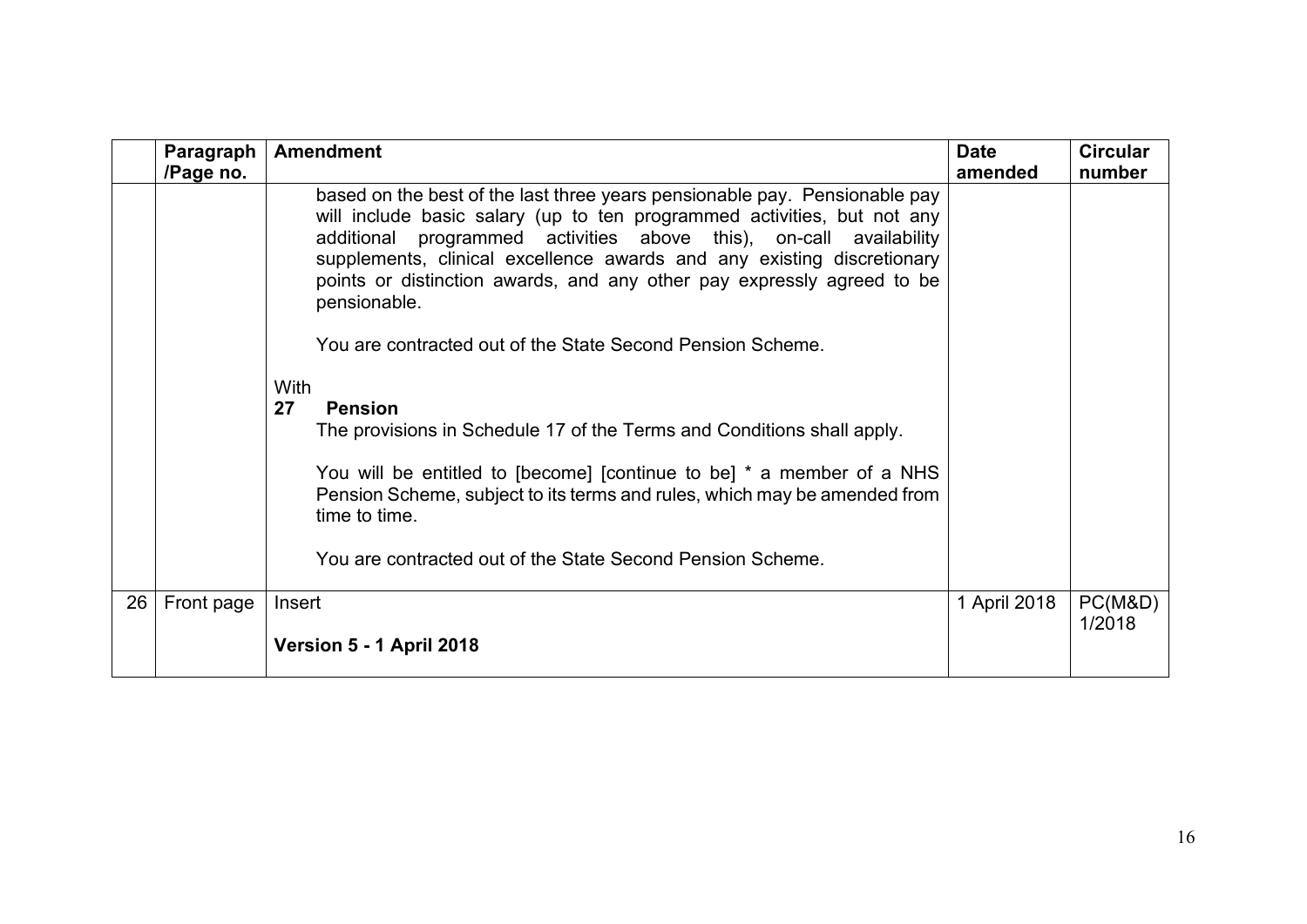|    | Paragraph                  | <b>Amendment</b>                                                                                                                                                                                                                                                                                                                                                                                                                                                                                                                                                                                                                                                                                                                 | <b>Date</b>  | <b>Circular</b>   |
|----|----------------------------|----------------------------------------------------------------------------------------------------------------------------------------------------------------------------------------------------------------------------------------------------------------------------------------------------------------------------------------------------------------------------------------------------------------------------------------------------------------------------------------------------------------------------------------------------------------------------------------------------------------------------------------------------------------------------------------------------------------------------------|--------------|-------------------|
|    | /Page no.                  |                                                                                                                                                                                                                                                                                                                                                                                                                                                                                                                                                                                                                                                                                                                                  | amended      | number            |
| 27 | Page 9,<br>paragraph<br>22 | Replace<br>$22 \,$<br><b>Distinction Awards And Discretionary Points</b><br>Where the Advisory Committee on Distinction Awards or the Advisory Committee<br>on Clinical Excellence Awards has recommended that you receive a Distinction<br>Award or Clinical Excellence Award, or we have decided that you should receive<br>one or more Discretionary Points or a Clinical Excellence Award, these will be<br>paid at the rates set out in the latest Pay Circular from NHS Employers.<br>With                                                                                                                                                                                                                                 | 1 April 2018 | PC(M&D)<br>1/2018 |
|    |                            | $22 \,$<br><b>Distinction Awards And Discretionary Points</b><br>Where the Advisory Committee on Distinction Awards or the Advisory Committee<br>on Clinical Excellence Awards has recommended that you receive a Distinction<br>Award or Clinical Excellence Award, or we have decided that you should receive<br>one or more Discretionary Points or a Clinical Excellence Award, these will be<br>paid at the rates set out in the latest Pay Circular from NHS Employers. The<br>provisions in the 'Schedule 30 Clinical Excellence Awards' regarding CEAs being<br>an incorporated schedule to the Terms and Conditions for Consultants (England)<br>2003 shall apply to and are expressly incorporated into this contract. |              |                   |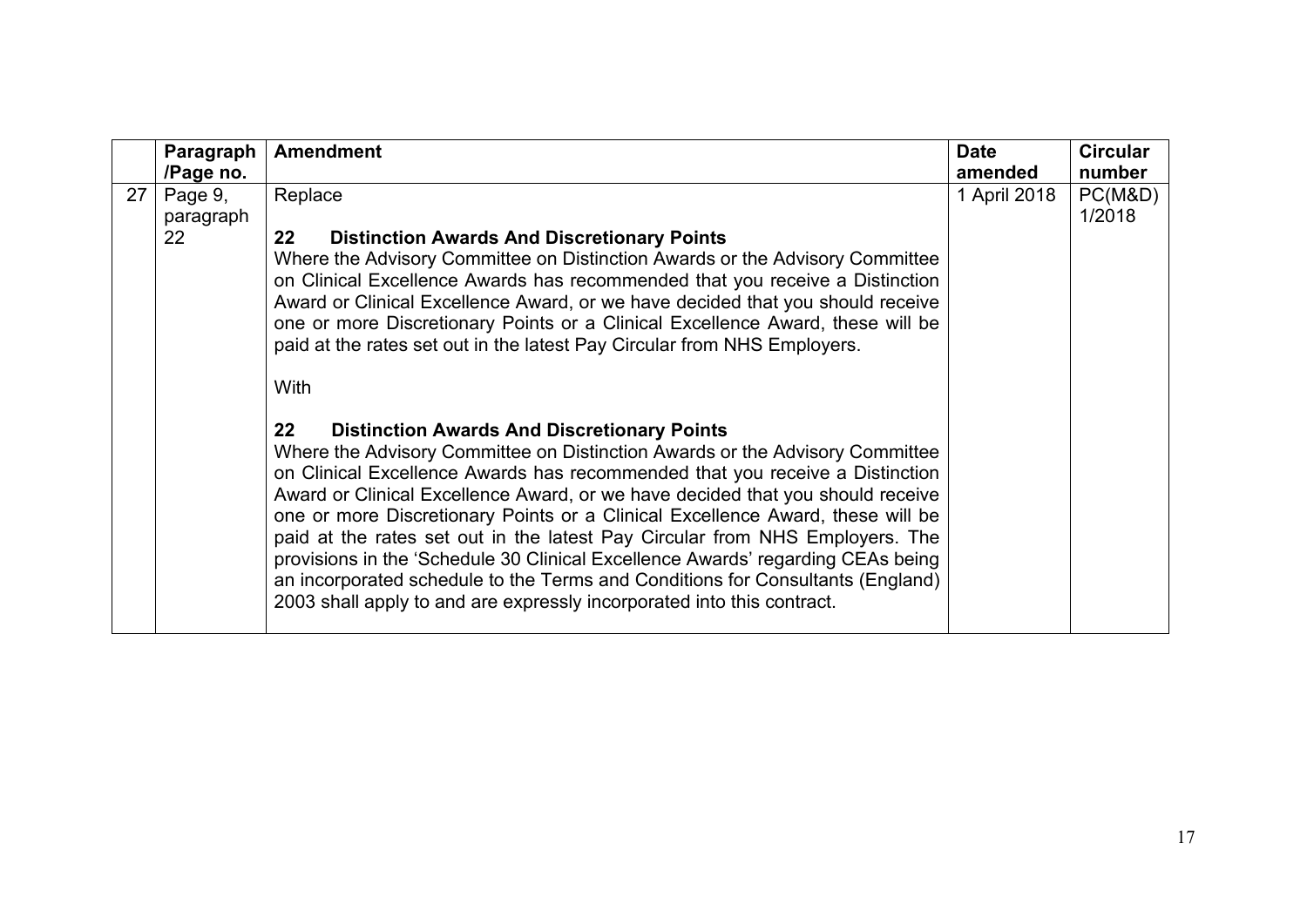|    | Paragraph  | <b>Amendment</b>                                                                                                                                                                                                               | <b>Date</b>      | <b>Circular</b> |
|----|------------|--------------------------------------------------------------------------------------------------------------------------------------------------------------------------------------------------------------------------------|------------------|-----------------|
|    | /Page no.  |                                                                                                                                                                                                                                | amended          | number          |
| 28 | Page 10,   | Replace                                                                                                                                                                                                                        | 1 April 2018     | PC(M&D)         |
|    | paragraph  |                                                                                                                                                                                                                                |                  | 2/2018          |
|    | 27         | <b>Pension</b>                                                                                                                                                                                                                 |                  |                 |
|    |            | The provisions in Schedule 17 of the Terms and Conditions shall apply.                                                                                                                                                         |                  |                 |
|    |            | You will be entitled to [become] [continue to be] * a member of a NHS Pension<br>Scheme, subject to its terms and rules, which may be amended from time to time.<br>You are contracted out of the State Second Pension Scheme. |                  |                 |
|    |            | With                                                                                                                                                                                                                           |                  |                 |
|    |            | <b>Pension</b><br>The provisions in Schedule 17 of the Terms and Conditions shall apply.                                                                                                                                       |                  |                 |
|    |            | You will be entitled to [become] [continue to be] * a member of a NHS Pension<br>Scheme, subject to its terms and rules, which may be amended from time to time.                                                               |                  |                 |
| 29 | Front page | Insert                                                                                                                                                                                                                         | 1 April 2018     |                 |
|    |            | Version 5 - 1 April 2018                                                                                                                                                                                                       |                  |                 |
| 30 | Front page | Insert                                                                                                                                                                                                                         | 8 August<br>2019 |                 |
|    |            | Version $6 - 1$ August 2019                                                                                                                                                                                                    |                  |                 |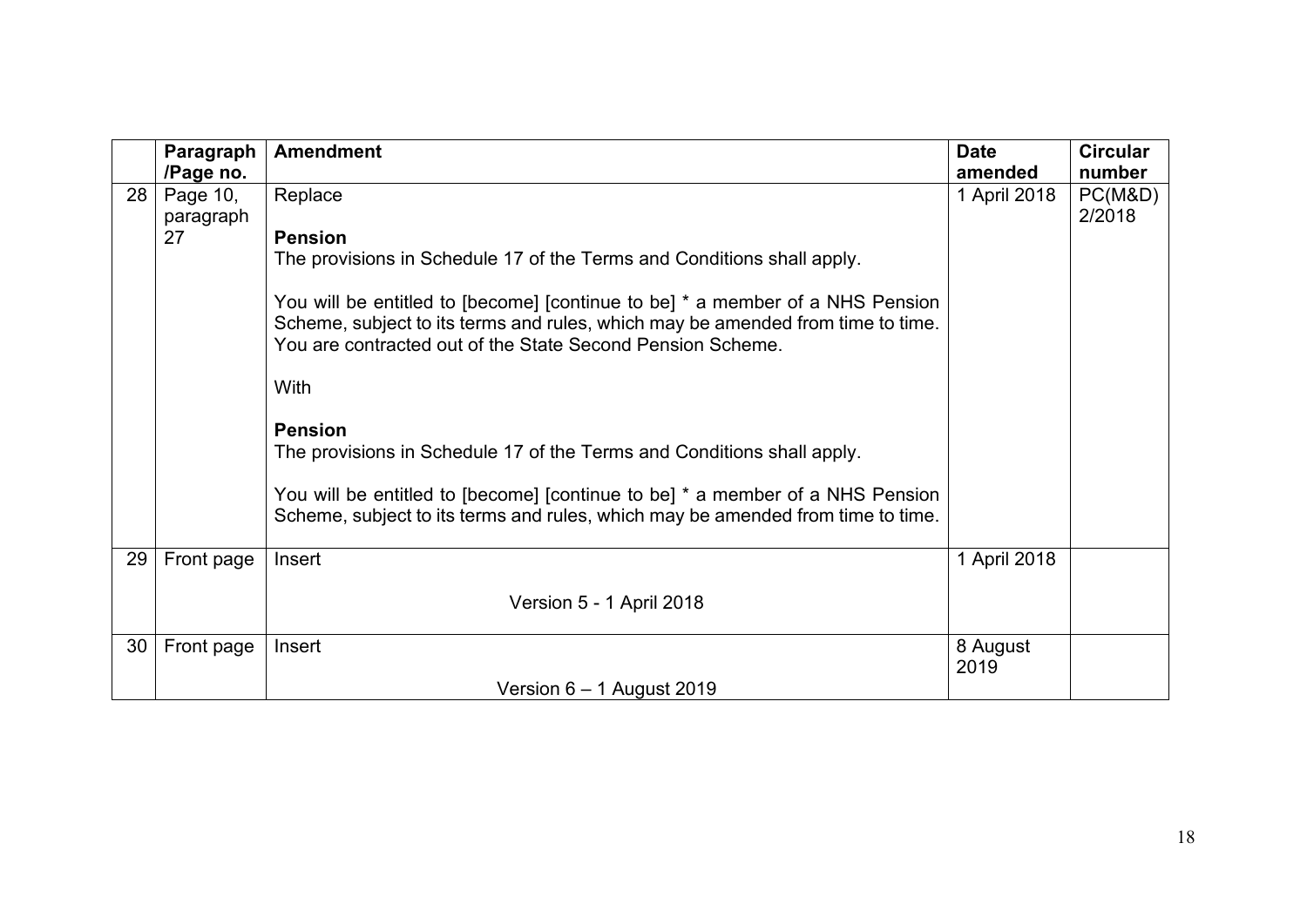|    | Paragraph  | <b>Amendment</b>                                                                                                                                                 | <b>Date</b> | <b>Circular</b> |
|----|------------|------------------------------------------------------------------------------------------------------------------------------------------------------------------|-------------|-----------------|
|    | /Page no.  |                                                                                                                                                                  | amended     | number          |
| 31 | Pages 8-9  | Insert                                                                                                                                                           | 8 August    | PC(M&D)         |
|    |            |                                                                                                                                                                  | 2019        | 1/2019          |
|    |            | 20 Transfer of information                                                                                                                                       |             |                 |
|    |            | On commencement of employment with the Trust, your personal data will be                                                                                         |             |                 |
|    |            | uploaded to the Electronic Staff Record (ESR). ESR is a workforce solution for<br>the NHS which is used by the Trust to effectively manage the workforce leading |             |                 |
|    |            | to improved efficiency and improved patient safety.                                                                                                              |             |                 |
|    |            | [In accepting employment with the Trust, you accept that the following personal                                                                                  |             |                 |
|    |            | data will/may be transferred if your employment transfers to another NHS<br>organisation].                                                                       |             |                 |
|    |            | [List data which is transferred]                                                                                                                                 |             |                 |
|    |            | Certain personal data is transferred from one NHS organisation to another when                                                                                   |             |                 |
|    |            | your employment transfers. Such personal and confidential information may<br>include personal and special category data for the purposes of the General Data     |             |                 |
|    |            | Protection Regulation and the Data Protection Act 2018. NHS organisations have                                                                                   |             |                 |
|    |            | a legitimate interest in processing your data in this way to enable them to establish                                                                            |             |                 |
|    |            | the employment of a suitable workforce and improve efficiencies within the NHS                                                                                   |             |                 |
|    |            | by making costs savings for Trusts and to save you time if your employment<br>transfers.                                                                         |             |                 |
|    |            |                                                                                                                                                                  |             |                 |
| 32 | Front page | Insert                                                                                                                                                           | 8 October   |                 |
|    |            |                                                                                                                                                                  | 2020        |                 |
|    |            | APPENDIX 1 - Job plan                                                                                                                                            |             |                 |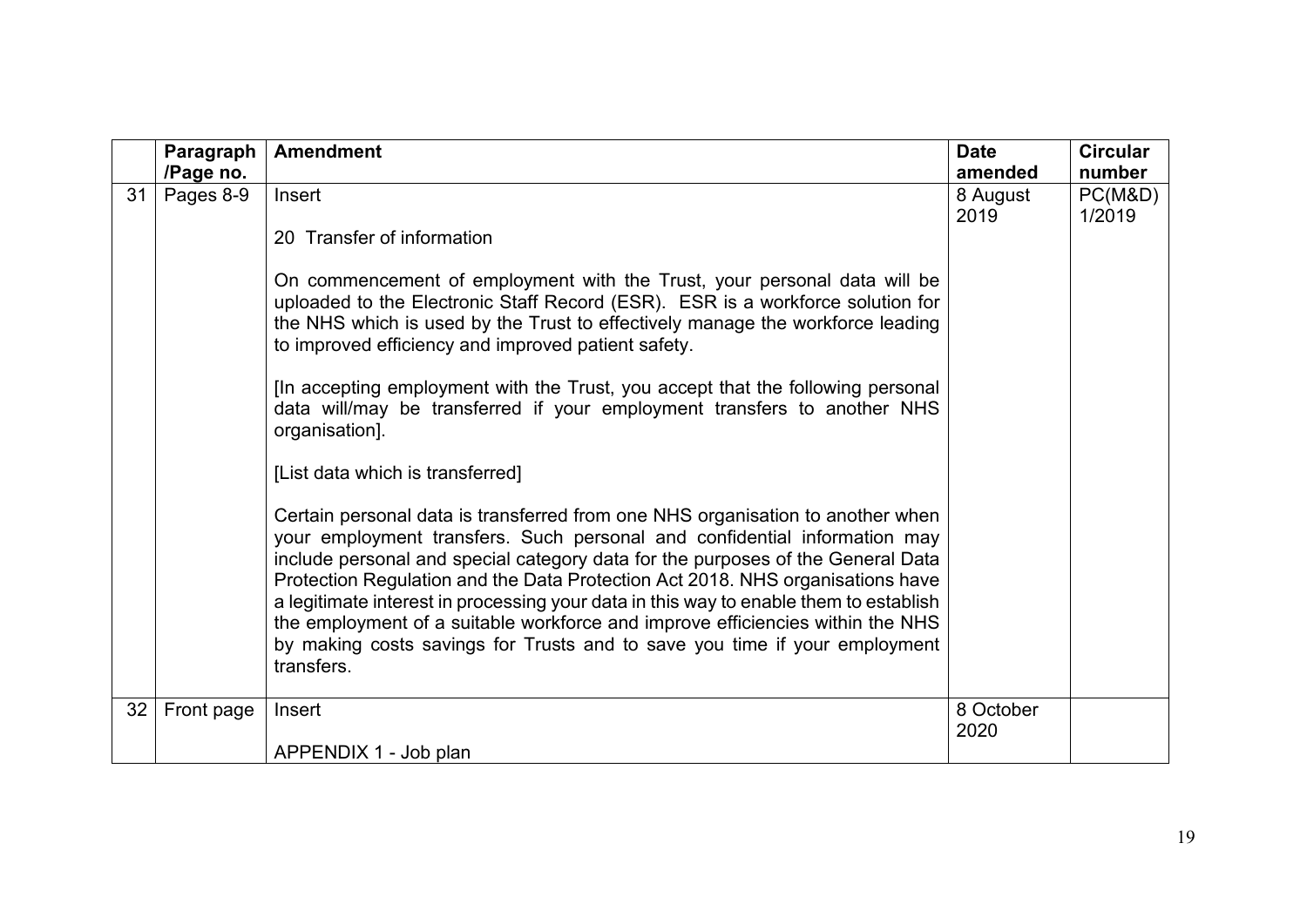|    | Paragraph<br>/Page no.     | <b>Amendment</b>                                                                                                                                                                                                                                                                                                                                                                                                                                                                                                                                                                                                                                                                                                                                                                                                                                                              | <b>Date</b><br>amended | <b>Circular</b><br>number |
|----|----------------------------|-------------------------------------------------------------------------------------------------------------------------------------------------------------------------------------------------------------------------------------------------------------------------------------------------------------------------------------------------------------------------------------------------------------------------------------------------------------------------------------------------------------------------------------------------------------------------------------------------------------------------------------------------------------------------------------------------------------------------------------------------------------------------------------------------------------------------------------------------------------------------------|------------------------|---------------------------|
|    |                            | APPENDIX 2 - Schedules 13 and 14 of the 2003 TCS for consultants<br>APPENDIX 3 - Schedule 15 of the 2003 TCS for consultants<br>APPENDIX 4 - Schedule 16 of the 2003 TCS for consultants<br>APPENDIX 5 - Rates of pay                                                                                                                                                                                                                                                                                                                                                                                                                                                                                                                                                                                                                                                         |                        |                           |
| 33 | Front page                 | Insert<br>Version $7 - 8$ October 2020                                                                                                                                                                                                                                                                                                                                                                                                                                                                                                                                                                                                                                                                                                                                                                                                                                        | 8 October<br>2020      |                           |
| 34 | Page 2<br>Paragraph<br>1.2 | Insert<br>This contract constitutes a section 1 statement for the purposes of section 1 of the<br>Employment Rights Act 1996. The parties agree that the employer will be entitled<br>to make changes to this contract unilaterally to the strictly limited extent that such<br>changes are necessary to enable the employer to comply with its statutory<br>obligations under section 1 of the Employment Rights Act 1996 which stipulates<br>the particulars which must be provided by employers to employees regarding their<br>employment. The employer shall provide you with notice of any changes which<br>are required to be made including new wording proposed, an explanation of why<br>the employer considers the change necessary to comply with section 1 of the<br>Employment Rights Act 1996, and the date on which the changes automatically<br>take effect. | 8 October<br>2020      |                           |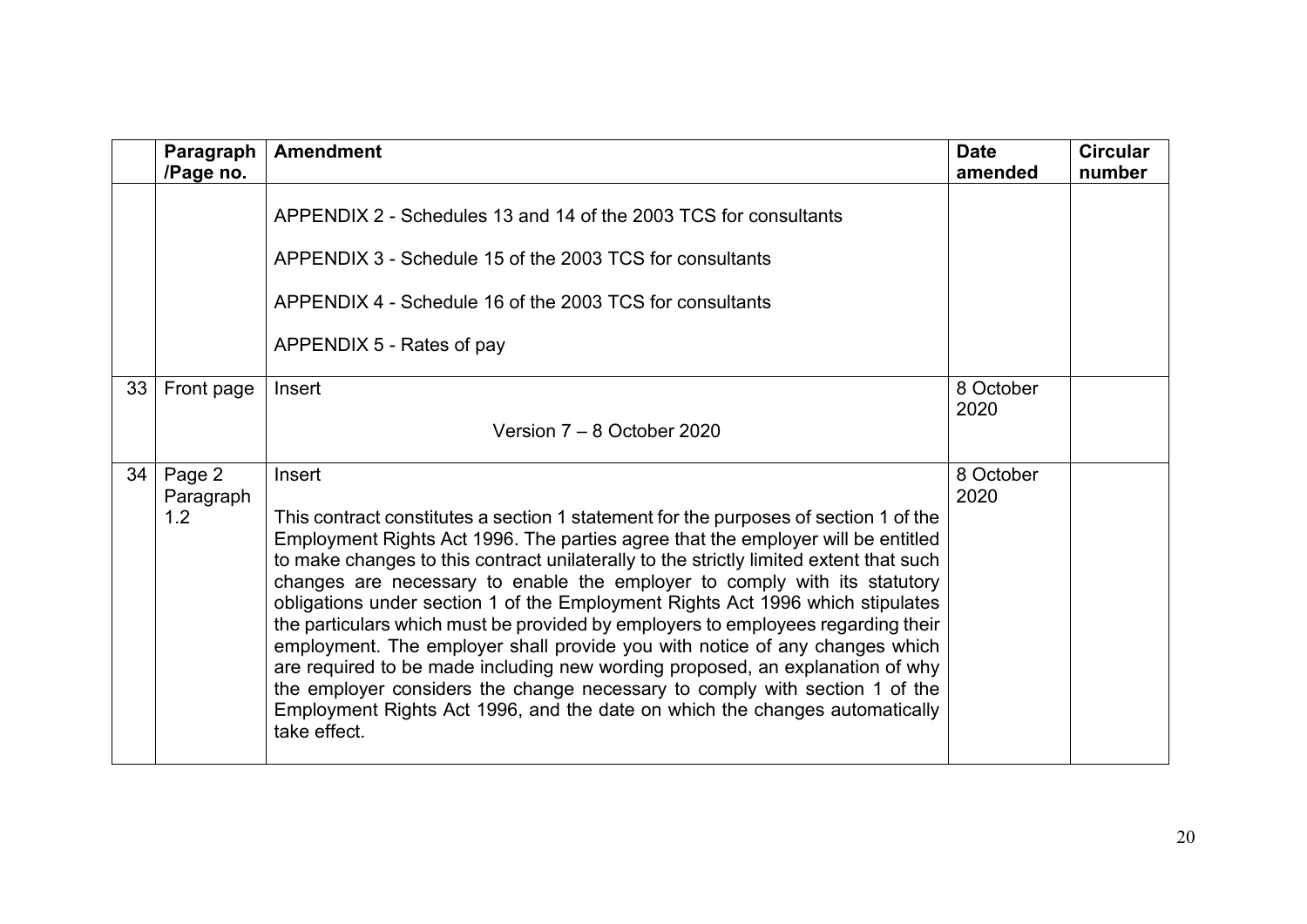<span id="page-20-2"></span><span id="page-20-1"></span><span id="page-20-0"></span>

|    | Paragraph           | <b>Amendment</b>                                                                                                                                                                                                                                                                                                                                                                                   | <b>Date</b>       | <b>Circular</b> |
|----|---------------------|----------------------------------------------------------------------------------------------------------------------------------------------------------------------------------------------------------------------------------------------------------------------------------------------------------------------------------------------------------------------------------------------------|-------------------|-----------------|
|    | /Page no.           |                                                                                                                                                                                                                                                                                                                                                                                                    | amended           | number          |
| 35 | Page 2<br>Paragraph | Replace                                                                                                                                                                                                                                                                                                                                                                                            | 8 October<br>2020 |                 |
|    | $s 2.1 - 2.3$       | 2.1 Employment under this contract [begins] * [began] on [<br>$1 *$ and<br>incorporates [ ] * years seniority (as defined in Schedule 1 of the Terms and<br>Conditions).] * [Your pay scale code on commencement is [<br>$1^*$ 1 <sup>2</sup>                                                                                                                                                      |                   |                 |
|    |                     | 2.2 Your continuous employment with this employing organisation, for the<br>purposes of the Employment Rights Act 1996, [begins] * [began] on [<br>$\mathbf{1}$ . $^{\star}$                                                                                                                                                                                                                       |                   |                 |
|    |                     | 2.3 For the purposes of certain NHS conditions of service, previous service within<br>the NHS, whether with this Trust or another NHS employer, although not<br>continuous for the purposes of the Employment Rights Act 1996 will count as<br>reckonable, so that for some purposes other dates prior to the dates set out above<br>may count. The amount of reckonable service is [<br>$1 * 3,4$ |                   |                 |
|    |                     | [Note: Schedule 1 of the Terms and Conditions contains guidance on<br>commencement of employment]. <sup>7</sup>                                                                                                                                                                                                                                                                                    |                   |                 |
|    |                     | With                                                                                                                                                                                                                                                                                                                                                                                               |                   |                 |
|    |                     | 2.1 Employment under this contract [begins] * [began] on [<br>$1 *$ and<br>incorporates [ ] * years seniority (as defined in Schedule 1 of the Terms and<br>Conditions of Service for consultants – England $(2003)^3$ ).] * [Your pay scale code<br>on commencement is [<br>1* 1 <sup>4</sup>                                                                                                     |                   |                 |

 $^{\rm 2}$  Employing organisations may wish to insert a pay scale code here. $^{\rm 5}$ 

 $^3$  To be referred to from hereon in as 'the 2003 TCS for Consultants'  $\,$ 

 $^{\rm 4}$  Employing organisations may wish to insert a pay scale code here. $^{\rm 5}$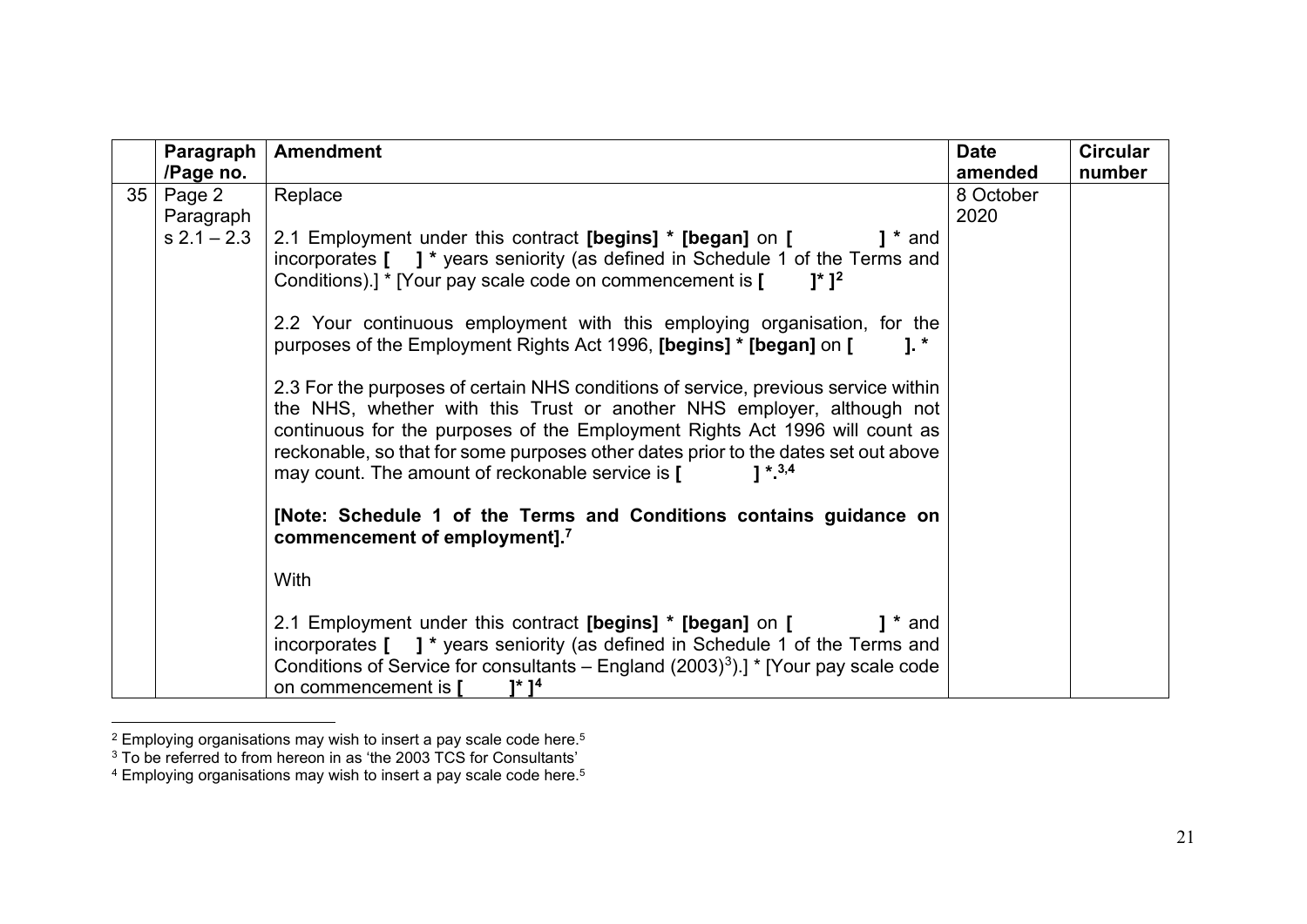|    | Paragraph<br>/Page no.               | <b>Amendment</b>                                                                                                                                                                                                                                                                                                                                                                                                                                                                                                                                                                                                                                                             | <b>Date</b><br>amended | <b>Circular</b><br>number |
|----|--------------------------------------|------------------------------------------------------------------------------------------------------------------------------------------------------------------------------------------------------------------------------------------------------------------------------------------------------------------------------------------------------------------------------------------------------------------------------------------------------------------------------------------------------------------------------------------------------------------------------------------------------------------------------------------------------------------------------|------------------------|---------------------------|
|    |                                      | 2.2 Your continuous employment with this employing organisation, for the<br>purposes of the Employment Rights Act 1996, [begins] * [began] on [<br>$1.$ $*$<br>2.3 For the purposes of certain NHS conditions of service, previous service within<br>the NHS, whether with this Trust or another NHS employer, although not<br>continuous for the purposes of the Employment Rights Act 1996 will count as<br>reckonable, so that for some purposes other dates prior to the dates set out in 2.1<br>and 2.2 may count. The amount of reckonable service is [<br>$1 * 3,4$<br>[Note: Schedule 1 of the TCS contains guidance on commencement of<br>employment]. <sup>7</sup> |                        |                           |
| 36 | Page 3<br>Paragraph<br>$s 5.1 - 5.2$ | Replace<br>5.1 Main Duties and Programmed Activities<br>Except in emergencies or where otherwise agreed with your manager, you are<br>responsible for fulfilling the duties and responsibilities and undertaking the<br>Programmed Activities set out in your Job Plan, as reviewed from time to time in<br>line with the provisions in section 6 below.                                                                                                                                                                                                                                                                                                                     | 8 October<br>2020      |                           |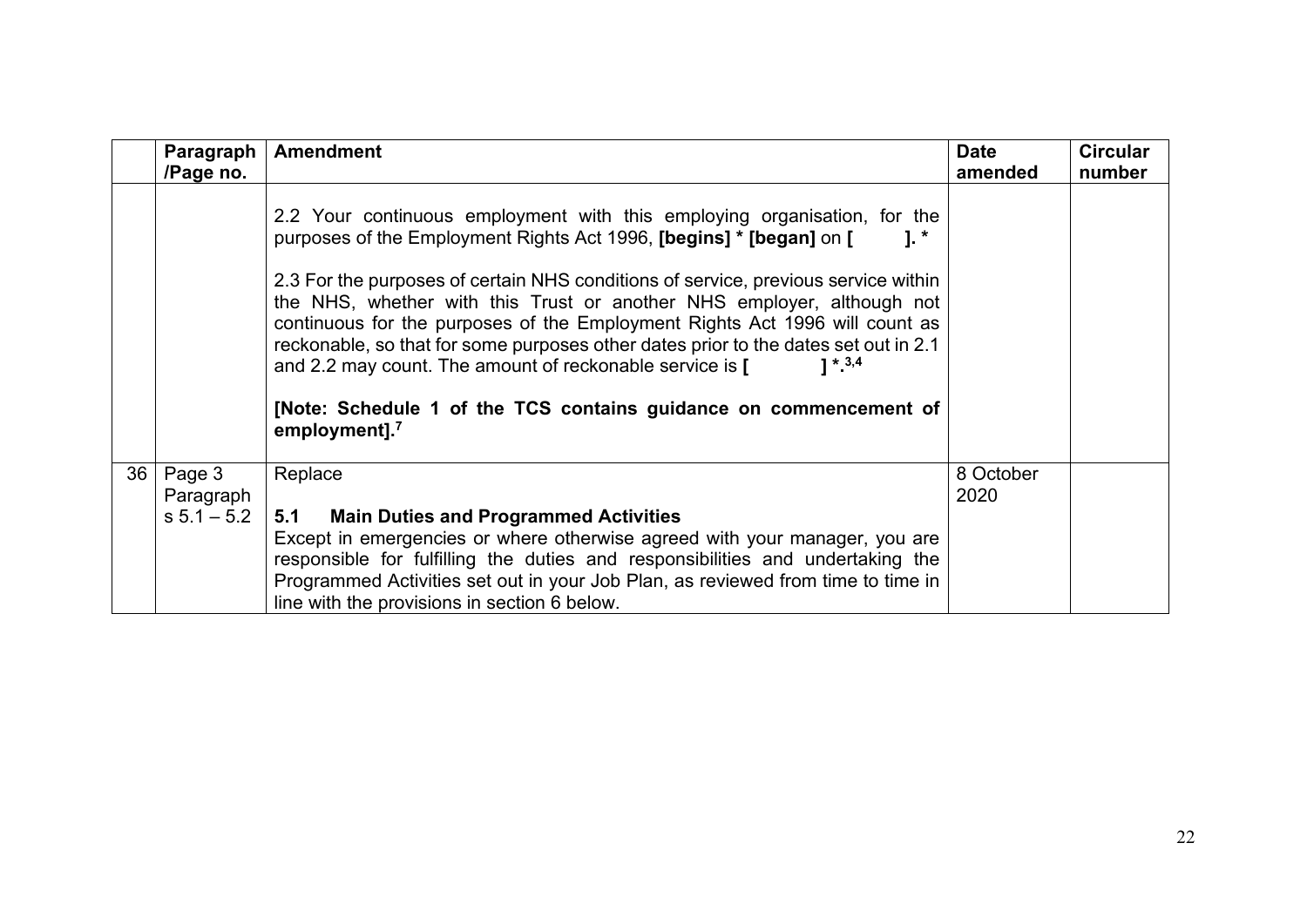|    | Paragraph<br>/Page no. | <b>Amendment</b>                                                                                                                                                                                                                                                                                                                                                                       | <b>Date</b><br>amended | <b>Circular</b><br>number |
|----|------------------------|----------------------------------------------------------------------------------------------------------------------------------------------------------------------------------------------------------------------------------------------------------------------------------------------------------------------------------------------------------------------------------------|------------------------|---------------------------|
|    |                        | <b>5.2 Associated Duties</b><br>You are responsible for the associated duties set out in Schedule 2 of the Terms<br>and Conditions.<br>With                                                                                                                                                                                                                                            |                        |                           |
|    |                        | <b>Main Duties and Programmed Activities</b><br>5.1<br>Except in emergencies or where otherwise agreed with your manager, you are<br>responsible for fulfilling the duties and responsibilities and undertaking the<br>Programmed Activities set out in your Job Plan, which is appended to this contract<br>at Appendix 1 as reviewed in line with the provisions in section 6 below. |                        |                           |
|    |                        | <b>5.2 Associated Duties</b><br>You are responsible for the associated duties set out in Schedule 2 of the 2003<br><b>TCS for Consultants.</b>                                                                                                                                                                                                                                         |                        |                           |
| 37 | Page 4                 | Insert                                                                                                                                                                                                                                                                                                                                                                                 | 8 October<br>2020      |                           |
|    |                        | <b>Training entitlement</b><br>$5.5^{\circ}$                                                                                                                                                                                                                                                                                                                                           |                        |                           |
|    |                        | Your statutory training requirements are set out below. These are at the expense<br>in provision and paid time of your employer.                                                                                                                                                                                                                                                       |                        |                           |
|    |                        | [List of any statutory training requirements required for the post]                                                                                                                                                                                                                                                                                                                    |                        |                           |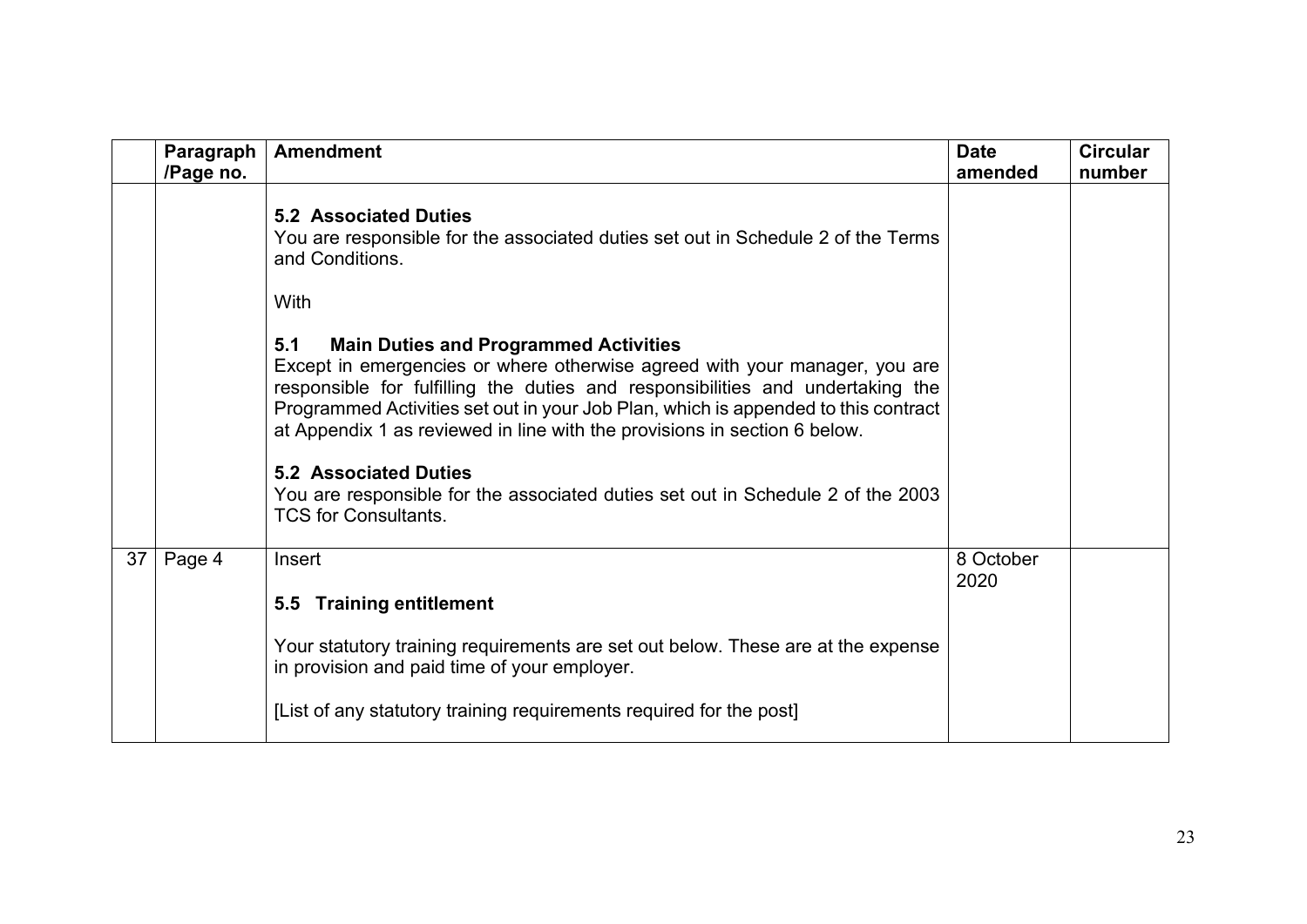|                 | Paragraph<br>/Page no.     | <b>Amendment</b>                                                                                                                                                                                                                                                                                                                                                                                                                                                                                                                                                                                                                                                                                                                                                            | <b>Date</b><br>amended | <b>Circular</b><br>number |
|-----------------|----------------------------|-----------------------------------------------------------------------------------------------------------------------------------------------------------------------------------------------------------------------------------------------------------------------------------------------------------------------------------------------------------------------------------------------------------------------------------------------------------------------------------------------------------------------------------------------------------------------------------------------------------------------------------------------------------------------------------------------------------------------------------------------------------------------------|------------------------|---------------------------|
|                 |                            | You may also be expected to undertake further local training applicable to your<br>role, also at the expense in provision and paid time of your employer, with the<br>time for undertaking this training documented within your job plan.<br>[Note: Employing organisation to include any local training requirements required<br>for the post.]<br>Further provision of training will be through the use of Supporting Professional<br>Activity (SPA) time and Study Leave (Schedules 3 & 18). Appropriate time will be<br>provided by the employer to allow you to complete the training.                                                                                                                                                                                 |                        |                           |
| 38 <sup>1</sup> | Page 4<br>Paragraph<br>6.1 | Replace<br><b>Job Plan</b><br>6.1<br>You and your clinical manager have agreed a prospective Job Plan that sets out<br>your main duties and responsibilities, a schedule for carrying out your<br>Programmed Activities, your managerial responsibilities, your accountability<br>arrangements, your objectives and supporting resources.<br>You and your clinical manager will review the Job Plan annually in line with the<br>provisions in Schedule 3 of the Terms and Conditions. Either may propose<br>amendment of the Job Plan. You will help ensure through participating in Job Plan<br>reviews that your Job Plan meets the criteria set out in the Terms and Conditions<br>and that it contributes to the efficient and effective use of NHS resources.<br>With | 8 October<br>2020      |                           |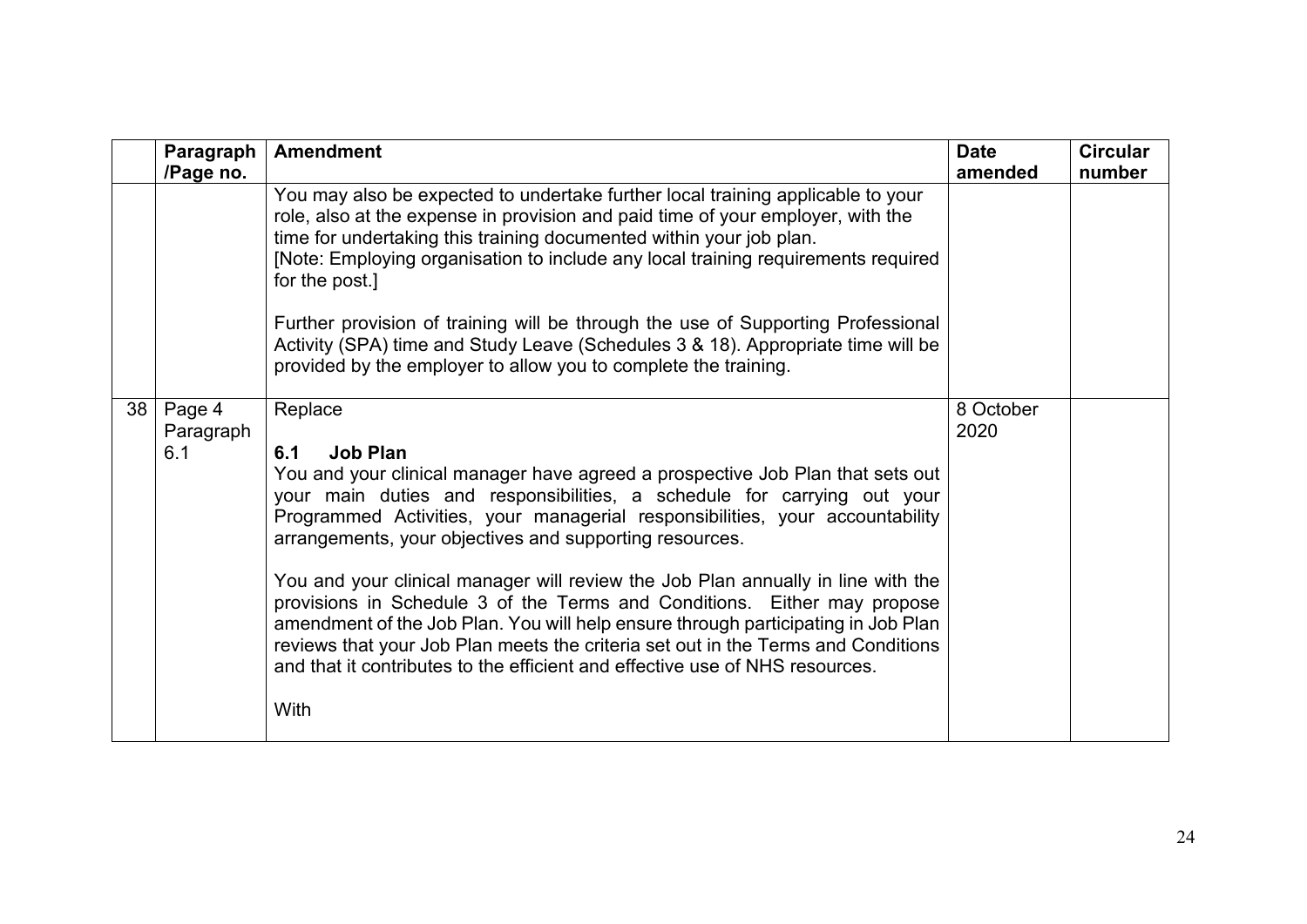|    | Paragraph<br>/Page no.        | <b>Amendment</b>                                                                                                                                                                                                                                                                                                                                                                                                                                                                                                                                                                                                                                                                                                                                                                                                                                                                                                                                                                                                             | <b>Date</b><br>amended | <b>Circular</b><br>number |
|----|-------------------------------|------------------------------------------------------------------------------------------------------------------------------------------------------------------------------------------------------------------------------------------------------------------------------------------------------------------------------------------------------------------------------------------------------------------------------------------------------------------------------------------------------------------------------------------------------------------------------------------------------------------------------------------------------------------------------------------------------------------------------------------------------------------------------------------------------------------------------------------------------------------------------------------------------------------------------------------------------------------------------------------------------------------------------|------------------------|---------------------------|
|    |                               | 6.1 Job Plan<br>You and your clinical manager have agreed a prospective Job Plan. A generic Job<br>Plan is appended at Appendix 1 of this contract. You and your clinical manager<br>shall review and agree any variations required within six months of starting in post<br>and your section 1 particulars shall be amended automatically. The Job Plan sets<br>out your main duties and responsibilities, a schedule for carrying out your<br>Programmed Activities, your managerial responsibilities, your accountability<br>arrangements, your objectives and supporting resources.<br>You and your clinical manager will review the Job Plan annually in line with the<br>provisions in Schedule 3 of the 2003 TCS for Consultants. Either may propose<br>amendment of the Job Plan. You will help ensure through participating in Job Plan<br>reviews that your Job Plan meets the criteria set out in the 2003 TCS for<br>Consultants and that it contributes to the efficient and effective use of NHS<br>resources. |                        |                           |
| 39 | Pages 4-5<br>Paragraph<br>7.1 | Replace<br>7.1 Scheduling of Activities<br>You and your clinical manager will agree in the schedule of your job plan the<br>programmed activities that are necessary to fulfil your duties and responsibilities,<br>and the times and locations at which these activities are scheduled to take place.<br>You and your clinical manager will seek to reach agreement in the scheduling of<br>all activities. We will not schedule non-emergency work during premium time<br>without your agreement.                                                                                                                                                                                                                                                                                                                                                                                                                                                                                                                          | 8 October<br>2020      |                           |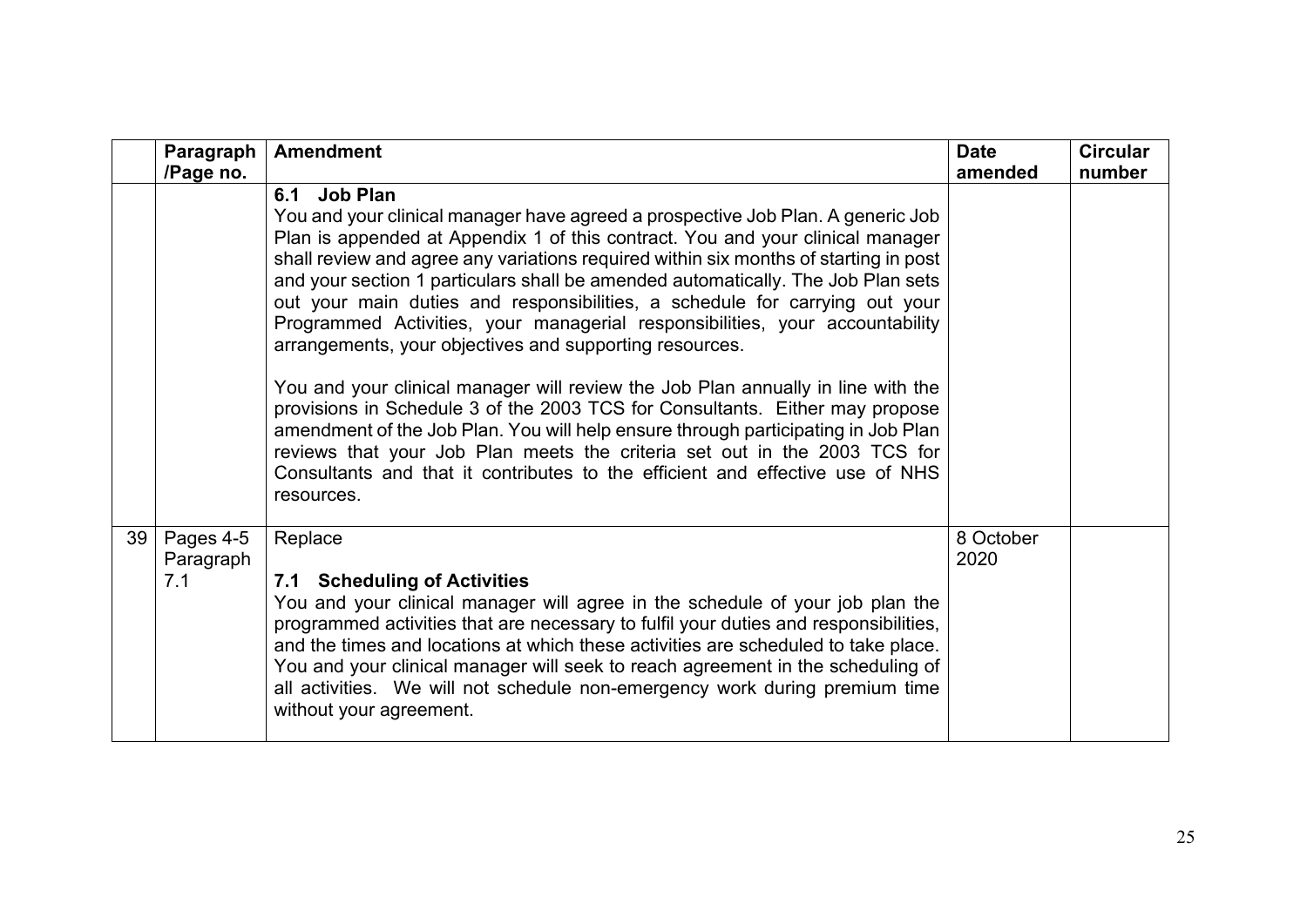| Paragraph<br>/Page no. | <b>Amendment</b>                                                                                                                                                                                                                                                                                                                                                                                                                                                                                       | <b>Date</b><br>amended | <b>Circular</b><br>number |
|------------------------|--------------------------------------------------------------------------------------------------------------------------------------------------------------------------------------------------------------------------------------------------------------------------------------------------------------------------------------------------------------------------------------------------------------------------------------------------------------------------------------------------------|------------------------|---------------------------|
|                        | Subject to the provisions for recognising work done in Premium Time (see section<br>8 below), a Programmed Activity has a timetable value of four hours. Each<br>Programmed Activity may include a combination of duties.                                                                                                                                                                                                                                                                              |                        |                           |
|                        | Your job plan will contain [ J <sup>*</sup> Programmed Activities per week on average,<br>subject to the provisions below for recognising emergency work arising from on-<br>call rotas. A standard full-time Job Plan will contain 10 Programmed Activities<br>subject to the provisions in Paragraph 7.6 to agree up to two extra Programmed<br>Activities. Remuneration for Programmed Activities is set out in section 21 below<br>and Schedules 13 and 14 of the Terms and Conditions of Service. |                        |                           |
|                        | [Note: the number of Programmed Activities will need to be adjusted for<br>part time consultants. Where a consultant has a part-time contract, the<br>employing organisation will need to agree the number of weekly<br>Programmed Activities that should be included in the Job Plan.                                                                                                                                                                                                                 |                        |                           |
|                        | Where a consultant appointed after 1 January 2004 wishes to work part-time<br>in order to undertake private practice, such contracts should normally be<br>for no more than six Programmed Activities]                                                                                                                                                                                                                                                                                                 |                        |                           |
|                        | With                                                                                                                                                                                                                                                                                                                                                                                                                                                                                                   |                        |                           |
|                        | 7.1<br><b>Scheduling of Activities</b><br>You and your clinical manager will agree in the schedule of your Job Plan the<br>programmed activities that are necessary to fulfil your duties and responsibilities,<br>and the times and locations at which these activities are scheduled to take place.<br>You and your clinical manager will seek to reach agreement in the scheduling of                                                                                                               |                        |                           |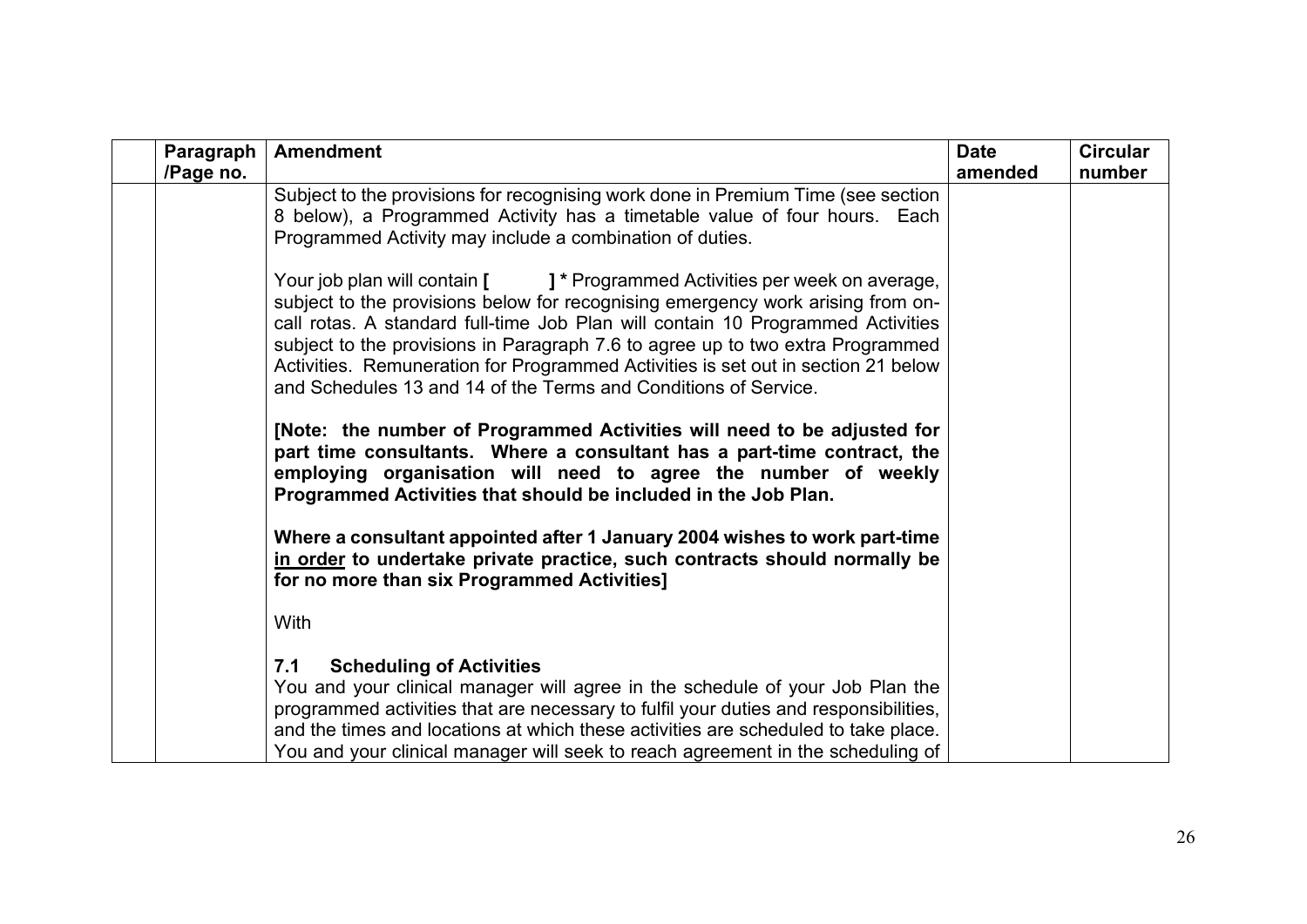| Paragraph | <b>Amendment</b>                                                                                                                                                                                                                                                                                                                                                                                                                                                                                | <b>Date</b> | <b>Circular</b> |
|-----------|-------------------------------------------------------------------------------------------------------------------------------------------------------------------------------------------------------------------------------------------------------------------------------------------------------------------------------------------------------------------------------------------------------------------------------------------------------------------------------------------------|-------------|-----------------|
| /Page no. | all activities. We will not schedule non-emergency work during premium time<br>without your agreement.                                                                                                                                                                                                                                                                                                                                                                                          | amended     | number          |
|           | Subject to the provisions for recognising work done in Premium Time (see section<br>8 below), a Programmed Activity has a timetable value of four hours. Each<br>Programmed Activity may include a combination of duties.                                                                                                                                                                                                                                                                       |             |                 |
|           | Your job plan will contain [ J <sup>*</sup> Programmed Activities per week on average,<br>subject to the provisions below for recognising emergency work arising from on-<br>call rotas. A standard full-time Job Plan will contain 10 Programmed Activities<br>subject to the provisions in Paragraph 7.6 to agree up to two extra Programmed<br>Activities. Remuneration for Programmed Activities is set out in section 21 below<br>and Schedules 13 and 14 of the 2003 TCS for Consultants. |             |                 |
|           | The rates for basic pay are set out in Appendix 5 [note: Employing organisations<br>to attach the latest pay circular to Appendix 5]                                                                                                                                                                                                                                                                                                                                                            |             |                 |
|           | [Note: the number of Programmed Activities will need to be adjusted for<br>part time consultants. Where a consultant has a part-time contract, the<br>employing organisation will need to agree the number of weekly<br>Programmed Activities that should be included in the Job Plan.                                                                                                                                                                                                          |             |                 |
|           | Where a consultant appointed after 1 January 2004 wishes to work part-time<br>in order to undertake private practice, such contracts should normally be<br>for no more than six Programmed Activities]                                                                                                                                                                                                                                                                                          |             |                 |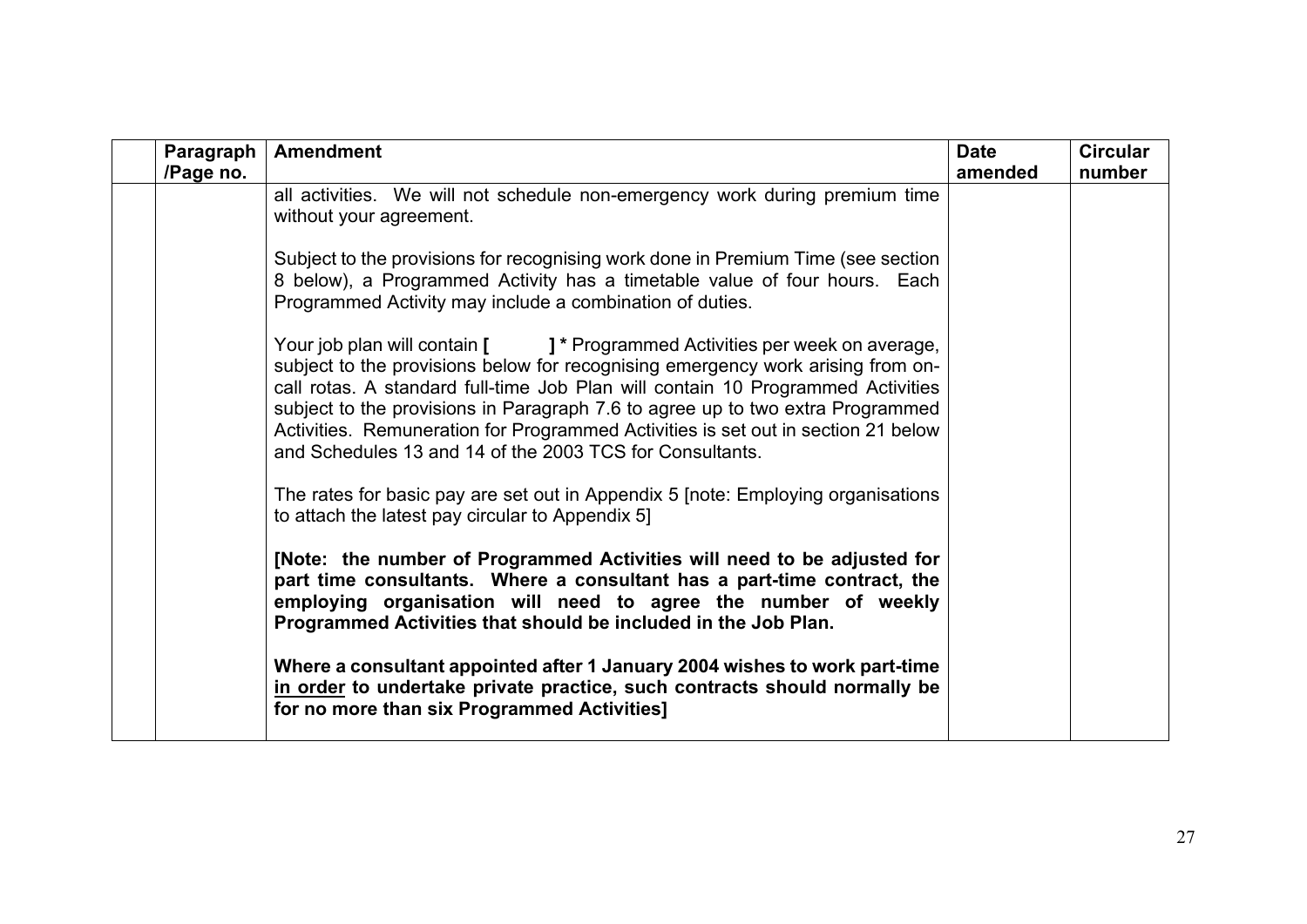|    | Paragraph | <b>Amendment</b>                                                                                                                                                                                 | <b>Date</b> | <b>Circular</b> |
|----|-----------|--------------------------------------------------------------------------------------------------------------------------------------------------------------------------------------------------|-------------|-----------------|
|    | /Page no. |                                                                                                                                                                                                  | amended     | number          |
| 40 | Page 7    | Replace                                                                                                                                                                                          | 8 October   |                 |
|    | Paragraph |                                                                                                                                                                                                  | 2020        |                 |
|    | 7.6       | Subject to the provisions in section 7.7 below, and without prejudice to section<br>7.8 below, you do not have to agree to carry out more than ten Programmed<br>Activities on average per week. |             |                 |
|    |           | With                                                                                                                                                                                             |             |                 |
|    |           | Without prejudice to section 7.7 below, you do not have to agree to carry out<br>more than ten Programmed Activities on average per week.                                                        |             |                 |
| 41 | Page 7    | Remove                                                                                                                                                                                           | 8 October   |                 |
|    | Paragraph |                                                                                                                                                                                                  | 2020        |                 |
|    | 7.7       | 7.7. Unallocated                                                                                                                                                                                 |             |                 |
| 42 | Page 7    | Paragraph 7.8 becomes paragraph 7.7                                                                                                                                                              | 8 October   |                 |
|    | Paragraph |                                                                                                                                                                                                  | 2020        |                 |
|    | 7.7       |                                                                                                                                                                                                  |             |                 |
| 43 | Page 7    | Insert                                                                                                                                                                                           | 8 October   |                 |
|    | Paragraph |                                                                                                                                                                                                  | 2020        |                 |
|    | 8         | Remuneration for work done in Premium Time is covered by clause 21 below.                                                                                                                        |             |                 |
|    |           |                                                                                                                                                                                                  |             |                 |
| 44 | Page 7    | Replace                                                                                                                                                                                          | 8 October   |                 |
|    | Paragraph |                                                                                                                                                                                                  | 2020        |                 |
|    | 9.2       | 9.2 Where you are on an on-call rota, you will receive an on-call availability                                                                                                                   |             |                 |
|    |           | supplement according to the provisions in Schedule 16 of the Terms and                                                                                                                           |             |                 |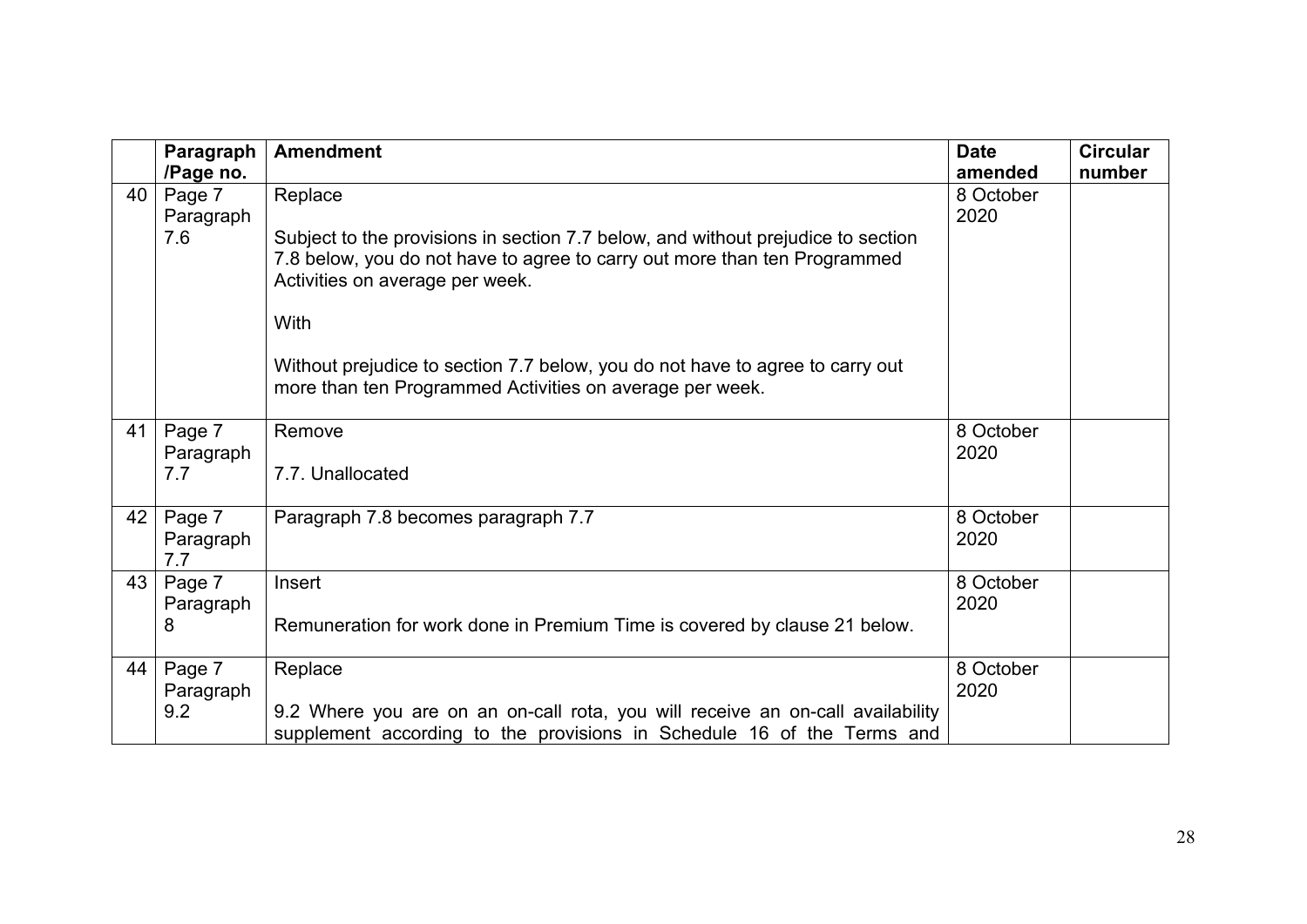|    | Paragraph<br>/Page no.      | <b>Amendment</b>                                                                                                                                                                                                                                                                                                                                                                                                                                                                                                                     | <b>Date</b><br>amended | <b>Circular</b><br>number |
|----|-----------------------------|--------------------------------------------------------------------------------------------------------------------------------------------------------------------------------------------------------------------------------------------------------------------------------------------------------------------------------------------------------------------------------------------------------------------------------------------------------------------------------------------------------------------------------------|------------------------|---------------------------|
|    |                             | Conditions. The level of supplement will depend on the frequency of your rota<br>and the typical nature of the required response when you are called.<br>With<br>9.2 Where you are on an on-call rota, you will receive an on-call availability<br>supplement according to the provisions in Schedule 16 of the 2003 TCS for<br>Consultants and set out at Appendix 4 of this contract. The level of supplement<br>will depend on the frequency of your rota and the typical nature of the required<br>response when you are called. |                        |                           |
| 45 | Page 9<br>Paragraph<br>16.2 | Insert<br>If you wish to raise a grievance, you may apply in writing to [POSITION] in<br>16.2<br>accordance with our grievance procedure.                                                                                                                                                                                                                                                                                                                                                                                            | 8 October<br>2020      |                           |
| 46 | Page 9<br>Paragraph<br>17.2 | Insert<br>17.2 If you wish to appeal against a disciplinary decision you may apply in writing<br>to [POSITION] in accordance with our disciplinary procedure.                                                                                                                                                                                                                                                                                                                                                                        | 8 October<br>2020      |                           |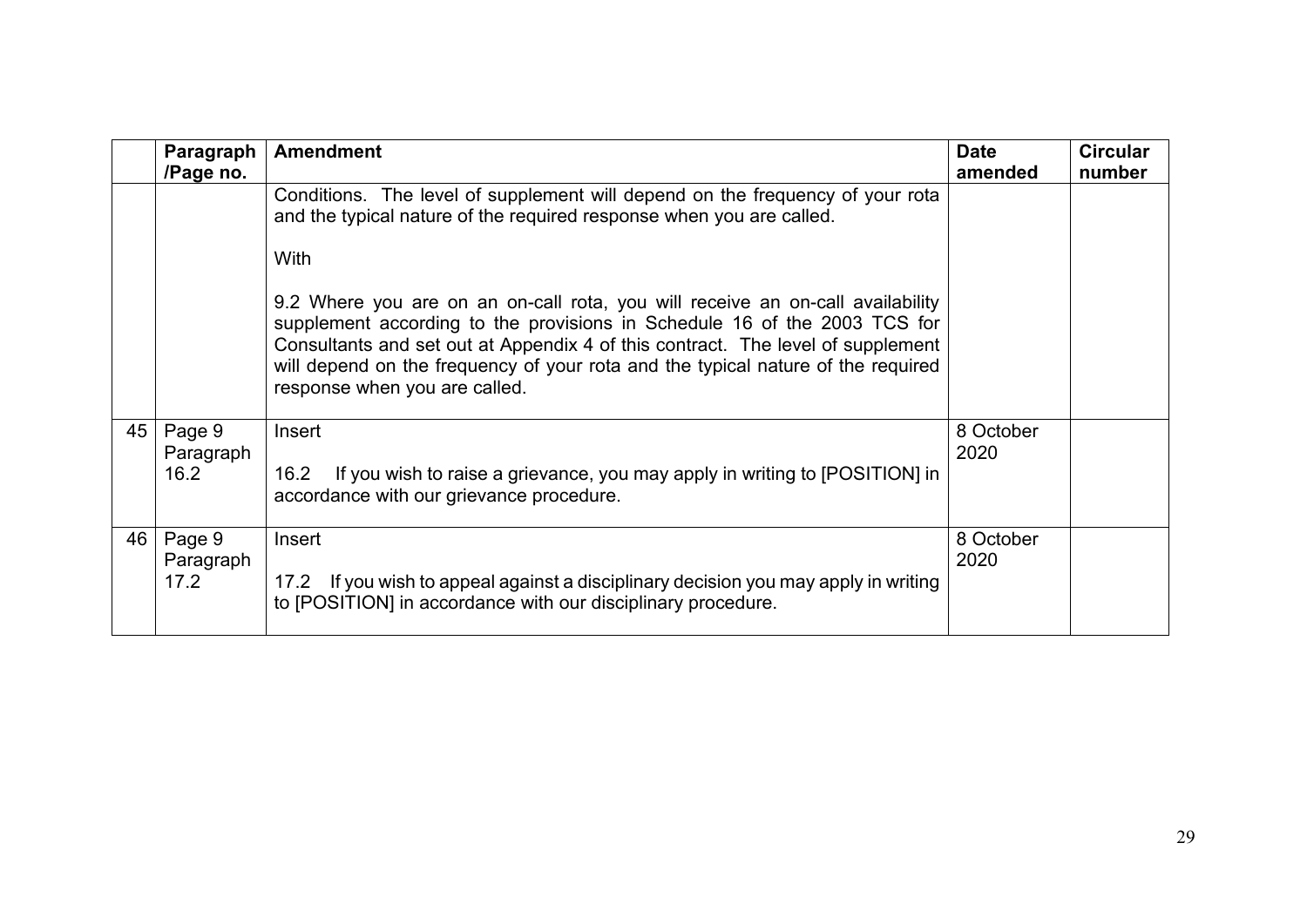|    | Paragraph<br>/Page no.    | <b>Amendment</b>                                                                                                                                                              | <b>Date</b><br>amended | <b>Circular</b><br>number |
|----|---------------------------|-------------------------------------------------------------------------------------------------------------------------------------------------------------------------------|------------------------|---------------------------|
| 47 | Page 9<br>Paragraph<br>20 | Replace the word<br>'Trust'                                                                                                                                                   | 8 October<br>2020      |                           |
|    |                           | With                                                                                                                                                                          |                        |                           |
|    |                           | 'employing organisation'                                                                                                                                                      |                        |                           |
| 48 | Page 10<br>Paragraph      | Replace                                                                                                                                                                       | 8 October<br>2020      |                           |
|    | 21.1                      | 21.1 Basic Salary and Pay Thresholds                                                                                                                                          |                        |                           |
|    |                           | Your basic salary on commencement is $f$ [ $\mathcal{E}$ ]. * [Note: employing organisations<br>to complete based on Schedules 13 and 14 of the Terms and Conditions]<br>This |                        |                           |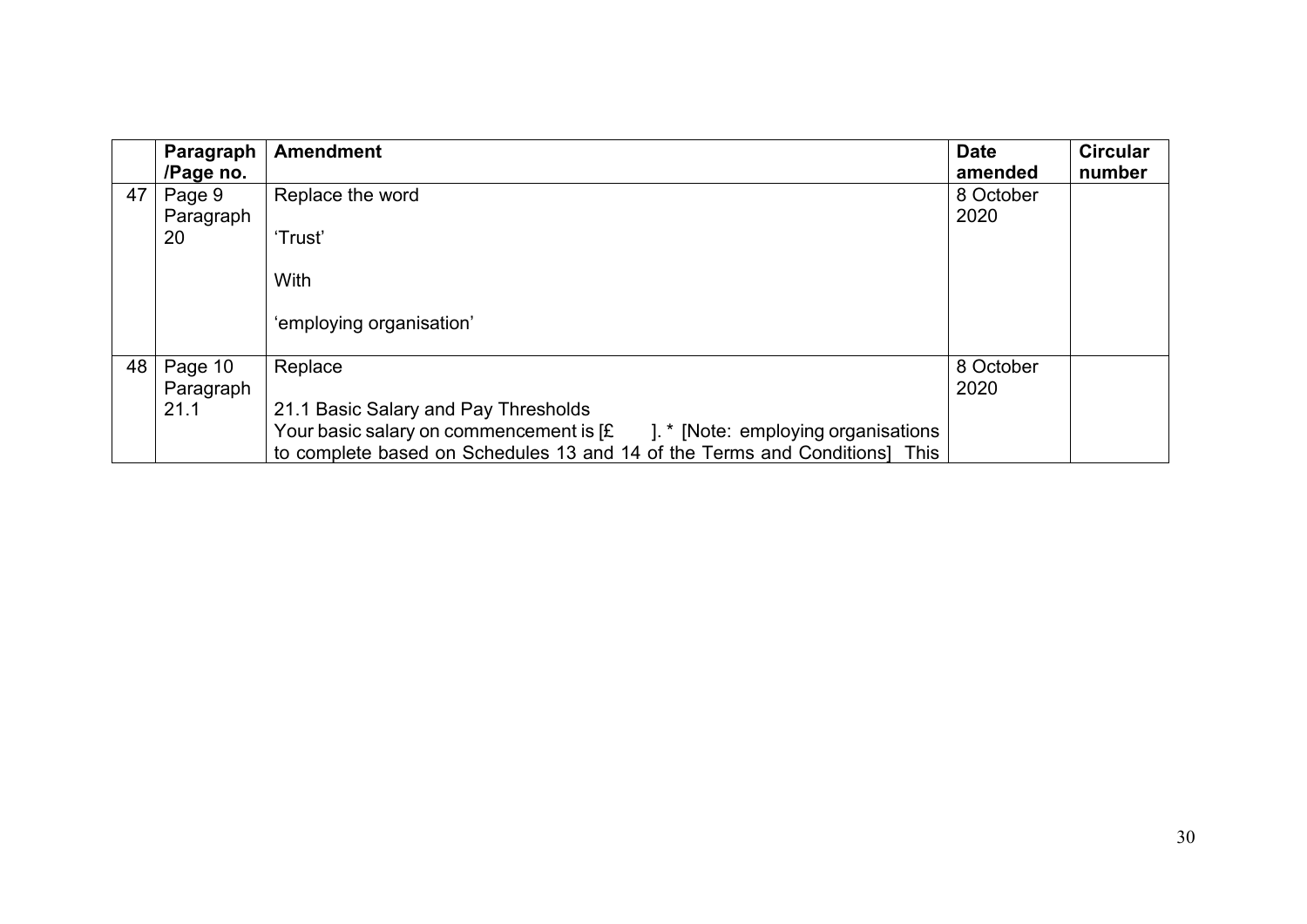| has been calculated in accordance with the provisions in Schedules 13 and 14 of<br>the Terms and Conditions.<br>Your basic salary will increase when you receive pay thresholds in accordance<br>with the provisions of section 20.2 and Schedule 15 of the Terms and Conditions.<br>The value of each pay threshold and the number of years' service required before<br>you become eligible for pay thresholds are set out in Schedules 13 and 14 of the<br>Terms and Conditions.<br>Where a pay threshold is awarded, the date on which your salary will increase to<br>take account of the threshold will be the anniversary of transfer to or<br>commencement of this contract.<br>Your basic salary, together with any payments for extra or additional Programmed<br>Activities (see section 21 below), includes payment for all Contractual and<br>Consequential Services. <sup>16</sup><br>With<br>21.1 Basic Salary and Pay Thresholds<br>Your basic salary on commencement is $\left[\mathbf{E}\right]$ $\mathbf{F}$ [Note: employing organisations]<br>to complete based on Schedules 13 and 14 of the 2003 TCS for Consultants] This<br>has been calculated in accordance with the provisions in Schedules 13 and 14 of<br>the 2003 TCS for Consultants which is appended to this contract at Appendix 2.<br>Your basic salary will increase when you receive pay thresholds in accordance<br>with the provisions of section 20.2 and Schedule 15 of the 2003 TCS for<br>Consultants which is appended to this contract at Appendix 3. |  |  |  |
|----------------------------------------------------------------------------------------------------------------------------------------------------------------------------------------------------------------------------------------------------------------------------------------------------------------------------------------------------------------------------------------------------------------------------------------------------------------------------------------------------------------------------------------------------------------------------------------------------------------------------------------------------------------------------------------------------------------------------------------------------------------------------------------------------------------------------------------------------------------------------------------------------------------------------------------------------------------------------------------------------------------------------------------------------------------------------------------------------------------------------------------------------------------------------------------------------------------------------------------------------------------------------------------------------------------------------------------------------------------------------------------------------------------------------------------------------------------------------------------------------------------------------------------------------|--|--|--|
|                                                                                                                                                                                                                                                                                                                                                                                                                                                                                                                                                                                                                                                                                                                                                                                                                                                                                                                                                                                                                                                                                                                                                                                                                                                                                                                                                                                                                                                                                                                                                    |  |  |  |
|                                                                                                                                                                                                                                                                                                                                                                                                                                                                                                                                                                                                                                                                                                                                                                                                                                                                                                                                                                                                                                                                                                                                                                                                                                                                                                                                                                                                                                                                                                                                                    |  |  |  |
|                                                                                                                                                                                                                                                                                                                                                                                                                                                                                                                                                                                                                                                                                                                                                                                                                                                                                                                                                                                                                                                                                                                                                                                                                                                                                                                                                                                                                                                                                                                                                    |  |  |  |
|                                                                                                                                                                                                                                                                                                                                                                                                                                                                                                                                                                                                                                                                                                                                                                                                                                                                                                                                                                                                                                                                                                                                                                                                                                                                                                                                                                                                                                                                                                                                                    |  |  |  |
|                                                                                                                                                                                                                                                                                                                                                                                                                                                                                                                                                                                                                                                                                                                                                                                                                                                                                                                                                                                                                                                                                                                                                                                                                                                                                                                                                                                                                                                                                                                                                    |  |  |  |
|                                                                                                                                                                                                                                                                                                                                                                                                                                                                                                                                                                                                                                                                                                                                                                                                                                                                                                                                                                                                                                                                                                                                                                                                                                                                                                                                                                                                                                                                                                                                                    |  |  |  |
|                                                                                                                                                                                                                                                                                                                                                                                                                                                                                                                                                                                                                                                                                                                                                                                                                                                                                                                                                                                                                                                                                                                                                                                                                                                                                                                                                                                                                                                                                                                                                    |  |  |  |
|                                                                                                                                                                                                                                                                                                                                                                                                                                                                                                                                                                                                                                                                                                                                                                                                                                                                                                                                                                                                                                                                                                                                                                                                                                                                                                                                                                                                                                                                                                                                                    |  |  |  |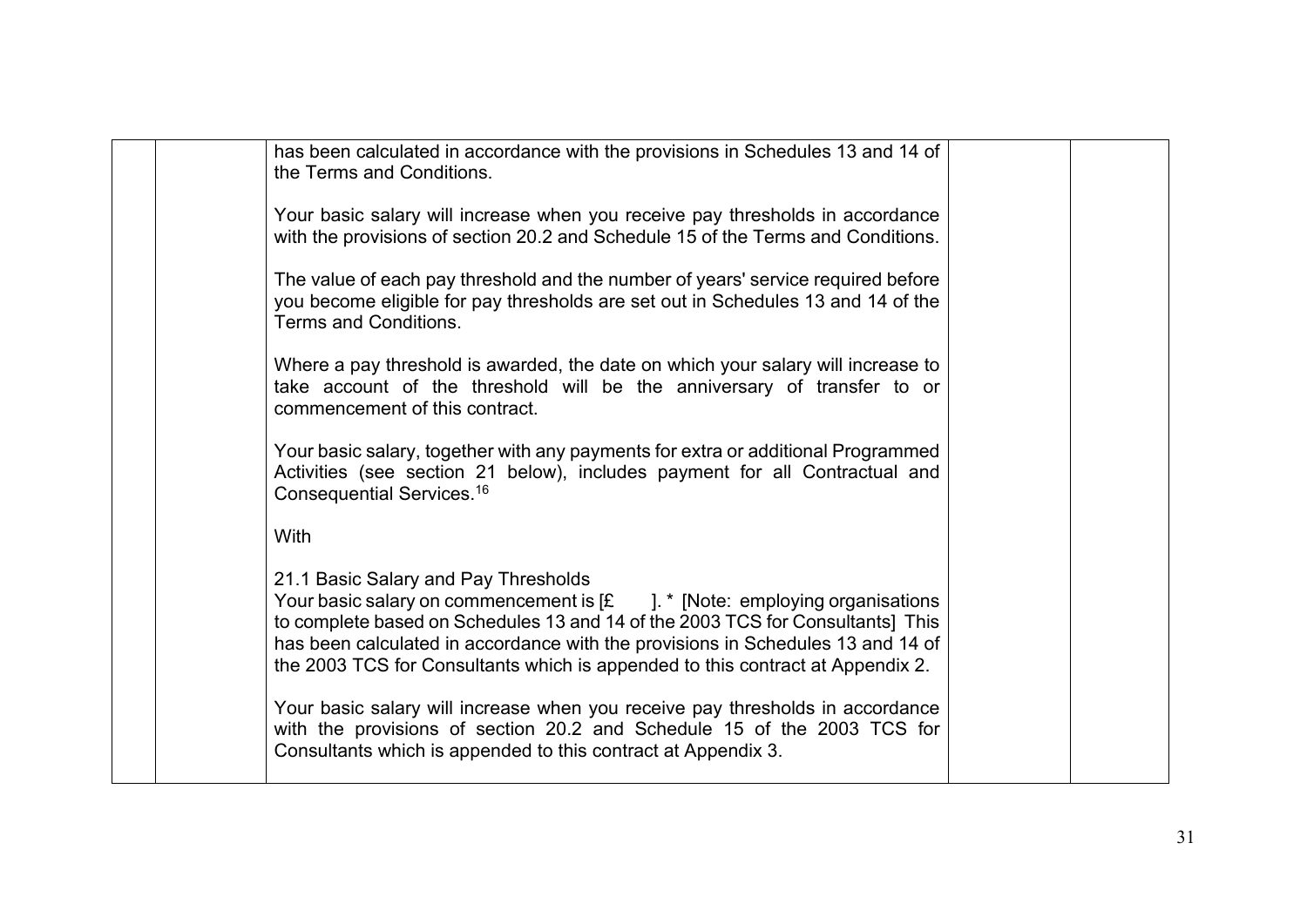|    | Paragraph<br>/Page no.    | <b>Amendment</b>                                                                                                                                                                                                                                                                                                                                                                                                                                | <b>Date</b><br>amended | <b>Circular</b><br>number |
|----|---------------------------|-------------------------------------------------------------------------------------------------------------------------------------------------------------------------------------------------------------------------------------------------------------------------------------------------------------------------------------------------------------------------------------------------------------------------------------------------|------------------------|---------------------------|
|    |                           | The value of each pay threshold and the number of years' service required before<br>you become eligible for pay thresholds are set out in Schedules 13 and 14 of the<br>2003 TCS for Consultants.                                                                                                                                                                                                                                               |                        |                           |
|    |                           | Where a pay threshold is awarded, the date on which your salary will increase to<br>take account of the threshold will be the anniversary of transfer to or<br>commencement of this contract.                                                                                                                                                                                                                                                   |                        |                           |
|    |                           | Your basic salary, together with any payments for extra or additional Programmed<br>Activities (see section 2 below), includes payment for all contractual and<br>Consequential Services. <sup>16</sup>                                                                                                                                                                                                                                         |                        |                           |
| 49 | Page<br>Paragraph<br>21.2 | Replace<br><b>Criteria for Pay Thresholds</b><br>21.2<br>You will not receive pay thresholds automatically, but it is expected that you will<br>progress through the thresholds and will do so if the criteria set out in Schedule<br>15 of the Terms and Conditions are met. We will make all reasonable efforts to<br>support you in meeting the criteria for pay thresholds. <sup>17</sup>                                                   | 8 October<br>2020      |                           |
|    |                           | With<br>21.2<br><b>Criteria for Pay Thresholds</b><br>You will not receive pay thresholds automatically, but it is expected that you will progress<br>through the thresholds and will do so if the criteria set out in Schedule 15 of the 2003<br>TCS for Consultants are met which is appended to this contract at Appendix 3. We will<br>make all reasonable efforts to support you in meeting the criteria for pay thresholds. <sup>17</sup> |                        |                           |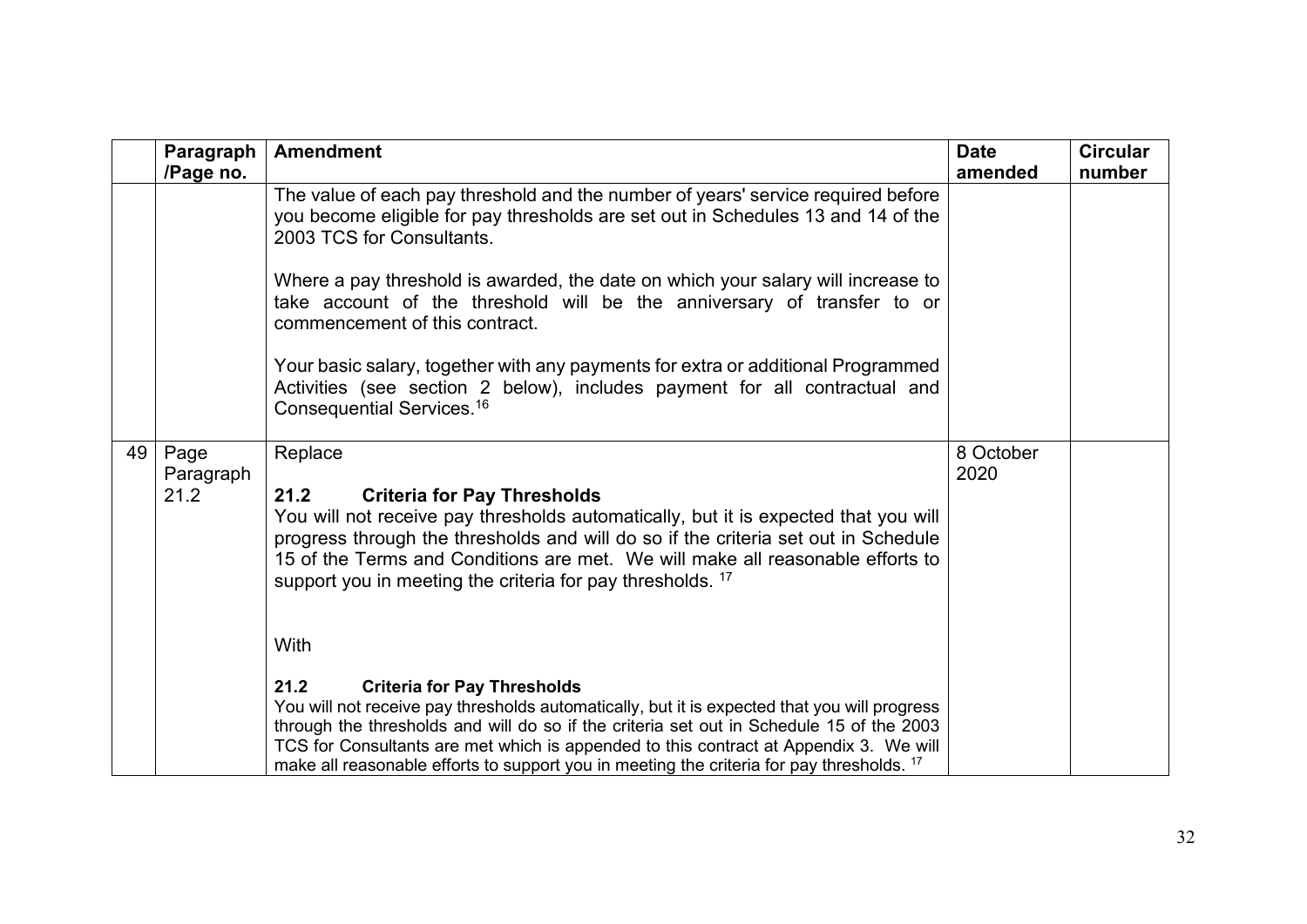|                 | Paragraph       | <b>Amendment</b>                                                                                                                                                                                                                                                                                                                | <b>Date</b>       | <b>Circular</b> |
|-----------------|-----------------|---------------------------------------------------------------------------------------------------------------------------------------------------------------------------------------------------------------------------------------------------------------------------------------------------------------------------------|-------------------|-----------------|
|                 | /Page no.       |                                                                                                                                                                                                                                                                                                                                 | amended           | number          |
|                 |                 |                                                                                                                                                                                                                                                                                                                                 |                   |                 |
| 50 <sup>1</sup> | Pages 10-<br>11 | Replace                                                                                                                                                                                                                                                                                                                         | 8 October<br>2020 |                 |
|                 | Paragraph<br>22 | <b>Payment For Additional Programmed Activities</b><br>$22 \,$<br>Any additional Programmed Activities that you carry out, beyond the standard<br>[ten]/[ ] [Note: to be adjusted for part-time consultants] Programmed<br>Activities, will be paid at the rates set out in Schedules 13 and 14 of the Terms<br>and Conditions. |                   |                 |
|                 |                 | <b>With</b>                                                                                                                                                                                                                                                                                                                     |                   |                 |
|                 |                 | 22<br><b>Payment for Additional Programmed Activities</b>                                                                                                                                                                                                                                                                       |                   |                 |
|                 |                 | 22.1 Any additional Programmed Activities that you carry out, beyond the standard<br>[ten]/[ ] [Note: to be adjusted for part-time consultants] Programmed<br>Activities, will be paid at the rates set out in Appendix 2 of this contract.                                                                                     |                   |                 |
|                 |                 | 22.2 For each Programmed Activity scheduled during Premium Time there will be<br>a reduction in the timetable value of the Programmed Activity itself to three hours<br>or a reduction in the timetable value of another Programmed Activity by one hour,<br>subject to a maximum reduction of three hours per week.            |                   |                 |
|                 |                 | 22.3 If, by mutual agreement, a Programmed Activity in Premium Time lasts for<br>four hours or more, an equivalent enhancement to payment may be agreed.                                                                                                                                                                        |                   |                 |
|                 |                 | 22.4 Where a Programmed Activity falls only partly in Premium Time, the<br>reduction in the timetable value of this or another Programmed Activity will be on                                                                                                                                                                   |                   |                 |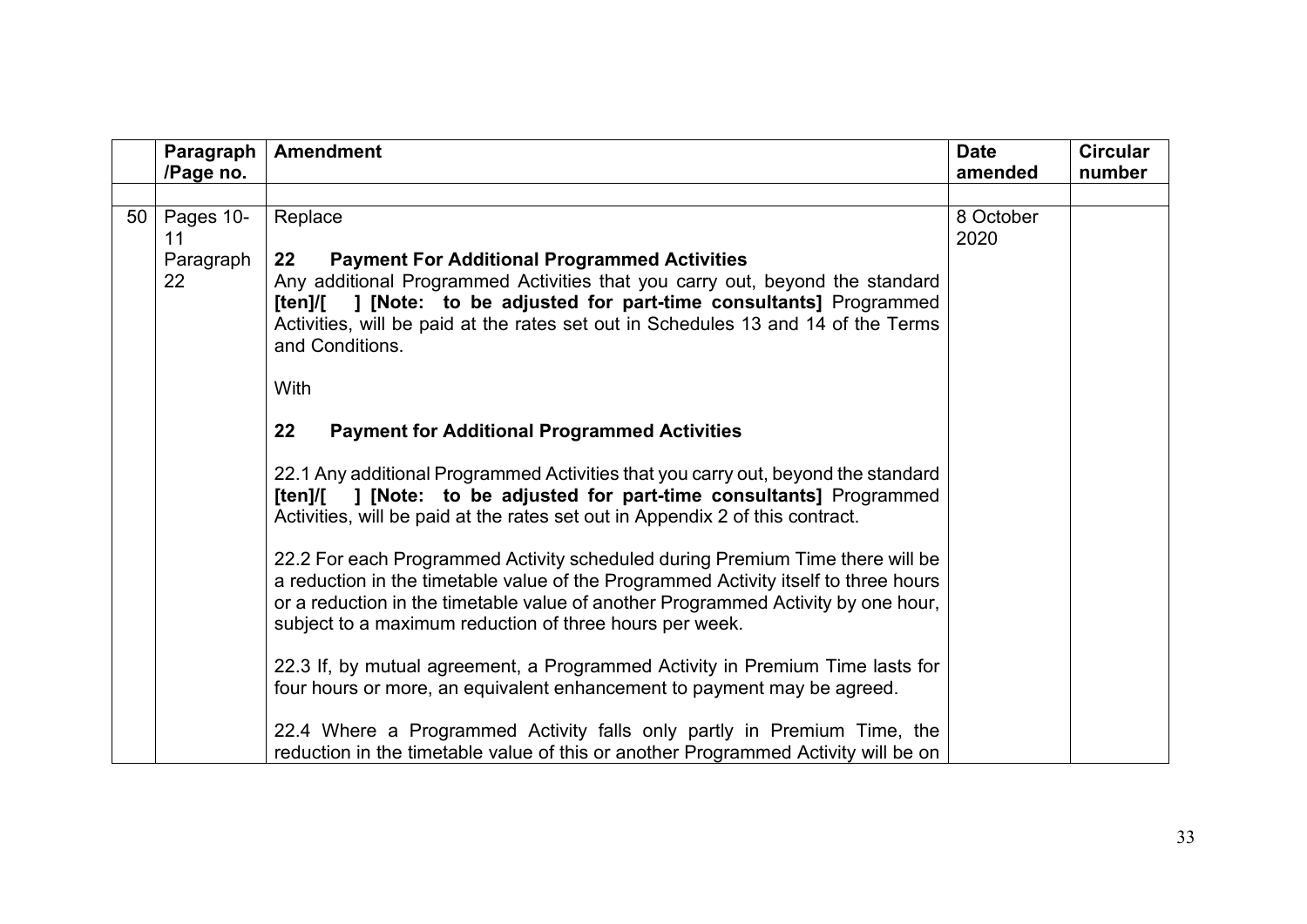|    | Paragraph<br>/Page no.     | <b>Amendment</b>                                                                                                                                                                                                                                                                                                                                                                                                                                                                                                                                                                                                                                                                                                                                                                                                | <b>Date</b><br>amended | <b>Circular</b><br>number |
|----|----------------------------|-----------------------------------------------------------------------------------------------------------------------------------------------------------------------------------------------------------------------------------------------------------------------------------------------------------------------------------------------------------------------------------------------------------------------------------------------------------------------------------------------------------------------------------------------------------------------------------------------------------------------------------------------------------------------------------------------------------------------------------------------------------------------------------------------------------------|------------------------|---------------------------|
|    |                            | an appropriate pro rata basis. If an enhancement to payment is made, this will be<br>applied to the proportion of the Programmed Activity falling within Premium Time.                                                                                                                                                                                                                                                                                                                                                                                                                                                                                                                                                                                                                                          |                        |                           |
| 51 | Page 11<br>Paragraph<br>23 | Replace<br>23. Distinction Awards And Discretionary Points<br>Where the Advisory Committee on Distinction Awards or the Advisory Committee<br>on Clinical Excellence Awards has recommended that you receive a Distinction<br>Award or Clinical Excellence Award, or we have decided that you should receive<br>one or more Discretionary Points or a Clinical Excellence Award, these will be<br>paid at the rates set out in the latest Pay Circular from NHS Employers. The<br>provisions in the 'Schedule 30 Clinical Excellence Awards' regarding CEAs being<br>an incorporated schedule to the Terms and Conditions for Consultants (England)<br>2003 shall apply to and are expressly incorporated into this contract. <sup>18</sup><br>With<br>23<br><b>Distinction Awards and Discretionary Points</b> | 8 October<br>2020      |                           |
|    |                            | Where the Advisory Committee on Distinction Awards or the Advisory Committee<br>on Clinical Excellence Awards (ACCEA) has recommended that you receive a<br>Distinction Award or Clinical Excellence Award (CEA), or we have decided that<br>you should receive one or more Discretionary Points or a CEA, these will be paid<br>at the rates set out in the latest Pay Circular from NHS Employers. The provisions<br>in the 'Schedule 30 Clinical Excellence Awards' regarding CEAs being an<br>incorporated schedule to the 2003 TCS for Consultants shall apply to and are<br>expressly incorporated into this contract. <sup>18</sup>                                                                                                                                                                      |                        |                           |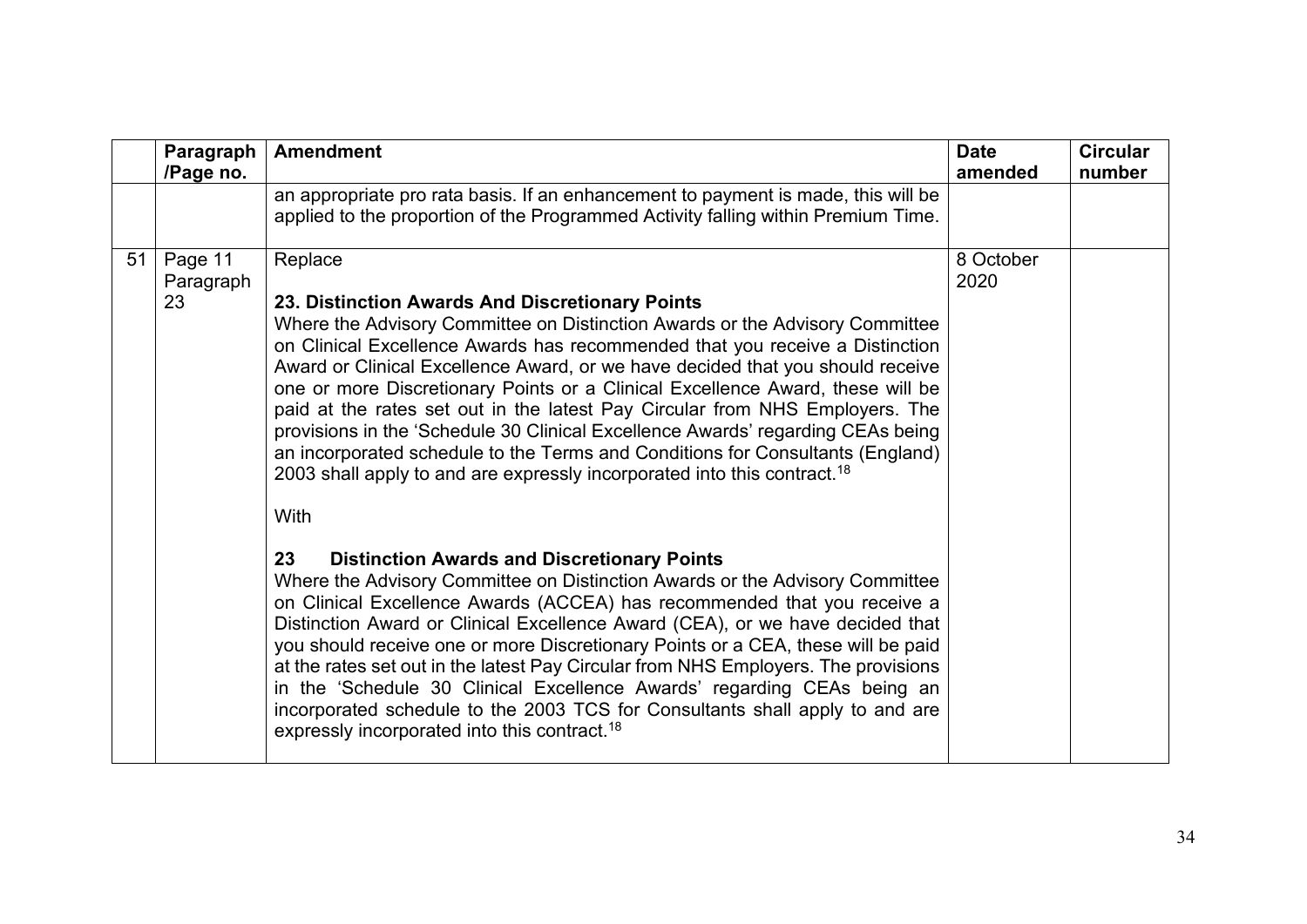|                 | Paragraph                  | <b>Amendment</b>                                                                                                                                                                                                                                                                                                                                                                                                                                                                                                                                                   | <b>Date</b>       | <b>Circular</b> |
|-----------------|----------------------------|--------------------------------------------------------------------------------------------------------------------------------------------------------------------------------------------------------------------------------------------------------------------------------------------------------------------------------------------------------------------------------------------------------------------------------------------------------------------------------------------------------------------------------------------------------------------|-------------------|-----------------|
|                 | /Page no.                  |                                                                                                                                                                                                                                                                                                                                                                                                                                                                                                                                                                    | amended           | number          |
| 52 <sub>2</sub> | Page 11<br>Paragraph<br>24 | Replace<br>24. On-Call Availability Supplement<br>If you are required to participate in an on-call rota, you will be paid a supplement<br>in addition to your basic salary in respect of your availability to work during on-call<br>periods. The supplement will be paid in accordance with, and at the appropriate<br>rate shown in, Schedule 16 of the Terms and Conditions.<br>With                                                                                                                                                                            | 8 October<br>2020 |                 |
|                 |                            | 24. On-Call Availability Supplement<br>If you are required to participate in an on-call rota, you will be paid a supplement<br>in addition to your basic salary in respect of your availability to work during on-call<br>periods. The supplement will be paid in accordance with, and at the appropriate<br>rate shown in, Schedule 16 of the 2003 TCS for Consultants, which is appended<br>to this contract at Appendix 4.<br>The frequency of your on-call availability will be detailed in your Job Plan, which<br>is set out in Appendix 1 of this contract. |                   |                 |
| 53              | Page 11<br>Paragraph       | Replace                                                                                                                                                                                                                                                                                                                                                                                                                                                                                                                                                            | 8 October<br>2020 |                 |
|                 | 27                         | 27. London Weighting Allowance                                                                                                                                                                                                                                                                                                                                                                                                                                                                                                                                     |                   |                 |
|                 |                            | The provisions in Schedule 16 of the Terms and Conditions shall apply.                                                                                                                                                                                                                                                                                                                                                                                                                                                                                             |                   |                 |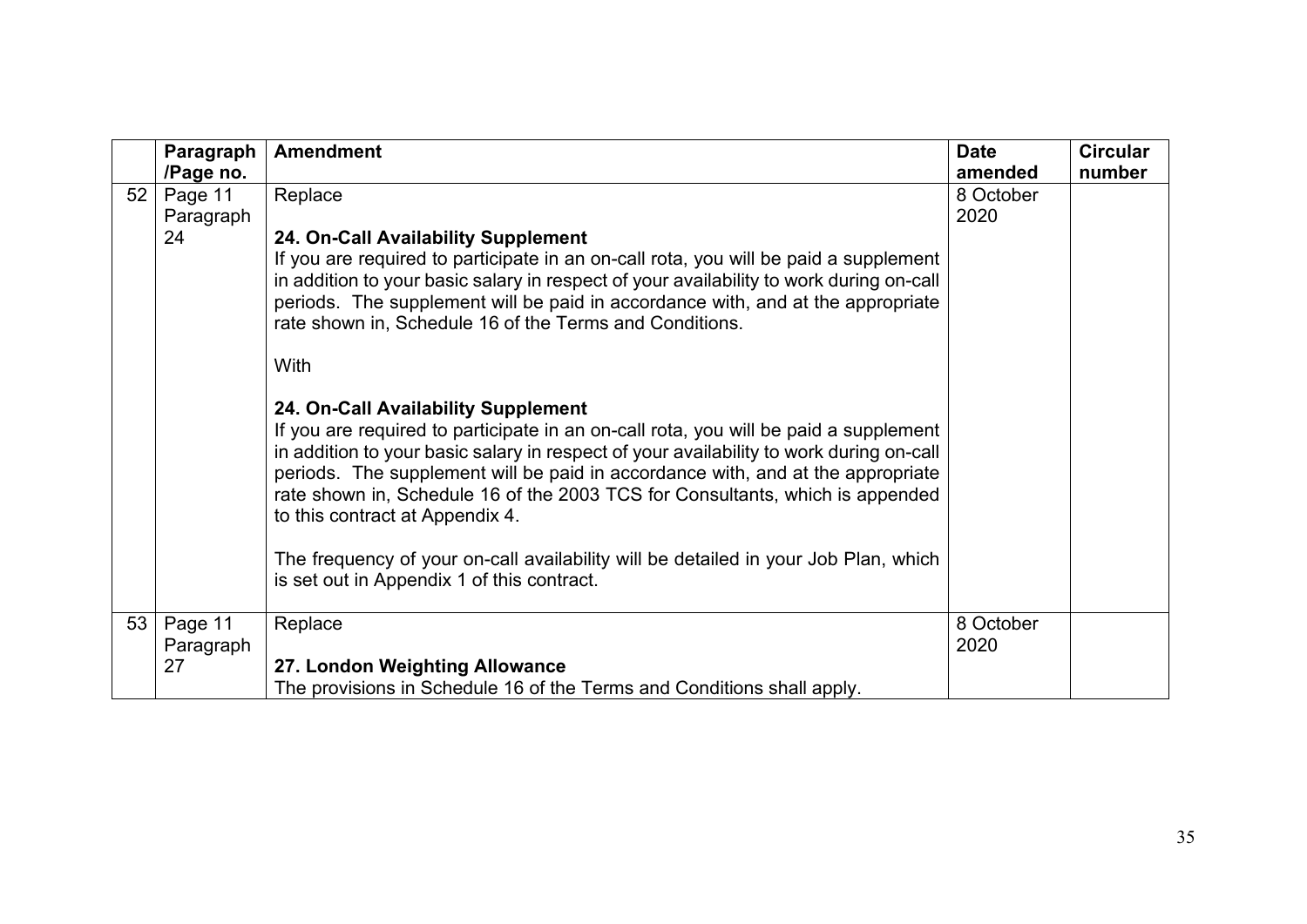|    | Paragraph<br>/Page no.     | <b>Amendment</b>                                                                                                                                                                                                                                                                                                                                                                 | <b>Date</b><br>amended | <b>Circular</b><br>number |
|----|----------------------------|----------------------------------------------------------------------------------------------------------------------------------------------------------------------------------------------------------------------------------------------------------------------------------------------------------------------------------------------------------------------------------|------------------------|---------------------------|
|    |                            | With<br><b>London Weighting Allowance</b><br>The provisions in Schedule 16 of the 2003 TCS for Consultants shall apply,<br>which are appended at Appendix 4 to this contract.                                                                                                                                                                                                    |                        |                           |
| 54 | Page 11<br>Paragraph<br>28 | Insert<br>28. Benefits<br>*[Note: employing organisations to complete based on local benefits applicable<br>to doctor]                                                                                                                                                                                                                                                           | 8 October<br>2020      |                           |
| 55 | Page 12<br>Paragraph<br>29 | Replace<br>You will be entitled to [become] [continue to be] * a member of a NHS Pension<br>Scheme, subject to its terms and rules, which may be amended from time to time.<br>With<br>Unless you are deemed ineligible, you will automatically be enrolled in the NHS<br>Pension Scheme <sup>4</sup> subject to its terms and rules, which may be amended from<br>time to time. | 8 October<br>2020      |                           |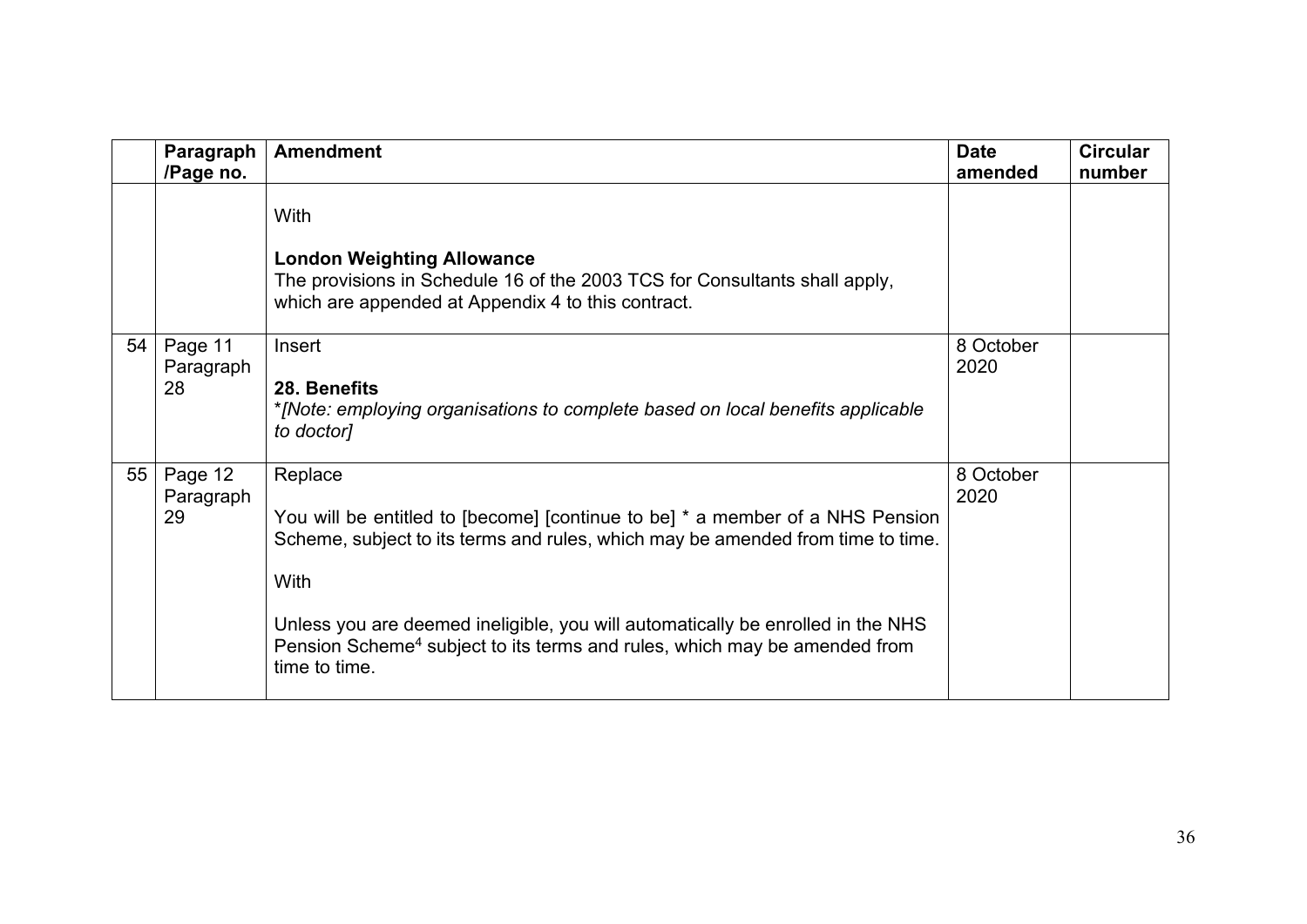|                 | Paragraph                          | <b>Amendment</b>                                                                                                                                                                                                                                  | <b>Date</b>       | <b>Circular</b> |
|-----------------|------------------------------------|---------------------------------------------------------------------------------------------------------------------------------------------------------------------------------------------------------------------------------------------------|-------------------|-----------------|
|                 | /Page no.                          |                                                                                                                                                                                                                                                   | amended           | number          |
| 56 <sup>1</sup> | Pages 12-<br>13<br>Paragraph<br>30 | Replace<br>29. Leave And Holidays<br>Schedule 18 of the Terms and Conditions sets out your entitlements in                                                                                                                                        | 8 October<br>2020 |                 |
|                 |                                    | respect of:<br>annual leave and public holidays<br>professional and study leave<br>sabbaticals<br>sick leave<br>special leave<br>maternity leave <sup>19</sup>                                                                                    |                   |                 |
|                 |                                    | With                                                                                                                                                                                                                                              |                   |                 |
|                 |                                    | 30. Holidays                                                                                                                                                                                                                                      |                   |                 |
|                 |                                    | 30.1 Consultants are entitled to annual leave at the rates per year as set out in<br>Schedule 18 of the 2003 TCS for Consultants, exclusive of public holidays and<br>extra statutory days.                                                       |                   |                 |
|                 |                                    | 30.2 The leave year runs from the anniversary date of your appointment or<br>adjusted to a common start date in force in that employment. No detriment to you<br>will arise from the leave year adjustment.                                       |                   |                 |
|                 |                                    | 30.3 Annual leave should be discussed at the annual Job Plan review. Dates for<br>annual leave and the arrangements for your work to be done in your absence<br>should be incorporated into the agreed Job Plan, or alternatively agreed at least |                   |                 |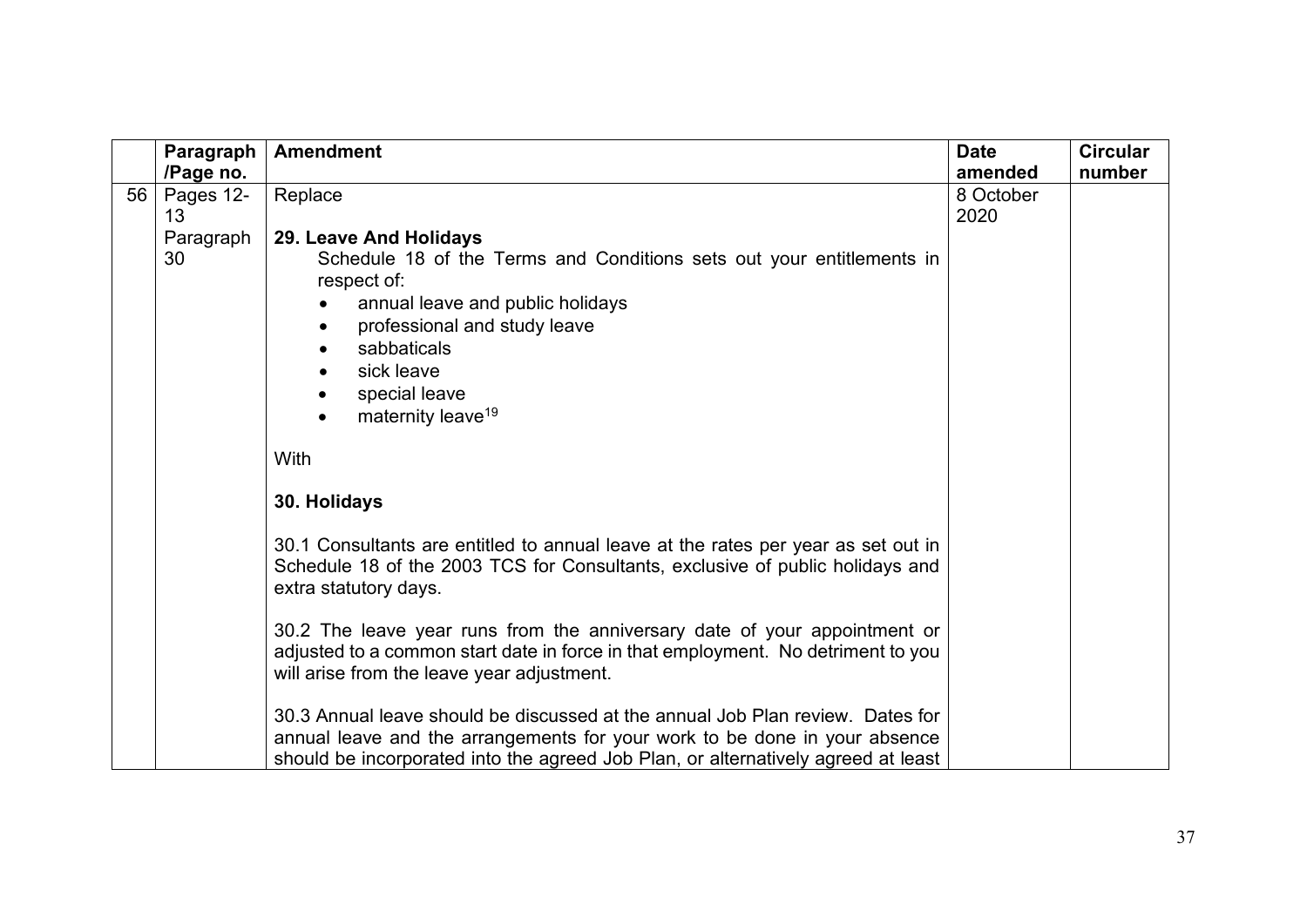| Paragraph<br>/Page no. | <b>Amendment</b>                                                                                                                                                                                                                                                                                                                                                                                                                                                                 | <b>Date</b><br>amended | <b>Circular</b><br>number |
|------------------------|----------------------------------------------------------------------------------------------------------------------------------------------------------------------------------------------------------------------------------------------------------------------------------------------------------------------------------------------------------------------------------------------------------------------------------------------------------------------------------|------------------------|---------------------------|
|                        | two months in advance, if possible. Subject however to suitable arrangements<br>having been made, you may take up to two days of your annual leave without<br>seeking formal permission provided that you give notification beforehand.                                                                                                                                                                                                                                          |                        |                           |
|                        | 30.4 Annual leave may be carried over subject to Section 1, paragraphs 10-14 of<br>the General Council Conditions of Service.                                                                                                                                                                                                                                                                                                                                                    |                        |                           |
|                        | 30.5 The leave entitlements of consultants in regular appointment are additional<br>to eight public holidays and two statutory holidays or days in lieu thereof. The two<br>statutory days may, by local agreement, be converted to a period of annual leave.                                                                                                                                                                                                                    |                        |                           |
|                        | 30.6 In addition, a consultant who in the course of his or her duty was required to<br>be present in hospital or other place of work between the hours of midnight and<br>9am on statutory or public holidays should receive a day off in lieu.                                                                                                                                                                                                                                  |                        |                           |
|                        | 30.7 On termination of your employment, you will be entitled to pay in lieu of any<br>outstanding entitlement accrued in the leave year in which your employment<br>terminates or be required to repay to the Trust salary received in respect of<br>annual leave taken in excess of entitlement. The amount of the payment or<br>repayment shall be based on accrued salary for the leave year paid at<br>[EMPLOYING ORGANISATIONS TO INSERT STANDARD METHOD OF<br>CALCULATION] |                        |                           |
|                        | 30.8 Further details regarding annual leave and public holidays are set out in<br>Schedule 18 of the 2003 TCS for Consultants.                                                                                                                                                                                                                                                                                                                                                   |                        |                           |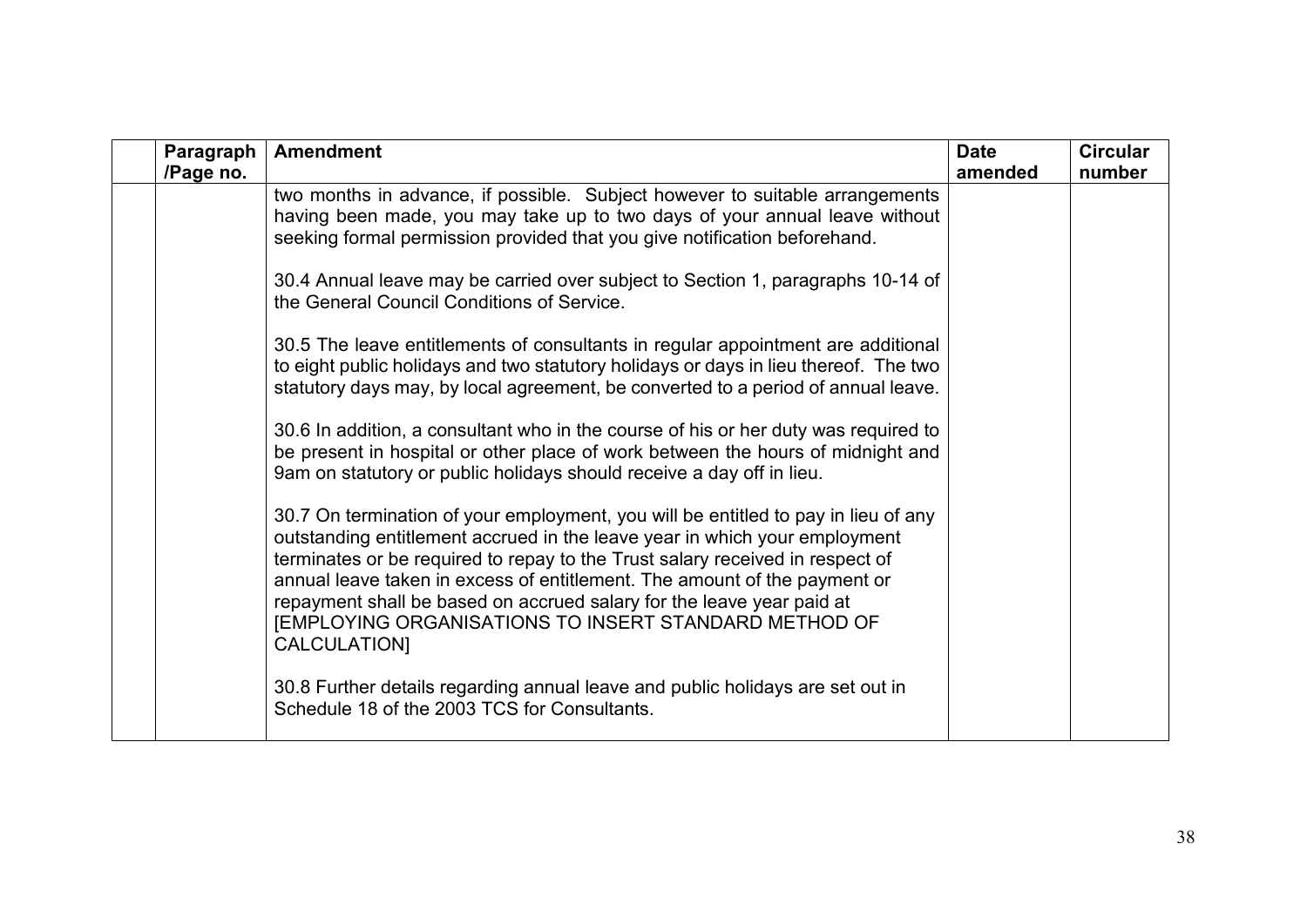|    | Paragraph | <b>Amendment</b>                                                                                                                                                                                                                                                      | <b>Date</b> | <b>Circular</b> |
|----|-----------|-----------------------------------------------------------------------------------------------------------------------------------------------------------------------------------------------------------------------------------------------------------------------|-------------|-----------------|
|    | /Page no. |                                                                                                                                                                                                                                                                       | amended     | number          |
| 57 | Page 13   | Insert                                                                                                                                                                                                                                                                | 8 October   |                 |
|    | Paragraph |                                                                                                                                                                                                                                                                       | 2020        |                 |
|    | 31        | 31. Sick leave                                                                                                                                                                                                                                                        |             |                 |
|    |           | 31.1 If you are absent from duty owing to illness (including injury or other<br>disability), you shall, subject to the provisions set out in Schedule 18 of the 2003<br>TCS for Consultants, be entitled to receive an allowance in accordance with the<br>following: |             |                 |
|    |           | During the first year of service - One month's full pay and (after completing four<br>months' service) two months' half pay;                                                                                                                                          |             |                 |
|    |           | During the second year of service - Two months' full pay and two months' half pay;                                                                                                                                                                                    |             |                 |
|    |           | During the third year of service - Four months' full pay and four months' half pay;                                                                                                                                                                                   |             |                 |
|    |           | During the fourth and fifth years of service - Five months' full pay and five months'<br>half pay;                                                                                                                                                                    |             |                 |
|    |           | After completing five years of service - Six months' full pay and six months' half<br>pay.                                                                                                                                                                            |             |                 |
|    |           | 31.2 The employer shall have discretion to extend a consultant's sick leave<br>entitlement.                                                                                                                                                                           |             |                 |
|    |           | 31.3 To aid rehabilitation the employer has discretion to allow a consultant to<br>return to work on reduced hours or to be encouraged to work from home without                                                                                                      |             |                 |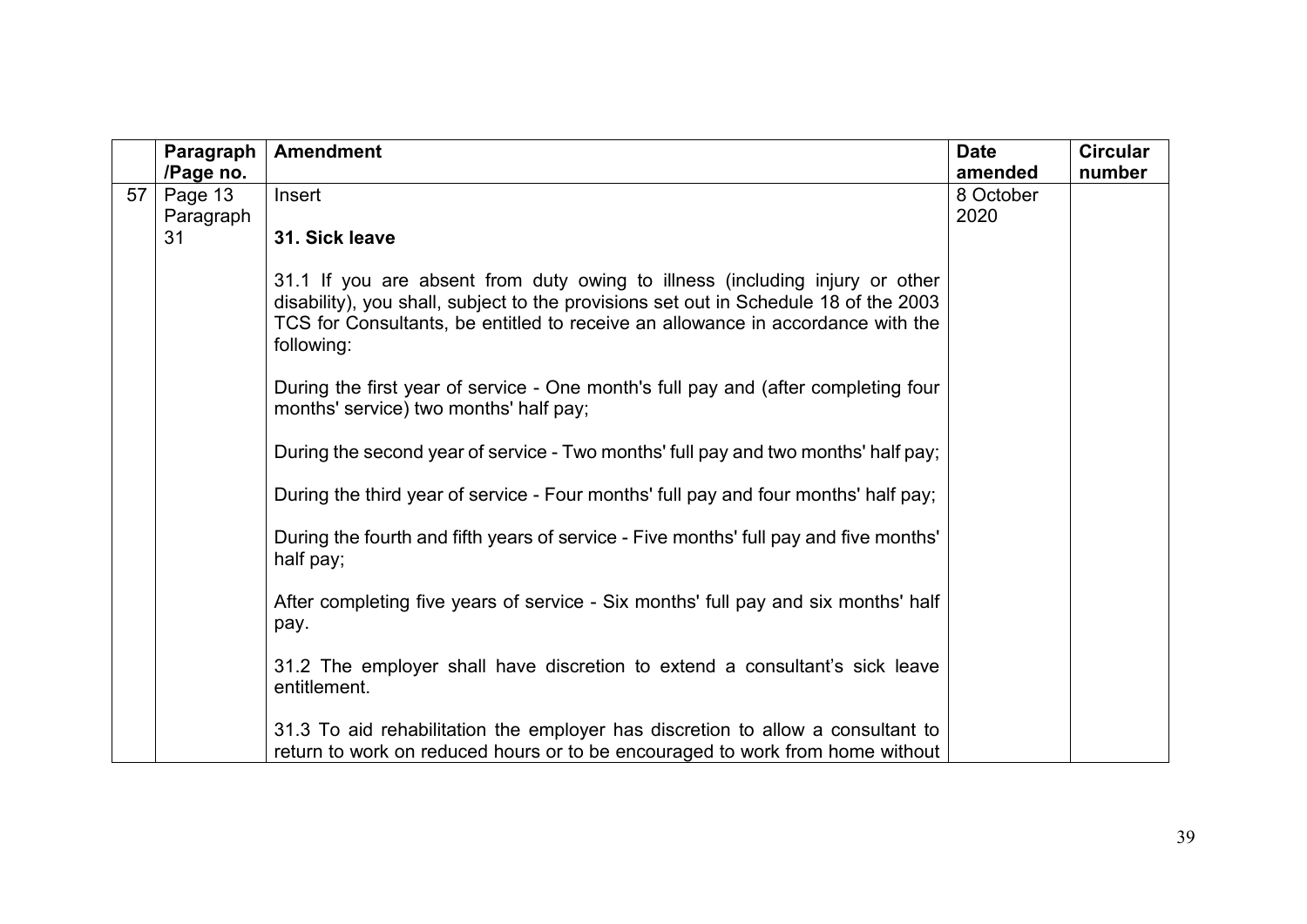|    | Paragraph<br>/Page no.     | <b>Amendment</b>                                                                                                                                                                            | <b>Date</b><br>amended | <b>Circular</b><br>number |
|----|----------------------------|---------------------------------------------------------------------------------------------------------------------------------------------------------------------------------------------|------------------------|---------------------------|
|    |                            | loss of pay to aid rehabilitation. Any such arrangements need to be consistent with<br>statutory sick pay rules.                                                                            |                        |                           |
|    |                            | Further details regarding sick leave are set out in Schedule 18 of the 2003 TCS<br>for Consultants.                                                                                         |                        |                           |
|    |                            | Schedule 18 of the 2003 TCS for Consultants also sets out your entitlements in<br>respect of:                                                                                               |                        |                           |
|    |                            | professional and study leave<br>sabbaticals<br>special leave<br>maternity leave <sup>19</sup>                                                                                               |                        |                           |
| 58 | Page 14<br>Paragraph<br>34 | Replace<br>32. This is a permanent post. [Note: Employing organisations should amend<br>this paragraph as appropriate for a Fixed Term Appointment]. $^{22}$                                | 8 October<br>2020      |                           |
|    |                            | With                                                                                                                                                                                        |                        |                           |
|    |                            | 34. This is a permanent post. [Note: Employing organisations should amend<br>this paragraph as appropriate for a Fixed Term Appointment and set out the<br>date when it is to end]. $^{22}$ |                        |                           |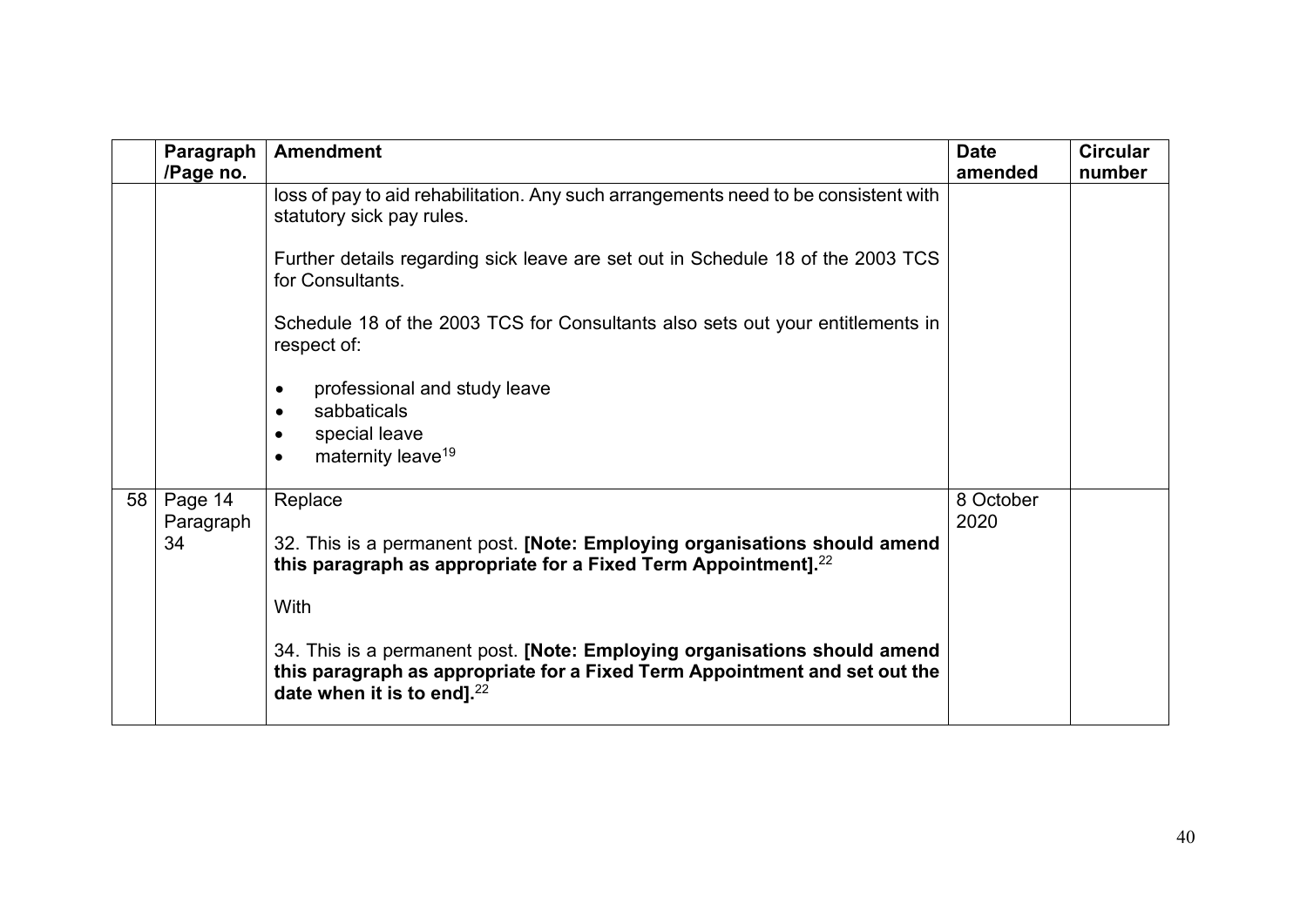|    | Paragraph | <b>Amendment</b>                                                                                                                                                                                                                                           | <b>Date</b> | <b>Circular</b> |
|----|-----------|------------------------------------------------------------------------------------------------------------------------------------------------------------------------------------------------------------------------------------------------------------|-------------|-----------------|
|    | /Page no. |                                                                                                                                                                                                                                                            | amended     | number          |
| 59 | Page 14   | Replace                                                                                                                                                                                                                                                    | 8 October   |                 |
|    | Paragraph |                                                                                                                                                                                                                                                            | 2020        |                 |
|    | 35        | 33. Provisions governing termination of employment are set out in Schedule 19 of<br>the Terms and Conditions.                                                                                                                                              |             |                 |
|    |           | With                                                                                                                                                                                                                                                       |             |                 |
|    |           | 35                                                                                                                                                                                                                                                         |             |                 |
|    |           | 35.1 Where termination of employment is necessary, an employer will give you<br>three months' notice in writing.                                                                                                                                           |             |                 |
|    |           | 35.2 You are required to give your employer three months' written notice if you<br>wish to terminate your employment.                                                                                                                                      |             |                 |
|    |           | 35.3 Shorter or longer notice periods may apply where agreed between both<br>parties in writing and signed by both.                                                                                                                                        |             |                 |
|    |           | 35.4 Employment may be terminated without notice in cases of gross misconduct,<br>gross negligence, or where your registration as a medical doctor (and/or your<br>registration as a dental doctor) has been removed or has lapsed without good<br>reason. |             |                 |
|    |           | 35.5 Further terms regarding termination of employment are set out in Schedule<br>19 of the 2003 TCS for Consultants.                                                                                                                                      |             |                 |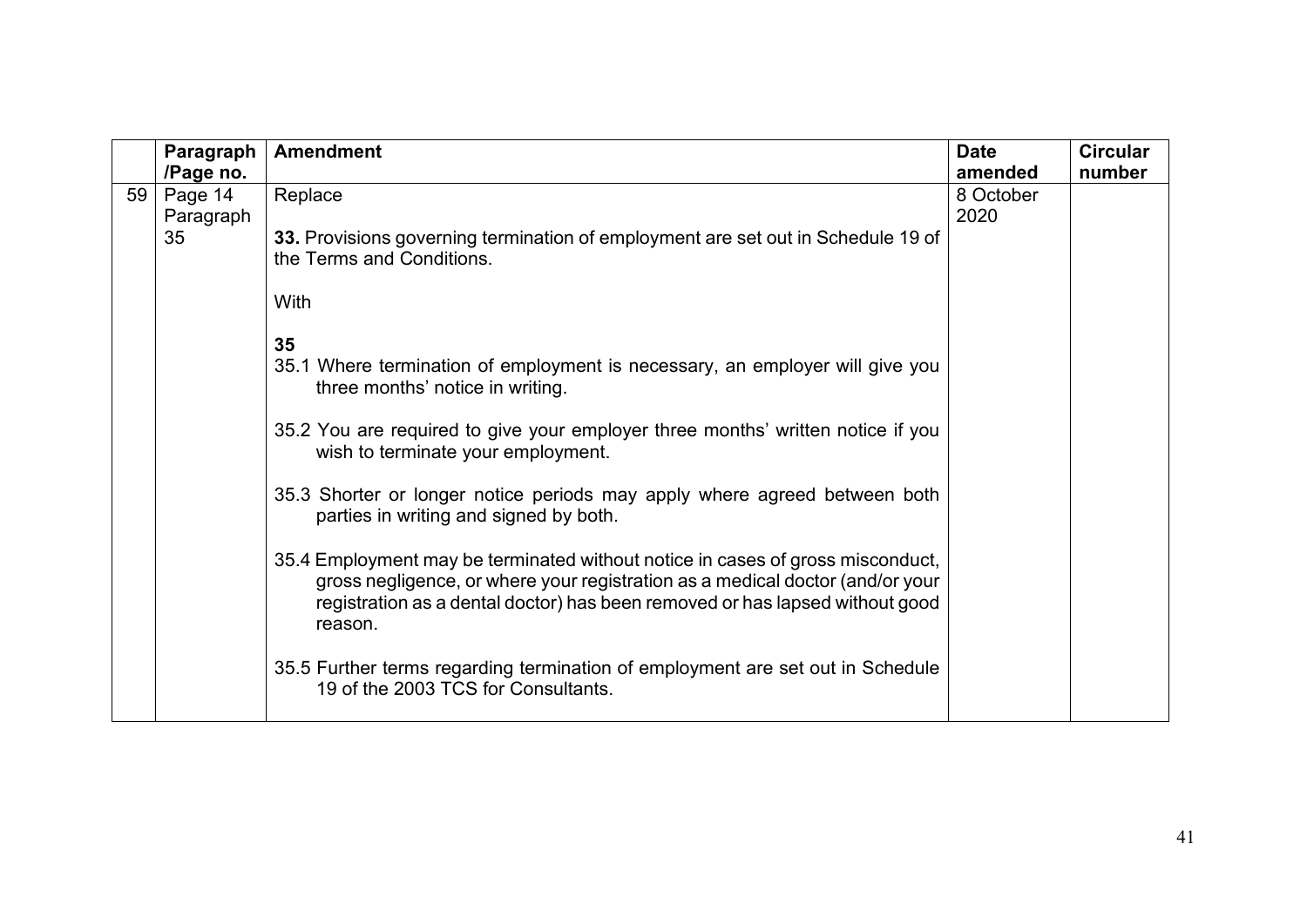|    | Paragraph  | <b>Amendment</b>                                                                                                                                      | <b>Date</b> | <b>Circular</b> |
|----|------------|-------------------------------------------------------------------------------------------------------------------------------------------------------|-------------|-----------------|
|    | /Page no.  |                                                                                                                                                       | amended     | number          |
| 60 | Page 14    | Replace                                                                                                                                               | 8 October   |                 |
|    | Paragraph  |                                                                                                                                                       | 2020        |                 |
|    | 36         | <b>Entire terms</b>                                                                                                                                   |             |                 |
|    |            | With                                                                                                                                                  |             |                 |
|    |            | Collective agreement and entire Terms                                                                                                                 |             |                 |
|    |            | Insert                                                                                                                                                |             |                 |
|    |            | Your employment is governed by this contract and the 2003 TCS for Consultants<br>which is incorporated into your contract.                            |             |                 |
|    |            | Your terms and conditions may be changed following national collective<br>agreements between the British Medical Association, HCSA and NHS Employers. |             |                 |
| 61 | Page 16    | Insert                                                                                                                                                | 8 October   |                 |
|    | Appendix 1 |                                                                                                                                                       | 2020        |                 |
|    |            | Appendix 1 - Job Plan                                                                                                                                 |             |                 |
| 62 | Pages 17-  | Insert                                                                                                                                                | 8 October   |                 |
|    | 25         |                                                                                                                                                       | 2020        |                 |
|    | Appendix 2 | Appendix 2 – Schedules 13 and 14 of the 2003 TCS for Consultants – England<br>(2003)                                                                  |             |                 |
|    |            | <b>Schedule 13</b>                                                                                                                                    |             |                 |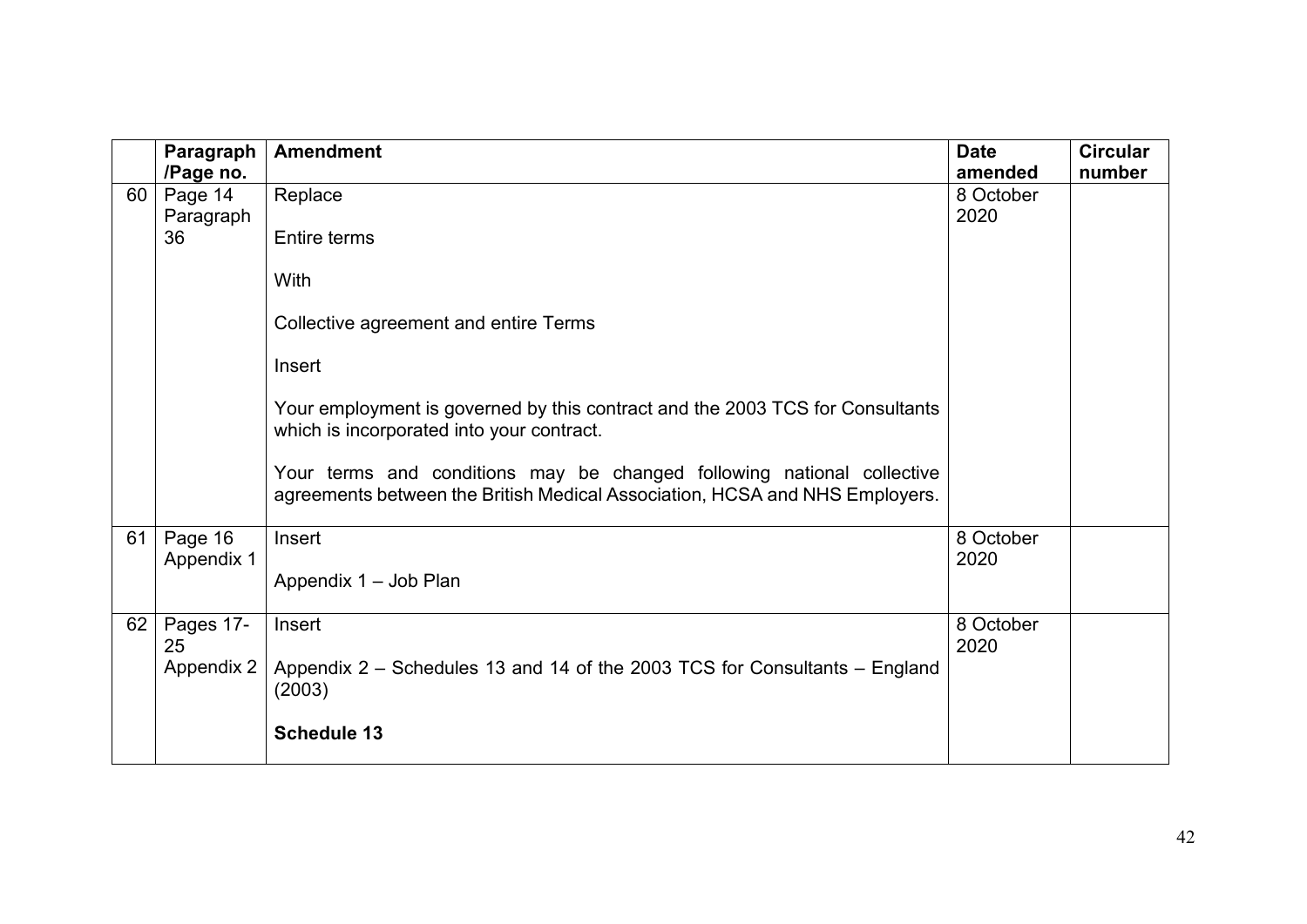| Paragraph<br>/Page no. | <b>Amendment</b>                                                                                                                                                                                                                                                                                                                                                                                                                                                                                                                                                                                                                                                                                                                                                                                                                                                                                                                                                                                                                                    | <b>Date</b><br>amended | <b>Circular</b><br>number |
|------------------------|-----------------------------------------------------------------------------------------------------------------------------------------------------------------------------------------------------------------------------------------------------------------------------------------------------------------------------------------------------------------------------------------------------------------------------------------------------------------------------------------------------------------------------------------------------------------------------------------------------------------------------------------------------------------------------------------------------------------------------------------------------------------------------------------------------------------------------------------------------------------------------------------------------------------------------------------------------------------------------------------------------------------------------------------------------|------------------------|---------------------------|
|                        | Basic salary and payment for additional programmed activities for<br>consultants appointed before 31 October 2003 <sup>42</sup>                                                                                                                                                                                                                                                                                                                                                                                                                                                                                                                                                                                                                                                                                                                                                                                                                                                                                                                     |                        |                           |
|                        | This Schedule applies to those whose first appointment as a NHS<br>1.<br>consultant was before 31 October 2003. Schedule 14 applies to those<br>whose first appointment as a NHS consultant was on or after 31 October<br>2003. For the purposes of determining whether this Schedule or Schedule<br>14 applies, the date of appointment will be regarded as the date on which<br>the consultant post was offered.                                                                                                                                                                                                                                                                                                                                                                                                                                                                                                                                                                                                                                  |                        |                           |
|                        | Date of transfer<br>Where a consultant subject to this Schedule gave a formal commitment to<br>2.<br>the new contract on or before 31 October 2003, pay increases under the<br>new contract will be backdated to 1 April 2003. Where a consultant gave a<br>formal commitment to the new contract between 31 October 2003 and 31<br>March 2004, pay increases will be backdated by three months from the<br>date on which the commitment was given. In each case, backdating will be<br>conditional upon a job plan being agreed within three months, except<br>where this deadline was not met for reasons beyond the consultant's<br>control. Consultants may choose any shorter period of backdating if they<br>so wish. Where a consultant gives a commitment to the contract after 1<br>April 2004, there will be no backdating. A formal commitment for these<br>purposes is not legally binding, but consultants are expected to enter into<br>such a commitment in good faith and in the full expectation of taking up the<br>new contract. |                        |                           |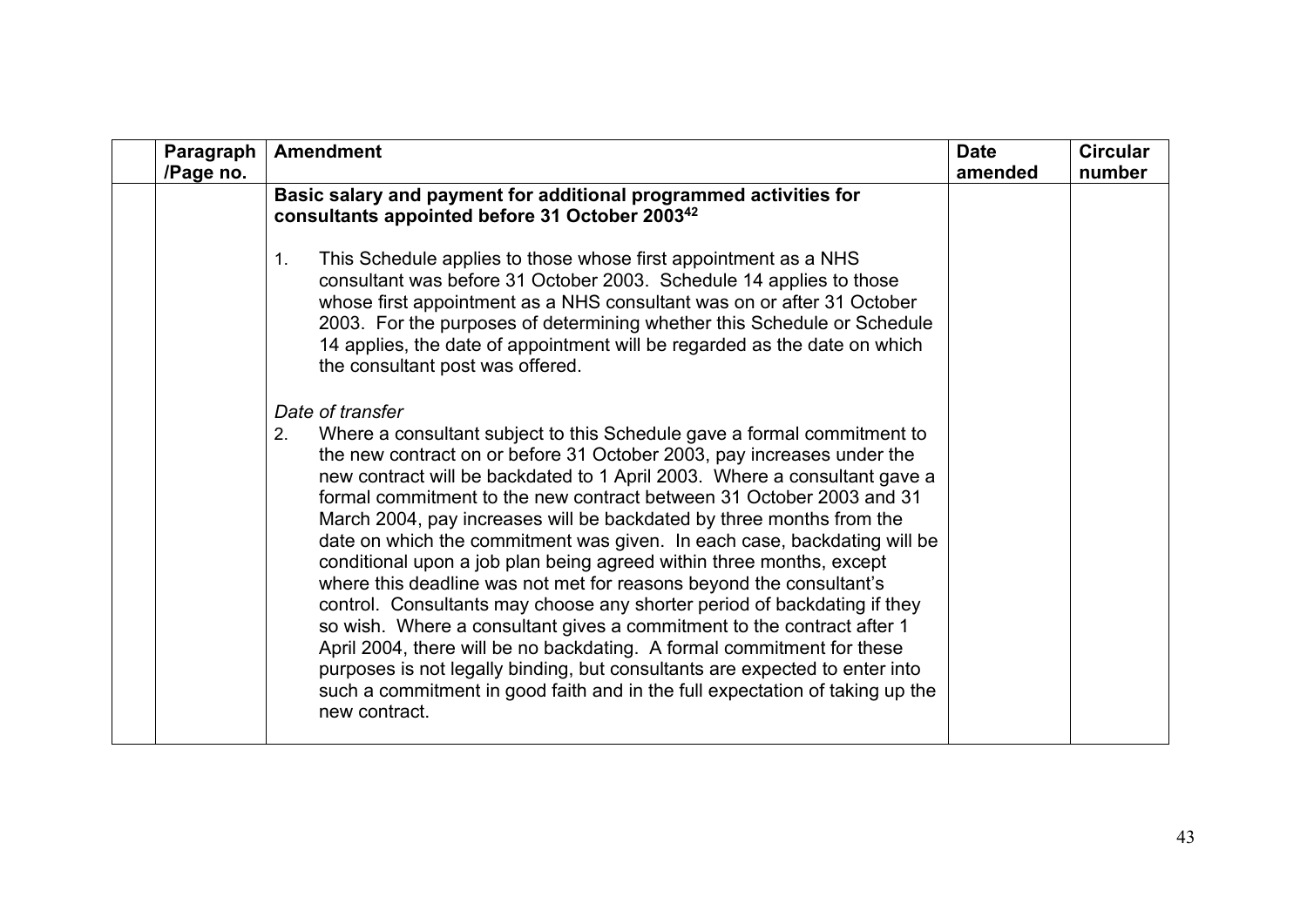| Paragraph<br>/Page no. | <b>Amendment</b>                                                                                                                                                                                                                                                                                                                                                                                                                                                                                                                                                                                                                                                                                                                                 | <b>Date</b><br>amended | <b>Circular</b><br>number |
|------------------------|--------------------------------------------------------------------------------------------------------------------------------------------------------------------------------------------------------------------------------------------------------------------------------------------------------------------------------------------------------------------------------------------------------------------------------------------------------------------------------------------------------------------------------------------------------------------------------------------------------------------------------------------------------------------------------------------------------------------------------------------------|------------------------|---------------------------|
|                        | For consultants subject to this Schedule, progression through pay<br>3.<br>thresholds (see below) will be on the anniversary of transfer to these<br>Terms and Conditions of Service, subject to being continuously employed<br>in the NHS. For consultants who give a formal commitment to the new<br>contract before 1 April 2004 and who therefore received backdated<br>increases in pay, the date of transfer will be regarded as the date to which<br>increases in pay are backdated. For other consultants subject to this<br>Schedule, the date of transfer will be the date on which the consultant first<br>starts work under these Terms and Conditions.                                                                              |                        |                           |
|                        | Pay Uplifts<br>Increases to pay threshold values may be determined from time to time<br>4.<br>following the recommendations of the Review Body on Doctors' and<br>Dentists' Remuneration.                                                                                                                                                                                                                                                                                                                                                                                                                                                                                                                                                        |                        |                           |
|                        | Definition of seniority<br>Both salary on commencement and eligibility for subsequent pay<br>5.<br>thresholds will depend on a consultant's seniority (see Annex A, Table 1).<br>For these purposes, seniority is to be measured as the sum of the number<br>of whole years completed as an NHS consultant, plus the point on the<br>salary scale when appointed (on a scale of 1 to 5), plus any additional<br>credited seniority (in whole years) to reflect non-NHS consultant level<br>experience or flexible training (see below). For the avoidance of doubt,<br>seniority may only accrue during an absence when on an employment<br>break scheme to reflect the gaining of approved non-NHS consultant level<br>experience. <sup>6</sup> |                        |                           |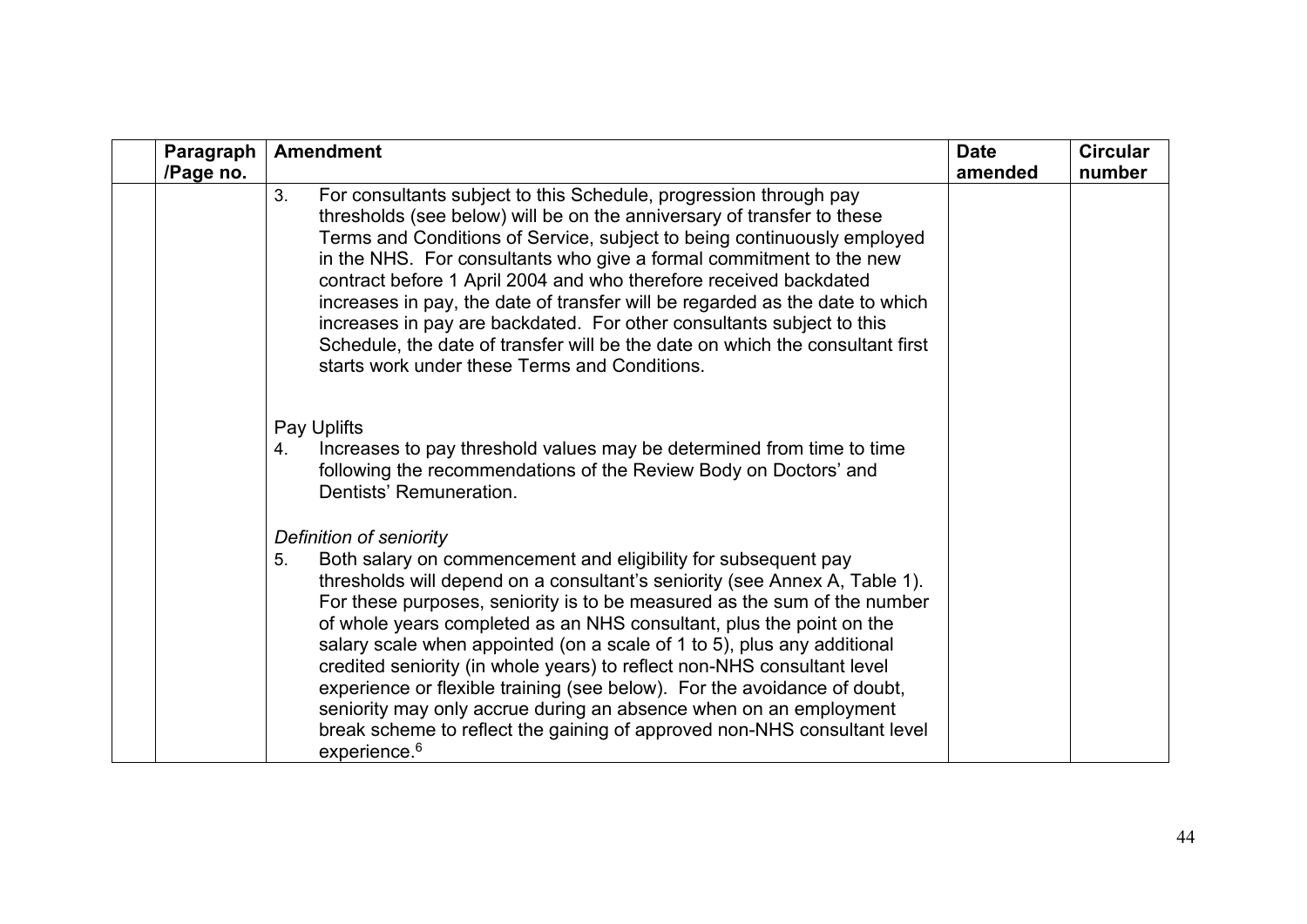| Paragraph<br>/Page no. | <b>Amendment</b>                                                                                                                                                                                                                                                                                                                                                                                                                                                                                                                                                                                                                      | <b>Date</b><br>amended | <b>Circular</b><br>number |
|------------------------|---------------------------------------------------------------------------------------------------------------------------------------------------------------------------------------------------------------------------------------------------------------------------------------------------------------------------------------------------------------------------------------------------------------------------------------------------------------------------------------------------------------------------------------------------------------------------------------------------------------------------------------|------------------------|---------------------------|
|                        | The employing organisation will credit appropriate additional seniority to<br>6.<br>reflect any consultant level experience gained outwith the NHS consultant<br>system, taking care to ensure that there is no double counting of this and<br>any additional seniority granted at appointment by way of a higher point on<br>the salary scale.                                                                                                                                                                                                                                                                                       |                        |                           |
|                        | Where a consultant's training has been lengthened by virtue of being in a<br>7.<br>flexible training scheme or because of undergoing dual qualification, the<br>employing organisation will, where necessary, credit appropriate additional<br>seniority to ensure that the consultant is not prevented from reaching the<br>pay threshold they would have attained had they trained on a full time or<br>single qualification basis (e.g. training extended by two years counts as the<br>equivalent of two years' seniority as a consultant on first appointment as a<br>consultant). See separate guidance on part time contracts. |                        |                           |
|                        | Basic pay on commencement<br>On commencement, and subject to the provisions on pay protection set out<br>8.<br>below, the value of basic salary – and of payments for any additional<br>Programmed Activities - will:                                                                                                                                                                                                                                                                                                                                                                                                                 |                        |                           |
|                        | for full-time consultants who have previously held a whole-time NHS<br>consultant contract and full-time consultants who have previously held<br>a maximum part-time NHS consultant contract be as referred to by<br>Annex A, Note 1;                                                                                                                                                                                                                                                                                                                                                                                                 |                        |                           |
|                        | for part-time consultants be pro rata to the levels referred to by Annex<br>A, Note 1, based on the number of agreed weekly Programmed                                                                                                                                                                                                                                                                                                                                                                                                                                                                                                |                        |                           |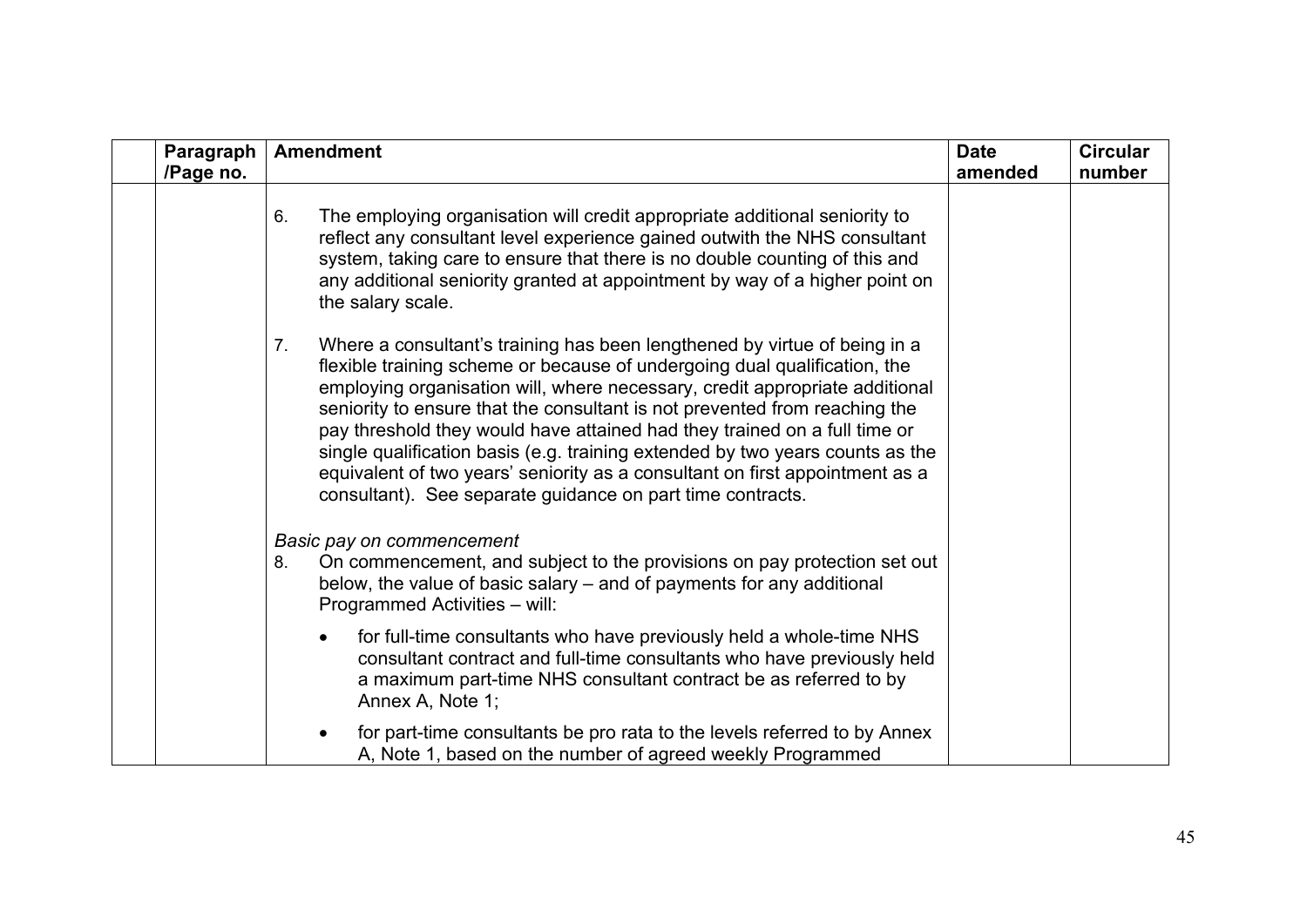| Paragraph<br>/Page no. | <b>Amendment</b>                                                                                                                                                                                                                                                                                                                                                                                                                                                                                                                              | <b>Date</b><br>amended | <b>Circular</b><br>number |
|------------------------|-----------------------------------------------------------------------------------------------------------------------------------------------------------------------------------------------------------------------------------------------------------------------------------------------------------------------------------------------------------------------------------------------------------------------------------------------------------------------------------------------------------------------------------------------|------------------------|---------------------------|
|                        | Activities in the consultant's Job Plan as a proportion of the standard<br>ten Programmed Activities for full-time consultants. <sup>7,8</sup>                                                                                                                                                                                                                                                                                                                                                                                                |                        |                           |
|                        | For consultants who hold discretionary points or a local clinical excellence<br>9.<br>award as at 31 March 2018, there will be a pro rata increase in the<br>payment for an additional Programmed Activity, compared with the rates<br>referred to by Annex A, Note 1. This will not apply to any local clinical<br>excellence award points received on or after 1 April 2018. <sup>75</sup>                                                                                                                                                  |                        |                           |
|                        | Where a consultant holds a distinction award or a higher clinical excellence<br>10.<br>award under the current national clinical excellence award scheme as<br>enforced from time to time, the pro rata increase in the payment for an<br>additional Programmed Activity will be based on the maximum level of<br>discretionary points or local clinical excellence awards as the case may be.                                                                                                                                                |                        |                           |
|                        | The annual rate for an additional Programmed Activity will be 10% of basic<br>11.<br>salary, where basic salary includes the pay thresholds and any local<br>clinical excellence awards held as at 31 March 2018. This will not apply to<br>local clinical excellence award points received on or after 1 April 2018.9                                                                                                                                                                                                                        |                        |                           |
|                        | Pay protection                                                                                                                                                                                                                                                                                                                                                                                                                                                                                                                                |                        |                           |
|                        | There will be no financial detriment to any consultants for whom the<br>12.<br>combined total of their basic pay and any on-call availability supplement<br>(as assessed under the provisions in Schedule 16) would otherwise be less<br>than the combined total of their basic pay and any intensity supplement<br>under their previous NHS contract and terms and conditions. For<br>consultants who transferred to these Terms and Conditions in 2003/04,<br>there will be full protection for one year, i.e. taking account of annual pay |                        |                           |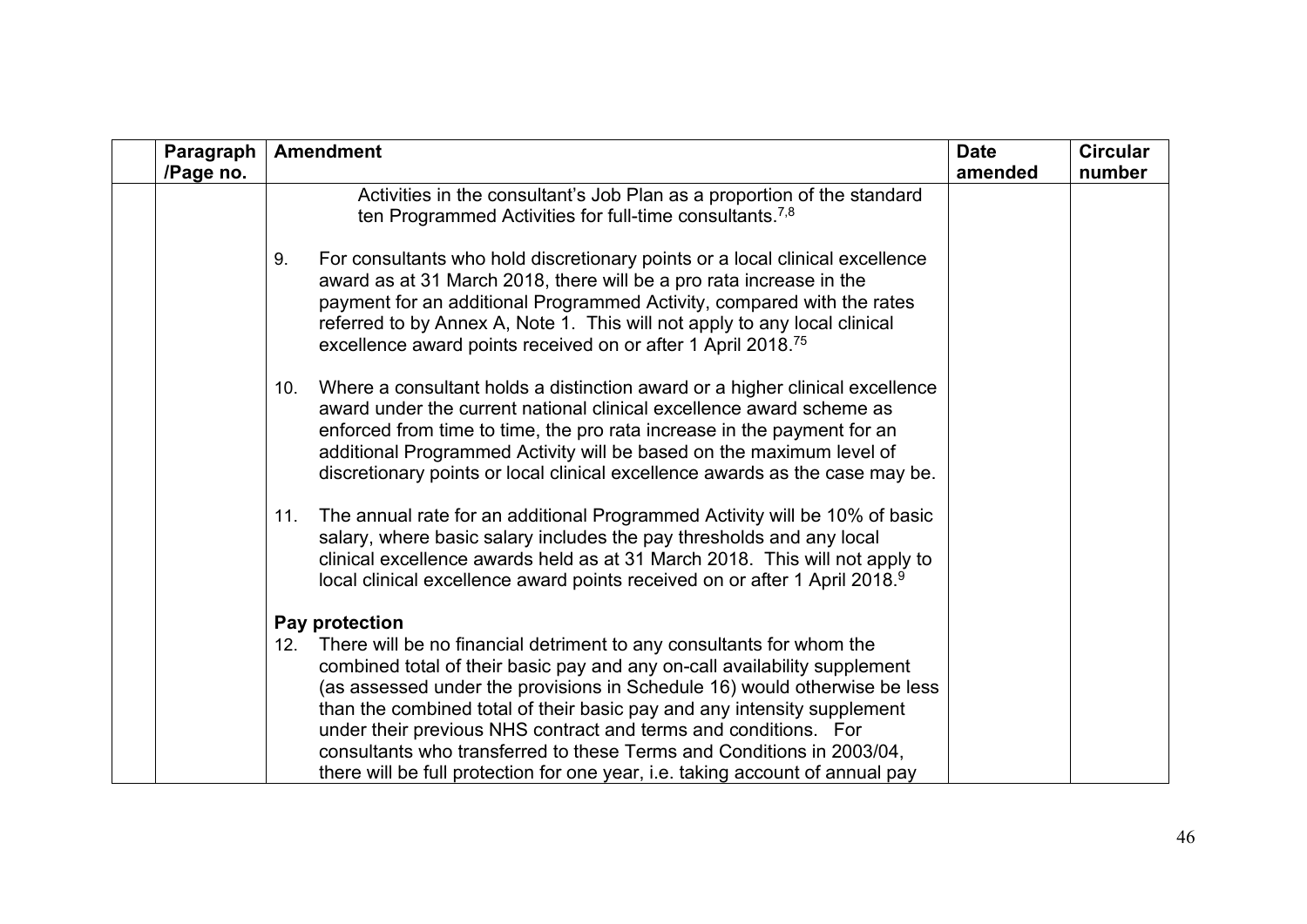| Paragraph<br>/Page no. | <b>Amendment</b>                                                                                                                                                                                                                                                                                                  | <b>Date</b><br>amended | <b>Circular</b><br>number |
|------------------------|-------------------------------------------------------------------------------------------------------------------------------------------------------------------------------------------------------------------------------------------------------------------------------------------------------------------|------------------------|---------------------------|
|                        | uplift for 2004/05 for consultants on the previous national terms and<br>conditions. After this date, protection will be on a mark-time basis (i.e. until<br>the new salary exceeds the salary at the point of transfer). <sup>10</sup>                                                                           |                        |                           |
|                        | This is provided the consultant continues to undertake the same level of<br>13.<br>duties and responsibilities and on-call commitments and remains employed<br>by the same NHS organisation or equivalent successor organisation.                                                                                 |                        |                           |
|                        | Pay thresholds                                                                                                                                                                                                                                                                                                    |                        |                           |
|                        | Consultants will become eligible for pay thresholds at the intervals set out<br>14.<br>in Annex A, Table 1 on the anniversary of transfer to the contract (see<br>paragraph 3 above).                                                                                                                             |                        |                           |
|                        | The value of pay thresholds for full-time consultants who have previously<br>15.<br>held a whole-time NHS consultant contract will be as referred to by Annex<br>A, Note 1.                                                                                                                                       |                        |                           |
|                        | The value of pay thresholds for part-time consultants will be pro rata to the<br>16.<br>levels referred to by Annex A, Note 1, based on the number of agreed<br>weekly Programmed Activities in the consultant's Job Plan as a proportion<br>of the ten standard Programmed Activities for full-time consultants. |                        |                           |
|                        | Unallocated.<br>17.                                                                                                                                                                                                                                                                                               |                        |                           |
|                        | Unallocated 11                                                                                                                                                                                                                                                                                                    |                        |                           |
|                        | Annex A <sup>12, 34</sup>                                                                                                                                                                                                                                                                                         |                        |                           |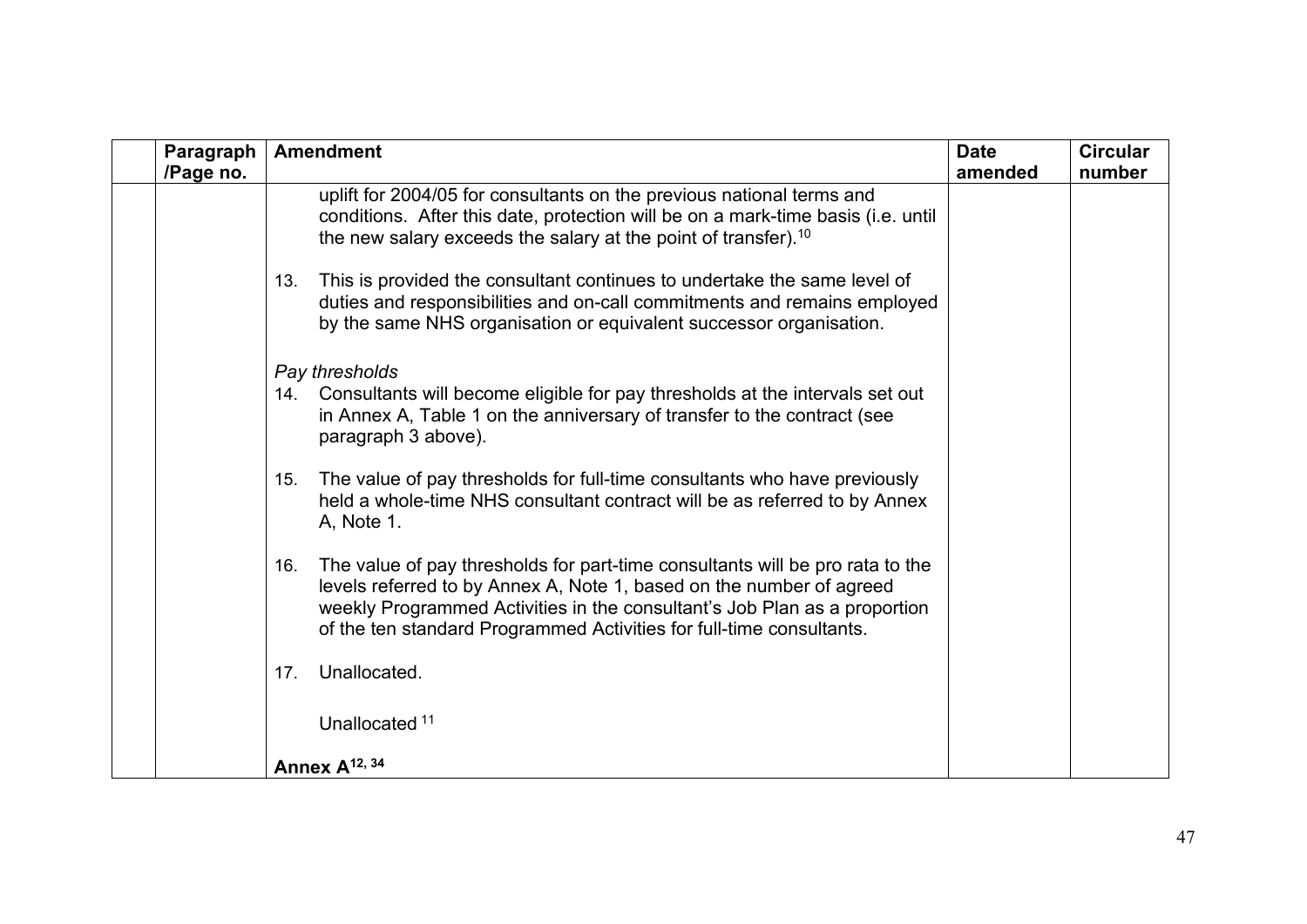| Paragraph<br>/Page no. | <b>Amendment</b> |                                                                                                                                                                                                                                                                 |                |             | <b>Date</b><br>amended | <b>Circular</b><br>number |
|------------------------|------------------|-----------------------------------------------------------------------------------------------------------------------------------------------------------------------------------------------------------------------------------------------------------------|----------------|-------------|------------------------|---------------------------|
|                        |                  | Note 1: Pay rates for consultants appointed before 31 October 2003 can be<br>found in the latest Pay Circular [see Annex A of the Pay Circular: Section 2:<br>Annex A] which is available on the NHS Employers website at<br>www.nhsemployers.org <sup>76</sup> |                |             |                        |                           |
|                        |                  | Table 1: Pay progression for consultants appointed before 31 October 2003                                                                                                                                                                                       |                |             |                        |                           |
|                        | <b>Seniority</b> | Years after transfer                                                                                                                                                                                                                                            | Pay            | Pay scale   |                        |                           |
|                        | at               | before threshold level                                                                                                                                                                                                                                          | threshol       |             |                        |                           |
|                        | transfer         | changes                                                                                                                                                                                                                                                         | d              |             |                        |                           |
|                        | $30+$            | On transfer to new contract                                                                                                                                                                                                                                     |                |             |                        |                           |
|                        |                  | 1 year after transfer                                                                                                                                                                                                                                           |                | <b>MC71</b> |                        |                           |
|                        |                  | 2 years after transfer                                                                                                                                                                                                                                          | 8              |             |                        |                           |
|                        | 21-29            | On transfer to new contract                                                                                                                                                                                                                                     |                |             |                        |                           |
|                        |                  | 1 year after transfer                                                                                                                                                                                                                                           | 6              | <b>MC70</b> |                        |                           |
|                        |                  | 2 years after transfer                                                                                                                                                                                                                                          | $\overline{7}$ |             |                        |                           |
|                        |                  | 3 years after transfer                                                                                                                                                                                                                                          | 8              |             |                        |                           |
|                        | 20               | On transfer to new contract                                                                                                                                                                                                                                     |                |             |                        |                           |
|                        |                  | 1 year after transfer                                                                                                                                                                                                                                           | 6              | <b>MC69</b> |                        |                           |
|                        |                  | 3 years after transfer                                                                                                                                                                                                                                          | $\overline{7}$ |             |                        |                           |
|                        |                  | 4 years after transfer                                                                                                                                                                                                                                          | 8              |             |                        |                           |
|                        | 19               | On transfer to new contract                                                                                                                                                                                                                                     |                |             |                        |                           |
|                        |                  | 1 year after transfer                                                                                                                                                                                                                                           | 6              | <b>MC68</b> |                        |                           |
|                        |                  | 3 years after transfer                                                                                                                                                                                                                                          | $\overline{7}$ |             |                        |                           |
|                        |                  | 5 years after transfer                                                                                                                                                                                                                                          | 8              |             |                        |                           |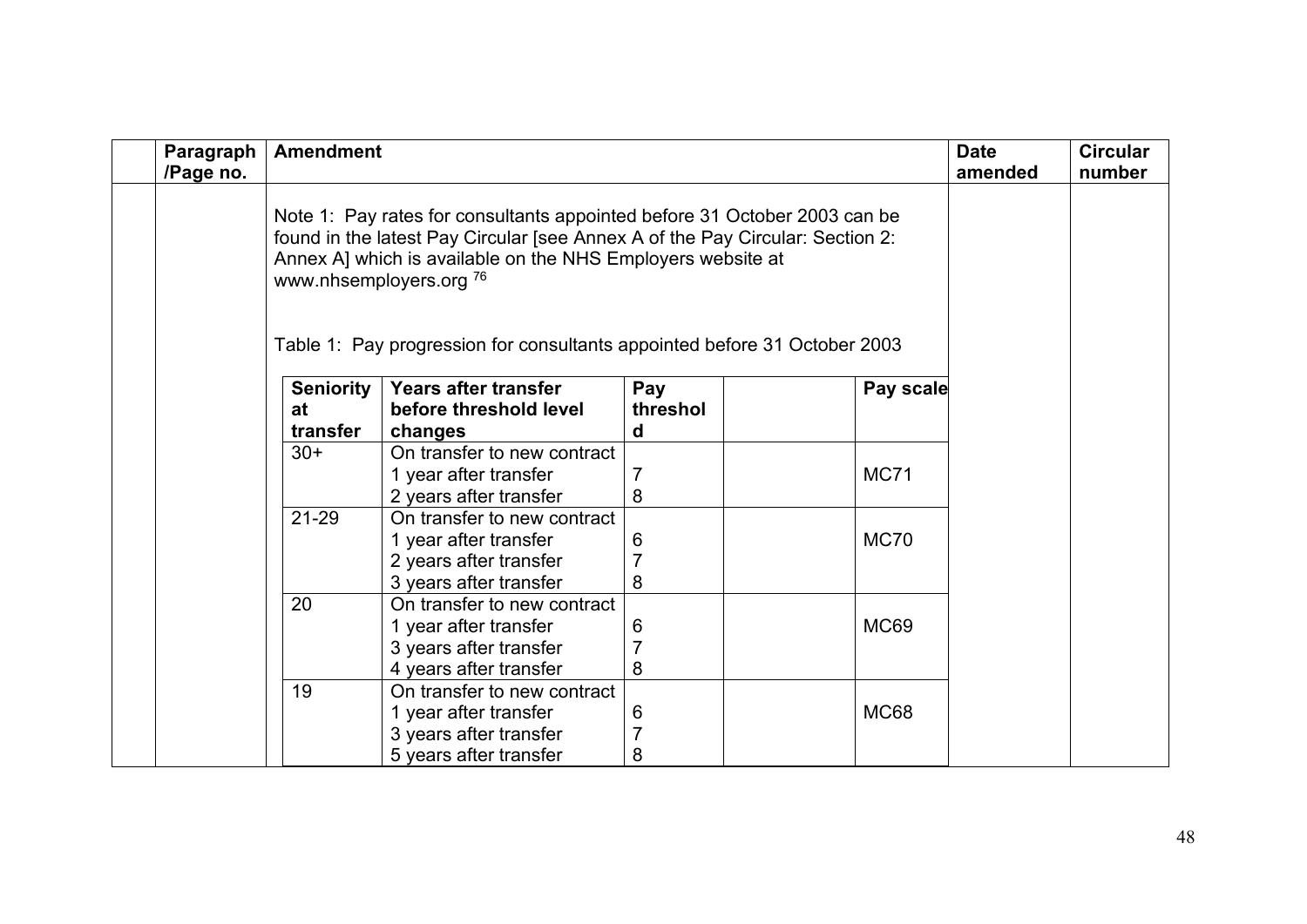| Paragraph | <b>Amendment</b> |                             |   |             | <b>Date</b><br>amended | <b>Circular</b><br>number |
|-----------|------------------|-----------------------------|---|-------------|------------------------|---------------------------|
| /Page no. |                  | On transfer to new contract |   |             |                        |                           |
|           | 18               |                             |   |             |                        |                           |
|           |                  | 2 years after transfer      | 6 | MC67        |                        |                           |
|           |                  | 3 years after transfer      |   |             |                        |                           |
|           |                  | 5 years after transfer      | 8 |             |                        |                           |
|           | 17               | On transfer to new contract |   |             |                        |                           |
|           |                  | 2 years after transfer      | 6 | <b>MC66</b> |                        |                           |
|           |                  | 4 years after transfer      |   |             |                        |                           |
|           |                  | 6 years after transfer      | 8 |             |                        |                           |
|           | 16               | On transfer to new contract |   |             |                        |                           |
|           |                  | 3 years after transfer      | 6 | <b>MC65</b> |                        |                           |
|           |                  | 4 years after transfer      | 7 |             |                        |                           |
|           |                  | 7 years after transfer      | 8 |             |                        |                           |
|           | 15               | On transfer to new contract |   |             |                        |                           |
|           |                  | 3 years on transfer         | 6 | MC64        |                        |                           |
|           |                  | 4 years on transfer         |   |             |                        |                           |
|           |                  | 8 years on transfer         | 8 |             |                        |                           |
|           | 14               | On transfer to new contract |   |             |                        |                           |
|           |                  | 3 years after transfer      | 6 | <b>MC63</b> |                        |                           |
|           |                  | 5 years after transfer      |   |             |                        |                           |
|           |                  | 9 years after transfer      | 8 |             |                        |                           |
|           | 13               | On transfer to new contract |   |             |                        |                           |
|           |                  | 3 years after transfer      | 6 | <b>MC62</b> |                        |                           |
|           |                  | 5 years after transfer      | 7 |             |                        |                           |
|           |                  | 10 years after transfer     | 8 |             |                        |                           |
|           | 12               | On transfer to new contract |   |             |                        |                           |
|           |                  | 3 years after transfer      | 6 | <b>MC61</b> |                        |                           |
|           |                  | 6 years after transfer      |   |             |                        |                           |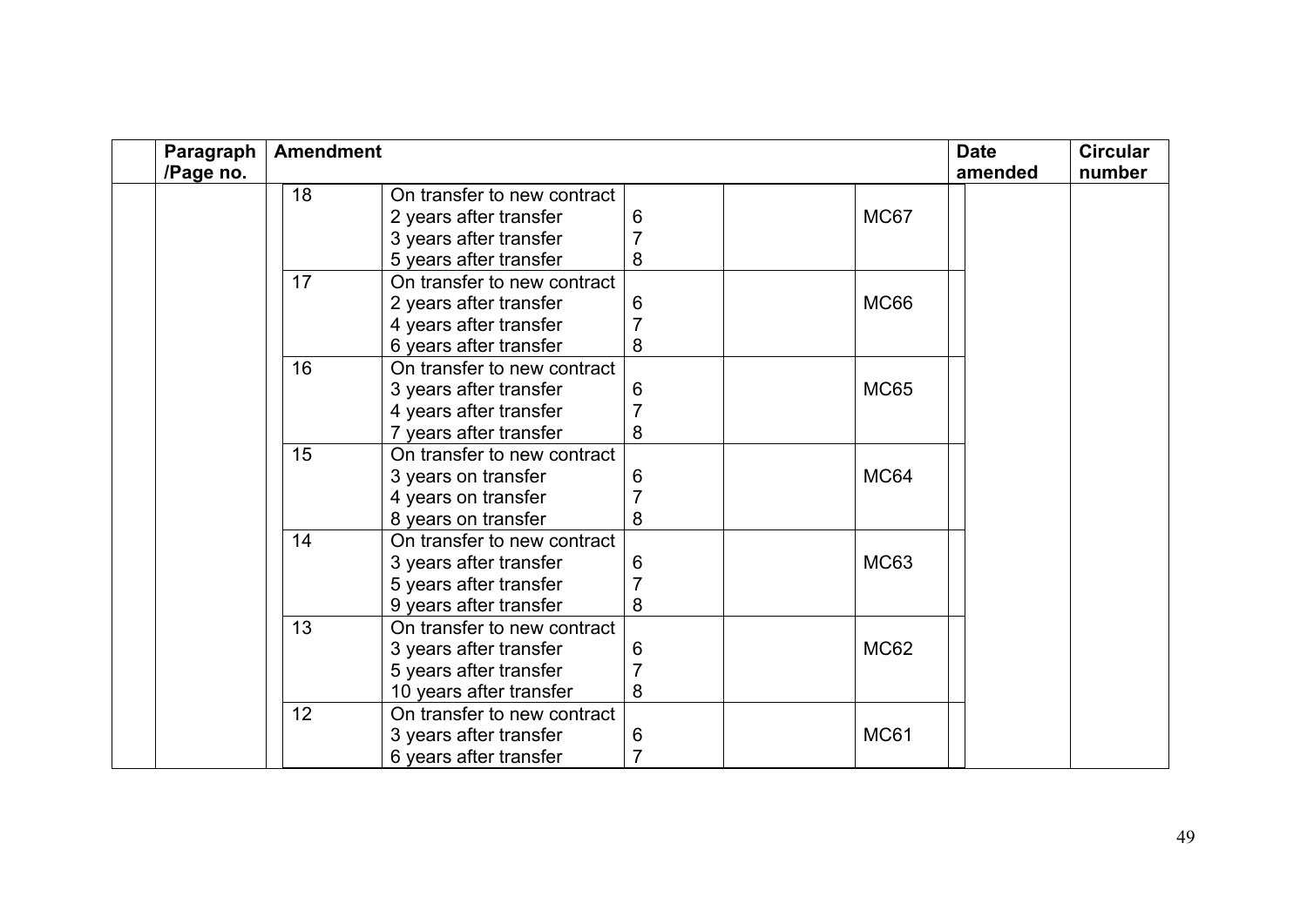| Paragraph |                 | <b>Amendment</b>            |                |             |         | <b>Circular</b> |
|-----------|-----------------|-----------------------------|----------------|-------------|---------|-----------------|
| /Page no. |                 |                             |                |             | amended | number          |
|           |                 | 11 years after transfer     | 8              |             |         |                 |
|           | 11              | On transfer to new contract |                |             |         |                 |
|           |                 | 4 years after transfer      | 6              | <b>MC60</b> |         |                 |
|           |                 | 7 years after transfer      |                |             |         |                 |
|           |                 | 12 years after transfer     | 8              |             |         |                 |
|           | 10              | On transfer to new contract |                |             |         |                 |
|           |                 | 4 years after transfer      | 6              | <b>MC59</b> |         |                 |
|           |                 | 8 years after transfer      |                |             |         |                 |
|           |                 | 13 years after transfer     | 8              |             |         |                 |
|           | 9               | On transfer to new contract |                |             |         |                 |
|           |                 | 4 years after transfer      | 6              | <b>MC58</b> |         |                 |
|           |                 | 9 years after transfer      | $\overline{7}$ |             |         |                 |
|           |                 | 14 years after transfer     | 8              |             |         |                 |
|           | 8               | On transfer to new contract |                |             |         |                 |
|           |                 | 5 years after transfer      | 6              | <b>MC57</b> |         |                 |
|           |                 | 10 years after transfer     |                |             |         |                 |
|           |                 | 15 years after transfer     | 8              |             |         |                 |
|           | $\overline{7}$  | On transfer to new contract |                |             |         |                 |
|           |                 | 5 years after transfer      | 6              | MC57        |         |                 |
|           |                 | 10 years after transfer     | $\overline{7}$ |             |         |                 |
|           |                 | 15 years after transfer     | 8              |             |         |                 |
|           | $6\phantom{1}6$ | On transfer to new contract |                |             |         |                 |
|           |                 | 1 year after transfer       | 5              | <b>MC56</b> |         |                 |
|           |                 | 5 years after transfer      | 6              |             |         |                 |
|           |                 | 10 years after transfer     |                |             |         |                 |
|           |                 | 15 years after transfer     | 8              |             |         |                 |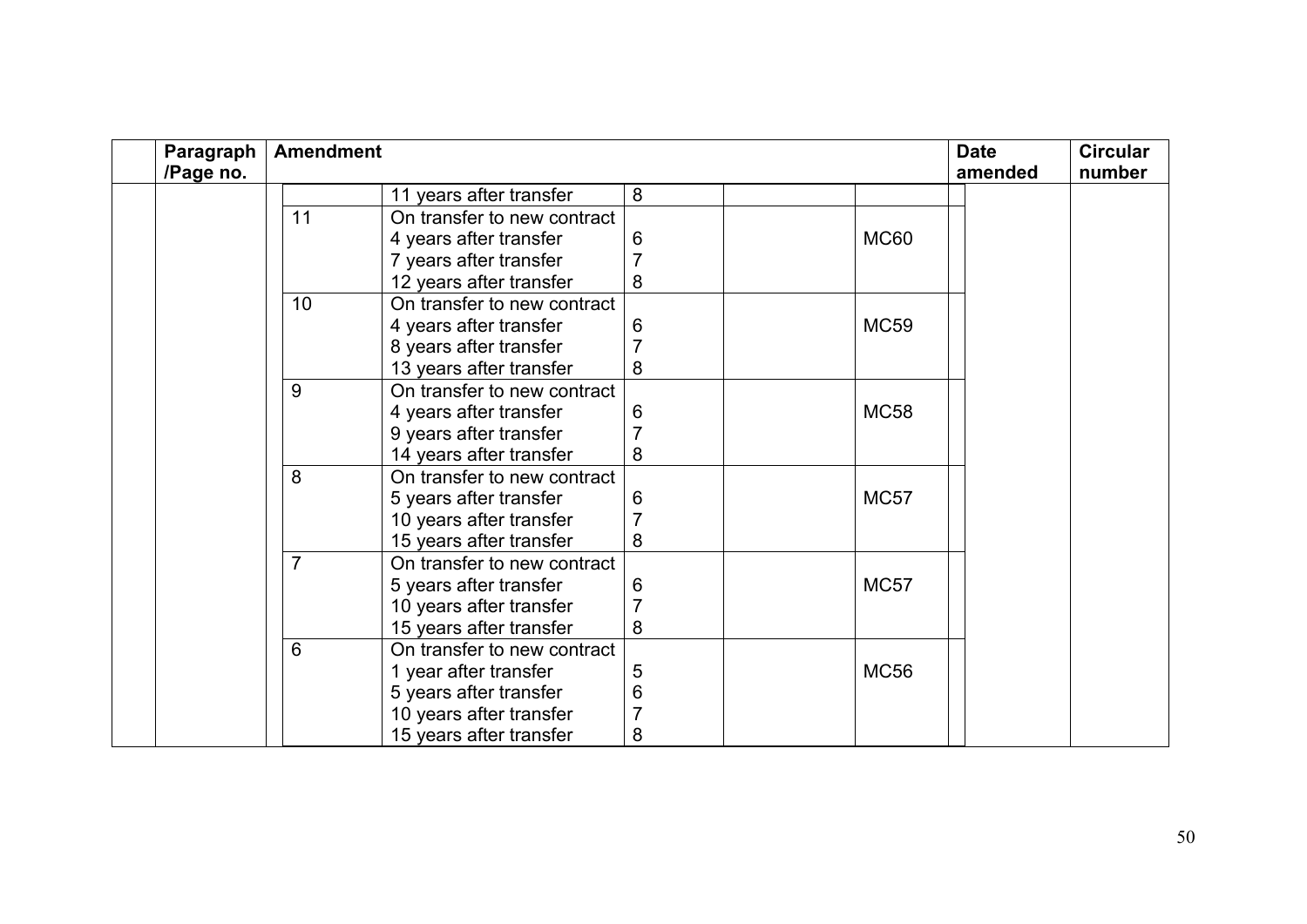| Paragraph | <b>Amendment</b> |                             |                         |  |             | <b>Date</b> | <b>Circular</b> |
|-----------|------------------|-----------------------------|-------------------------|--|-------------|-------------|-----------------|
| /Page no. |                  |                             |                         |  |             | amended     | number          |
|           | 5                | On transfer to new contract |                         |  |             |             |                 |
|           |                  | 1 year after transfer       |                         |  | <b>MC55</b> |             |                 |
|           |                  | 2 years after transfer      | 5                       |  |             |             |                 |
|           |                  | 6 years after transfer      | 6                       |  |             |             |                 |
|           |                  | 11 years after transfer     | 7                       |  |             |             |                 |
|           |                  | 16 years after transfer     | 8                       |  |             |             |                 |
|           | $\overline{4}$   | On transfer to new contract |                         |  |             |             |                 |
|           |                  | 1 year after transfer       | 3                       |  | <b>MC54</b> |             |                 |
|           |                  | 2 years after transfer      | 4                       |  |             |             |                 |
|           |                  | 3 years after transfer      | 5                       |  |             |             |                 |
|           |                  | 6 years after transfer      | 6                       |  |             |             |                 |
|           |                  | 11 years after transfer     | 7                       |  |             |             |                 |
|           |                  | 16 years after transfer     | 8                       |  |             |             |                 |
|           | 3                | On transfer to new contract |                         |  |             |             |                 |
|           |                  | 1 year after transfer       | $\star$                 |  | <b>MC53</b> |             |                 |
|           |                  | 2 years after transfer      | 4                       |  |             |             |                 |
|           |                  | 3 years after transfer      | 5                       |  |             |             |                 |
|           |                  | 7 years after transfer      | 6                       |  |             |             |                 |
|           |                  | 12 years after transfer     | $\overline{7}$          |  |             |             |                 |
|           |                  | 17 years after transfer     | 8                       |  |             |             |                 |
|           | $\overline{2}$   | On transfer to new contract |                         |  |             |             |                 |
|           |                  | 1 year after transfer       | 2                       |  | <b>MC52</b> |             |                 |
|           |                  | 2 years after transfer      | $\overline{\mathbf{4}}$ |  |             |             |                 |
|           |                  | 3 years after transfer      | 5                       |  |             |             |                 |
|           |                  | 8 years after transfer      | 6                       |  |             |             |                 |
|           |                  | 13 years after transfer     | $\overline{7}$          |  |             |             |                 |
|           |                  | 18 years after transfer     | 8                       |  |             |             |                 |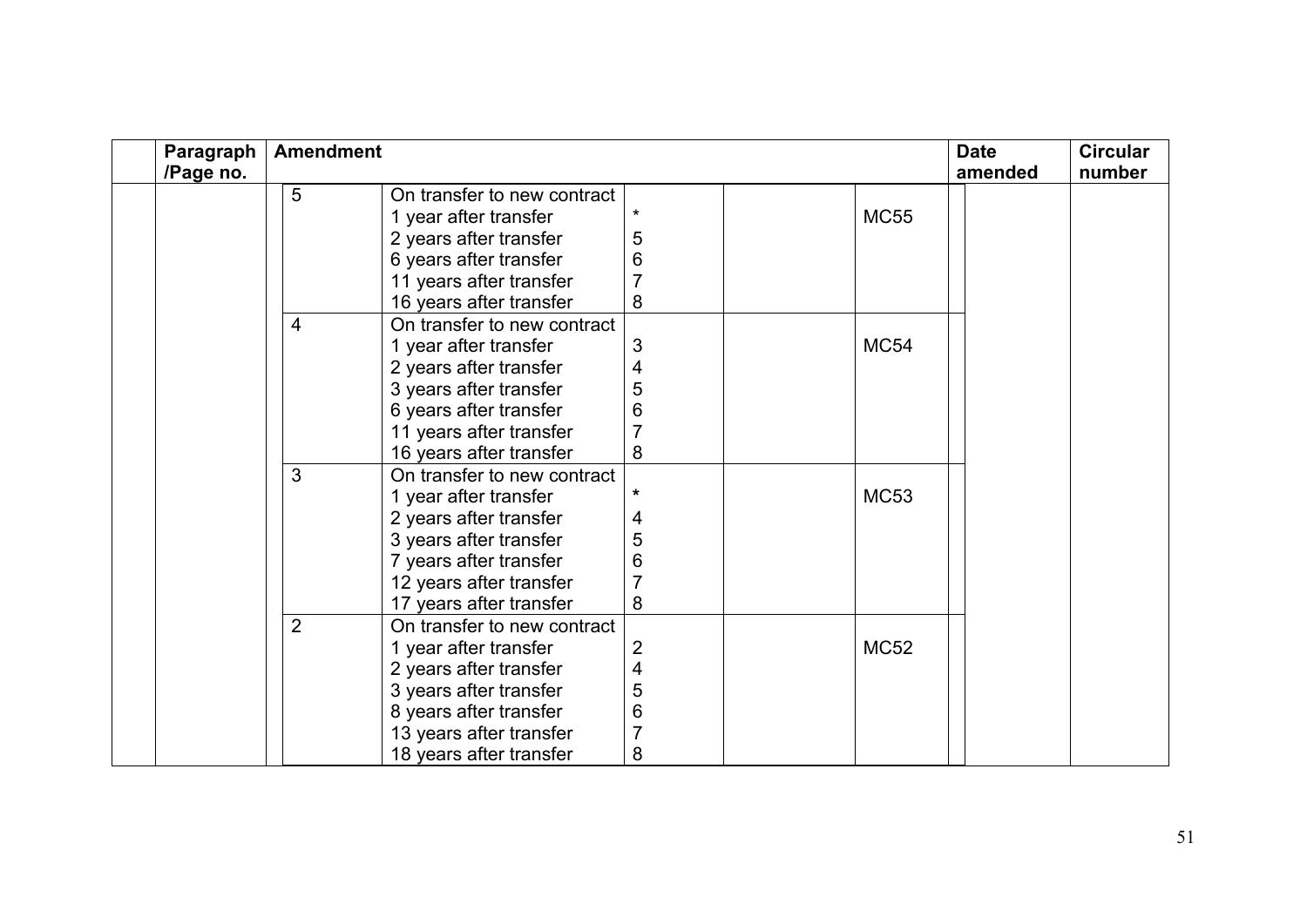| Paragraph | <b>Amendment</b>                                                                                                                                                                                                                                                                                                                                                                                                                                                                                                                                                                                                                                       |                         |             |         | <b>Circular</b> |
|-----------|--------------------------------------------------------------------------------------------------------------------------------------------------------------------------------------------------------------------------------------------------------------------------------------------------------------------------------------------------------------------------------------------------------------------------------------------------------------------------------------------------------------------------------------------------------------------------------------------------------------------------------------------------------|-------------------------|-------------|---------|-----------------|
| /Page no. |                                                                                                                                                                                                                                                                                                                                                                                                                                                                                                                                                                                                                                                        |                         |             | amended | number          |
|           | On transfer to new contract                                                                                                                                                                                                                                                                                                                                                                                                                                                                                                                                                                                                                            |                         |             |         |                 |
|           | 1 year after transfer                                                                                                                                                                                                                                                                                                                                                                                                                                                                                                                                                                                                                                  | $\star$                 | <b>MC51</b> |         |                 |
|           | 2 years after transfer                                                                                                                                                                                                                                                                                                                                                                                                                                                                                                                                                                                                                                 | 3                       |             |         |                 |
|           | 3 years after transfer                                                                                                                                                                                                                                                                                                                                                                                                                                                                                                                                                                                                                                 | $\overline{\mathbf{4}}$ |             |         |                 |
|           | 4 years after transfer                                                                                                                                                                                                                                                                                                                                                                                                                                                                                                                                                                                                                                 | 5                       |             |         |                 |
|           | 9 years after transfer                                                                                                                                                                                                                                                                                                                                                                                                                                                                                                                                                                                                                                 | 6                       |             |         |                 |
|           | 14 years after transfer                                                                                                                                                                                                                                                                                                                                                                                                                                                                                                                                                                                                                                | $\overline{7}$          |             |         |                 |
|           | 19 years after transfer                                                                                                                                                                                                                                                                                                                                                                                                                                                                                                                                                                                                                                | 8                       |             |         |                 |
|           | *For consultants with seniority of 1,3 or 5 years on transition, the first pay                                                                                                                                                                                                                                                                                                                                                                                                                                                                                                                                                                         |                         |             |         |                 |
|           | threshold is for transitional purposes                                                                                                                                                                                                                                                                                                                                                                                                                                                                                                                                                                                                                 |                         |             |         |                 |
|           |                                                                                                                                                                                                                                                                                                                                                                                                                                                                                                                                                                                                                                                        |                         |             |         |                 |
|           |                                                                                                                                                                                                                                                                                                                                                                                                                                                                                                                                                                                                                                                        |                         |             |         |                 |
|           | <b>Schedule 14</b>                                                                                                                                                                                                                                                                                                                                                                                                                                                                                                                                                                                                                                     |                         |             |         |                 |
|           | Basic salary and payment for additional programmed activities for<br>consultants appointed after 31 October 2003 <sup>43</sup>                                                                                                                                                                                                                                                                                                                                                                                                                                                                                                                         |                         |             |         |                 |
|           | This Schedule applies to all those whose first appointment as a NHS<br>1.<br>consultant is on or after 31 October 2003. For these purposes, the date of<br>appointment will be regarded as the date on which the consultant post was<br>offered. There are eight pay thresholds for consultants first appointed on or<br>after 31 October 2003, the value of which is set out in a Pay Circular (see<br>Annex B: Note 1). Subject to the provisions in Schedule 15, there is<br>eligibility for annual progression up to threshold 5; whilst eligibility for<br>progression through the next three thresholds shall occur at five-yearly<br>intervals. |                         |             |         |                 |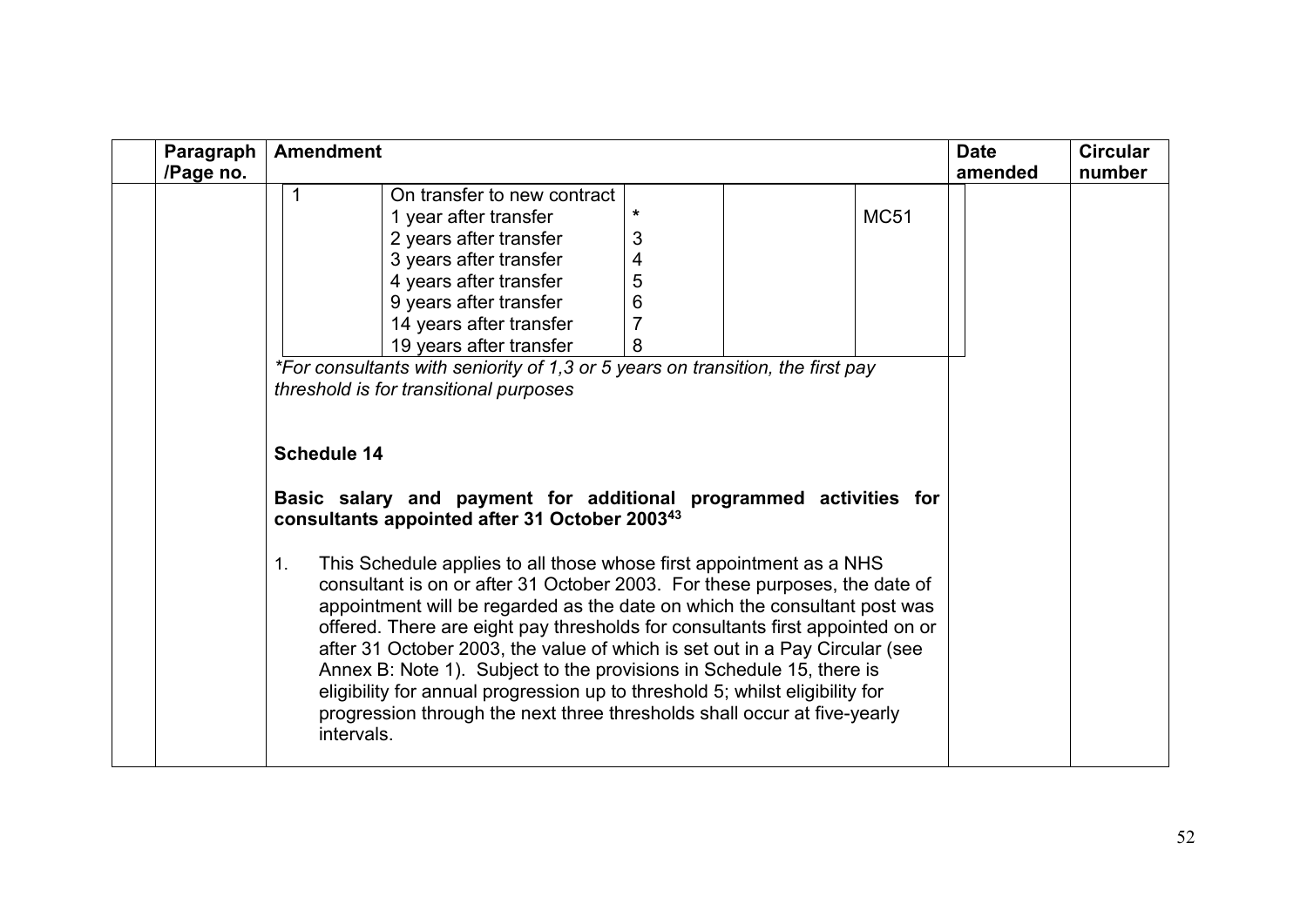<span id="page-52-2"></span><span id="page-52-1"></span><span id="page-52-0"></span>

| Paragraph<br>/Page no. | <b>Amendment</b>                                                                                                                                                                                                                                                                                                                                                                    | <b>Date</b><br>amended | <b>Circular</b><br>number |
|------------------------|-------------------------------------------------------------------------------------------------------------------------------------------------------------------------------------------------------------------------------------------------------------------------------------------------------------------------------------------------------------------------------------|------------------------|---------------------------|
|                        | For consultants subject to this Schedule, progression through pay<br>2.<br>thresholds (see below) will be on the anniversary of appointment, subject<br>to being continuously employed in the NHS. For these purposes, the date<br>of appointment will be regarded as the date on which the consultant first<br>started work as a consultant subject to these Terms and Conditions. |                        |                           |
|                        | Pay Uplifts                                                                                                                                                                                                                                                                                                                                                                         |                        |                           |
|                        | Increases to pay threshold values may be determined from time to time<br>3.<br>following the recommendations of the Review Body on Doctors' and<br>Dentists' Remuneration.                                                                                                                                                                                                          |                        |                           |
|                        | Basic pay and pay thresholds                                                                                                                                                                                                                                                                                                                                                        |                        |                           |
|                        | On commencement, basic salary – and payments for any additional<br>4.<br>Programmed Activities – will be the first of the thresholds referred to by<br>Annex B, Note 1, subject to paragraphs 5 and 6 below.                                                                                                                                                                        |                        |                           |
|                        | Basic salary on commencement will be set at a higher threshold to reflect<br>5.<br>any approved consultant-level experience that a consultant has gained.<br>For the avoidance of doubt, seniority may only accrue during an absence<br>on an employment break scheme to reflect the gaining of approved non-<br>NHS consultant level experience. <sup>13</sup>                     |                        |                           |
|                        | Where a consultant's training has been lengthened by virtue of being in a<br>6.<br>flexible training scheme or because of undergoing dual qualification, the<br>employing organisation will, where necessary, set basic salary on<br>commencement at a higher threshold to ensure that the consultant is not                                                                        |                        |                           |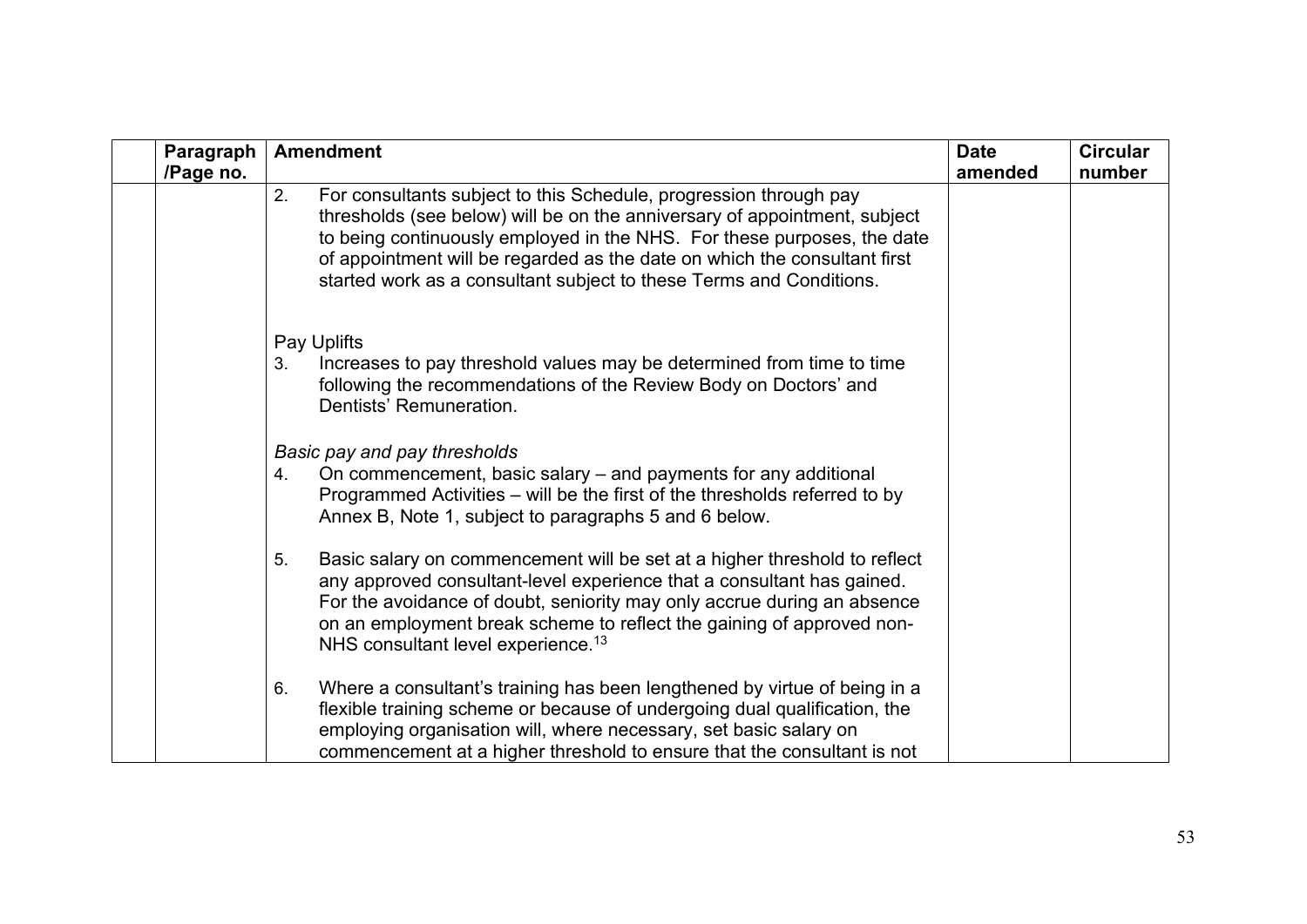| Paragraph<br>/Page no. | <b>Amendment</b>                                                                                                                                                                                                                                                                                                                                                                              | <b>Date</b><br>amended | <b>Circular</b><br>number |
|------------------------|-----------------------------------------------------------------------------------------------------------------------------------------------------------------------------------------------------------------------------------------------------------------------------------------------------------------------------------------------------------------------------------------------|------------------------|---------------------------|
|                        | prevented from reaching the pay threshold they would have attained had<br>they trained on a full time or single qualification basis (e.g. training<br>extended by two years counts as the equivalent of two years' consultant<br>service where a consultant would not otherwise be able to reach the same<br>pay threshold). <sup>14</sup>                                                    |                        |                           |
|                        | The annual rate for an additional Programmed Activity will be 10% of basic<br>$7_{\cdot}$<br>salary, where basic salary includes the pay thresholds and any local<br>clinical excellence awards held as at 31 March 2018. This will not apply to<br>local clinical excellence award points received on or after 1 April 2018. <sup>15,77</sup>                                                |                        |                           |
|                        | Consultants will become eligible for additional pay thresholds at the<br>8.<br>intervals in Annex B, Table 1 on the anniversary of appointment (see<br>paragraph 2 above).                                                                                                                                                                                                                    |                        |                           |
|                        | The value of pay thresholds for part-time consultants will be pro rata to the<br>9.<br>levels referred to by Annex B, Note 1, based on the number of agreed<br>weekly Programmed Activities in the consultant's Job Plan as a proportion<br>of the ten standard Programmed Activities for full-time consultants.                                                                              |                        |                           |
|                        | For consultants who hold discretionary points or a local clinical excellence<br>10.<br>award as at 31 March 2018, there will be a pro rata increase in the<br>payment for an additional Programmed Activity, compared with the rates<br>referred to by Annex B, Note 1. This will not apply to any local clinical<br>excellence award points received on or after 1 April 2018. <sup>78</sup> |                        |                           |
|                        | Where a consultant holds a national clinical excellence award under any<br>11.<br>national clinical excellence award scheme as enforced from time to time,                                                                                                                                                                                                                                    |                        |                           |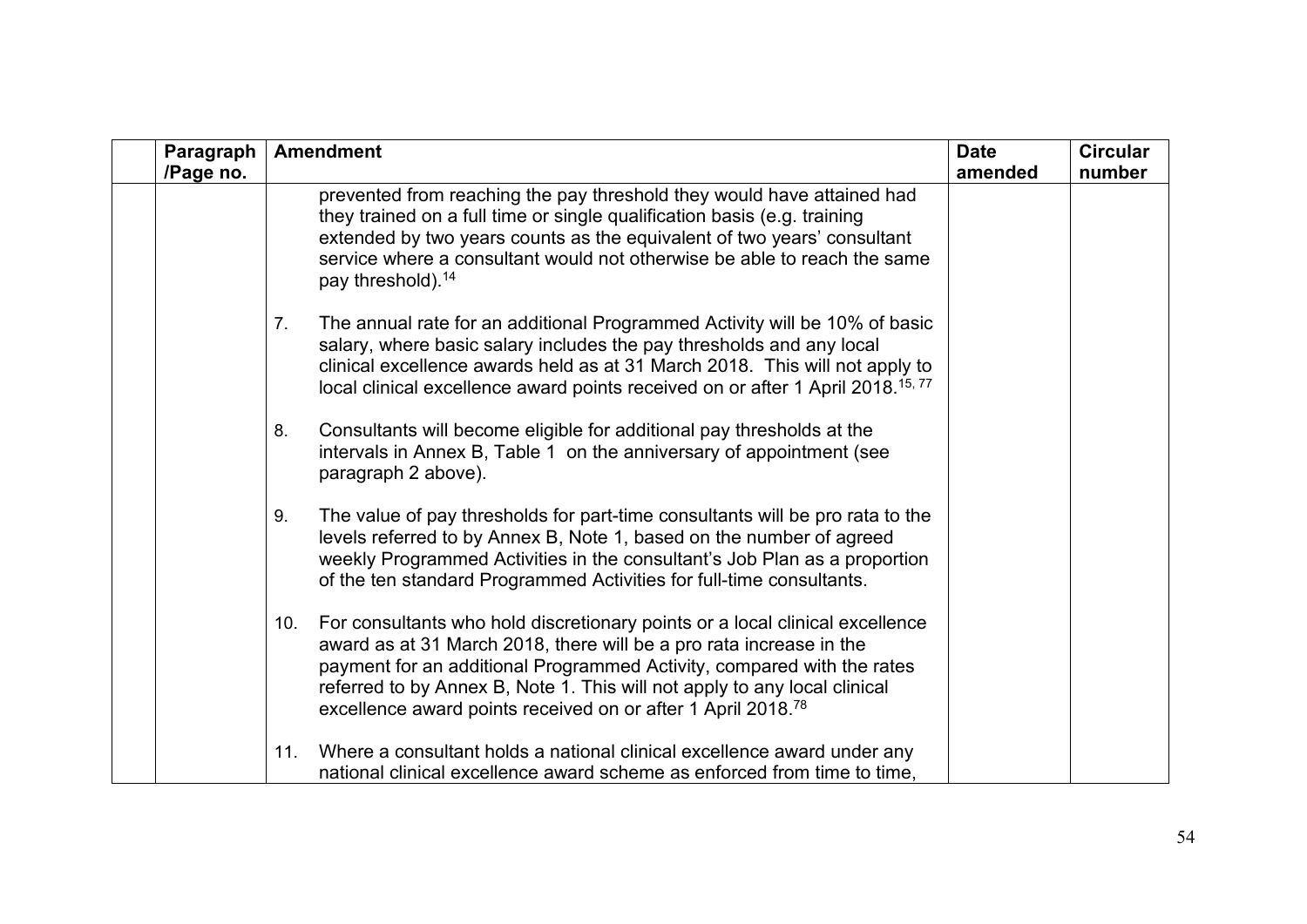| Paragraph<br>/Page no. | <b>Amendment</b>                                                              |                                                 |                                                                                                                                                                                                                                                                                                                                                                                                                                                                                                                                                                                                                                                                                                                                                                                                                                                                                   |                      | <b>Date</b><br>amended | <b>Circular</b><br>number |
|------------------------|-------------------------------------------------------------------------------|-------------------------------------------------|-----------------------------------------------------------------------------------------------------------------------------------------------------------------------------------------------------------------------------------------------------------------------------------------------------------------------------------------------------------------------------------------------------------------------------------------------------------------------------------------------------------------------------------------------------------------------------------------------------------------------------------------------------------------------------------------------------------------------------------------------------------------------------------------------------------------------------------------------------------------------------------|----------------------|------------------------|---------------------------|
|                        | 12.<br><b>Annex B</b> <sup>16, 35</sup><br>www.nhsemployers.org <sup>79</sup> | that previous rate. <sup>57</sup>               | the pro rata increase in the payment for an additional Programmed Activity<br>will be based on the maximum level of local clinical excellence awards.<br>Where Associate Specialists have been paid in their previous regular<br>employment at a basic salary, including any discretionary points, higher or<br>equal to the rate at which they would (were it not for this provision) be paid<br>on taking up their new Consultant appointment, then their starting salary in<br>the new appointment shall be fixed at the threshold in the scale next above<br>Note 1: Pay rates for consultants appointed on or after 31 October 2003 can be<br>found in the latest Pay Circular [see Annex A of the Pay Circular: Section 2:<br>Annex B] which is available on the NHS Employers website at<br>Table 1: Pay progression for consultants appointed on or after 31 October 2003 |                      |                        |                           |
|                        | <b>Threshold</b>                                                              | <b>Years</b><br>completed<br>as a<br>consultant | <b>Period before</b><br>eligibility for<br>next threshold                                                                                                                                                                                                                                                                                                                                                                                                                                                                                                                                                                                                                                                                                                                                                                                                                         | <b>Payroll point</b> |                        |                           |
|                        | 1                                                                             | 0                                               | 1 year                                                                                                                                                                                                                                                                                                                                                                                                                                                                                                                                                                                                                                                                                                                                                                                                                                                                            | MC72 Point 00        |                        |                           |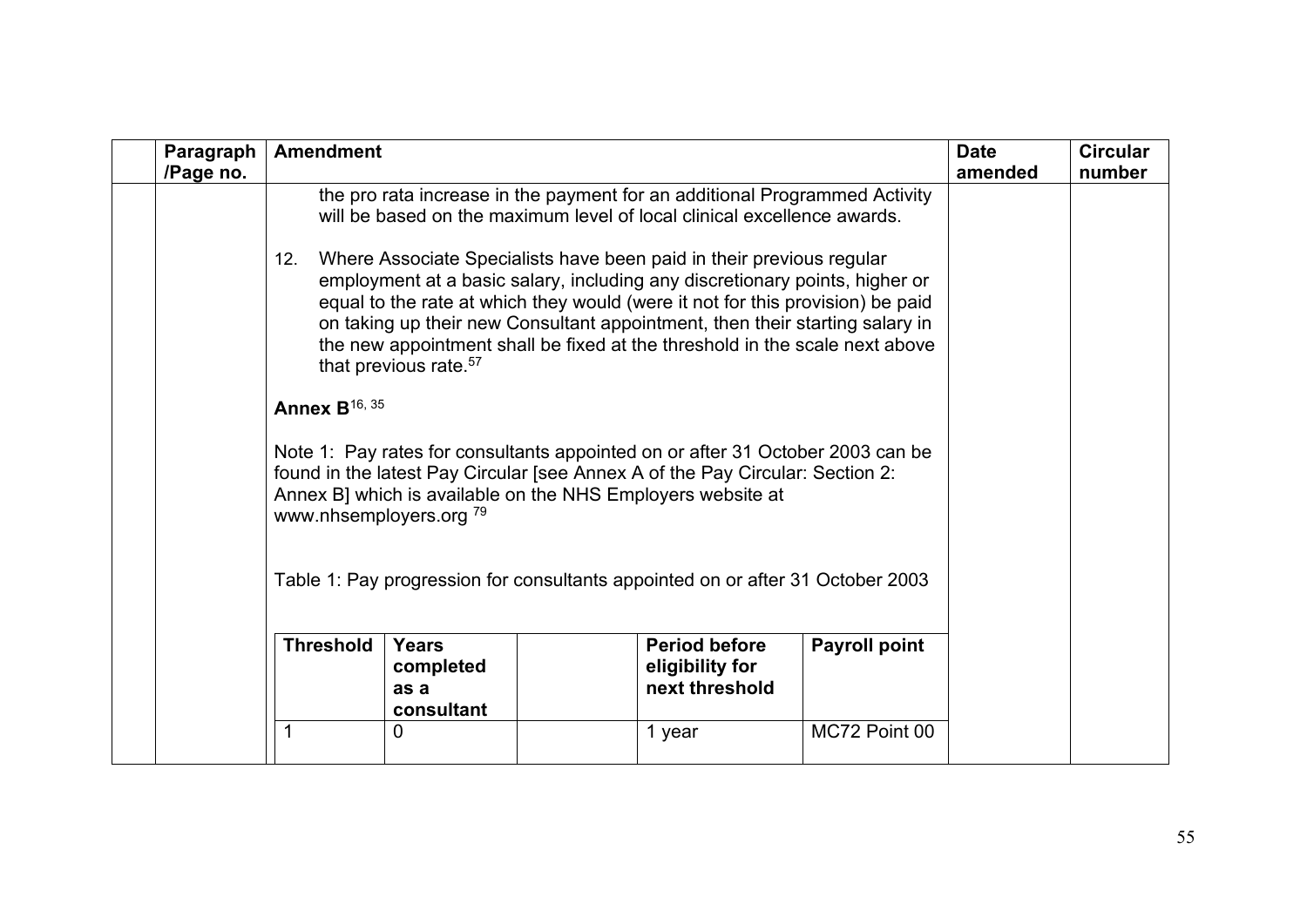| Paragraph | <b>Amendment</b> |                 |         |               |         | <b>Circular</b> |
|-----------|------------------|-----------------|---------|---------------|---------|-----------------|
| /Page no. |                  |                 |         |               | amended | number          |
|           | $\overline{2}$   | 1               | 1 year  | MC72 Point 01 |         |                 |
|           | $\mathbf{3}$     | $\overline{2}$  | 1 year  | MC72 Point 02 |         |                 |
|           | $\overline{4}$   | $\mathfrak{Z}$  | 1 year  | MC72 Point 03 |         |                 |
|           | $\overline{5}$   | $\overline{4}$  | 5 years | MC72 Point 04 |         |                 |
|           |                  | $\overline{5}$  | 4 years | MC72 Point 05 |         |                 |
|           |                  | $6\,$           | 3 years | MC72 Point 06 |         |                 |
|           |                  | $\overline{7}$  | 2 years | MC72 Point 07 |         |                 |
|           |                  | $\bf 8$         | 1 year  | MC72 Point 08 |         |                 |
|           | $6\phantom{1}$   | 9               | 5 years | MC72 Point 09 |         |                 |
|           |                  | 10              | 4 years | MC72 Point 10 |         |                 |
|           |                  | 11              | 3 years | MC72 Point 11 |         |                 |
|           |                  | $\overline{12}$ | 2 years | MC72 Point 12 |         |                 |
|           |                  | 13              | 1 year  | MC72 Point 13 |         |                 |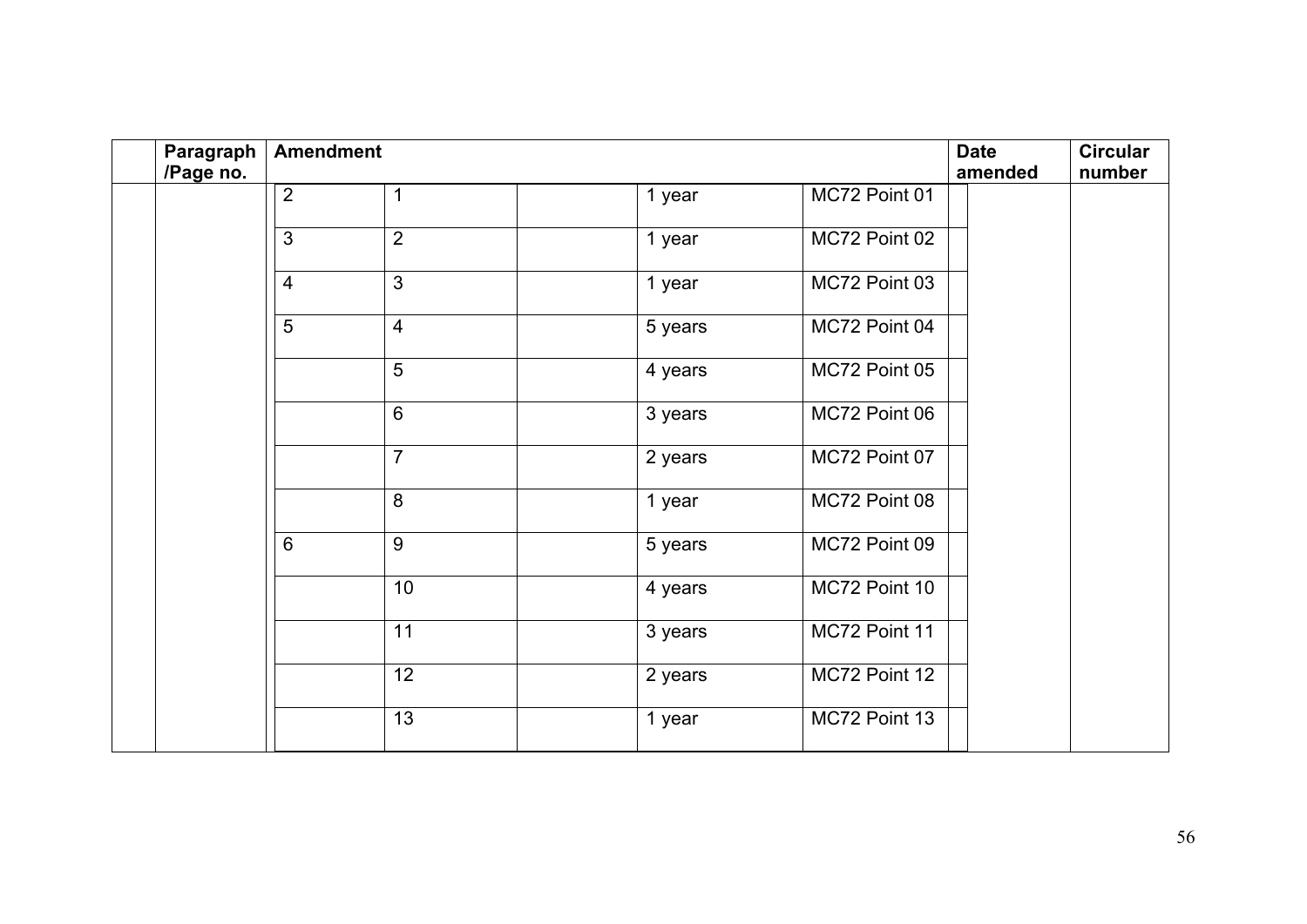<span id="page-56-0"></span>

|    | Paragraph       |                             | <b>Amendment</b> |                                                                                                                                                                                                                                                                                                  |         |                                                                           | <b>Date</b>       | <b>Circular</b> |
|----|-----------------|-----------------------------|------------------|--------------------------------------------------------------------------------------------------------------------------------------------------------------------------------------------------------------------------------------------------------------------------------------------------|---------|---------------------------------------------------------------------------|-------------------|-----------------|
|    | /Page no.       |                             |                  |                                                                                                                                                                                                                                                                                                  |         |                                                                           | amended           | number          |
|    |                 | $\overline{7}$              | 14               |                                                                                                                                                                                                                                                                                                  | 5 years | MC72 Point 14                                                             |                   |                 |
|    |                 |                             | 15               |                                                                                                                                                                                                                                                                                                  | 4 years | MC72 Point 15                                                             |                   |                 |
|    |                 |                             | 16               |                                                                                                                                                                                                                                                                                                  | 3 years | MC72 Point 16                                                             |                   |                 |
|    |                 |                             | 17               |                                                                                                                                                                                                                                                                                                  | 2 years | MC72 Point 17                                                             |                   |                 |
|    |                 |                             | 18               |                                                                                                                                                                                                                                                                                                  | 1 year  | MC72 Point 18                                                             |                   |                 |
|    |                 | 8                           | 19               |                                                                                                                                                                                                                                                                                                  |         | MC72 Point 19                                                             |                   |                 |
|    |                 |                             |                  |                                                                                                                                                                                                                                                                                                  |         |                                                                           |                   |                 |
| 63 | Pages 26-<br>27 | Insert                      |                  |                                                                                                                                                                                                                                                                                                  |         |                                                                           | 8 October<br>2020 |                 |
|    | Appendix 3      |                             |                  |                                                                                                                                                                                                                                                                                                  |         | Appendix 3 – Schedule 15 of the 2003 TCS for Consultants – England (2003) |                   |                 |
|    |                 | Pay thresholds              |                  |                                                                                                                                                                                                                                                                                                  |         |                                                                           |                   |                 |
|    |                 | Criteria for pay thresholds |                  |                                                                                                                                                                                                                                                                                                  |         |                                                                           |                   |                 |
|    |                 | 1 <sub>1</sub>              |                  | Following the annual Job Plan review, the clinical manager who has<br>conducted the Job Plan review will report the outcome, via the Medical<br>Director, to the Chief Executive and copied to the consultant and the<br>Chief Executive of any other NHS organisation with which the consultant |         |                                                                           |                   |                 |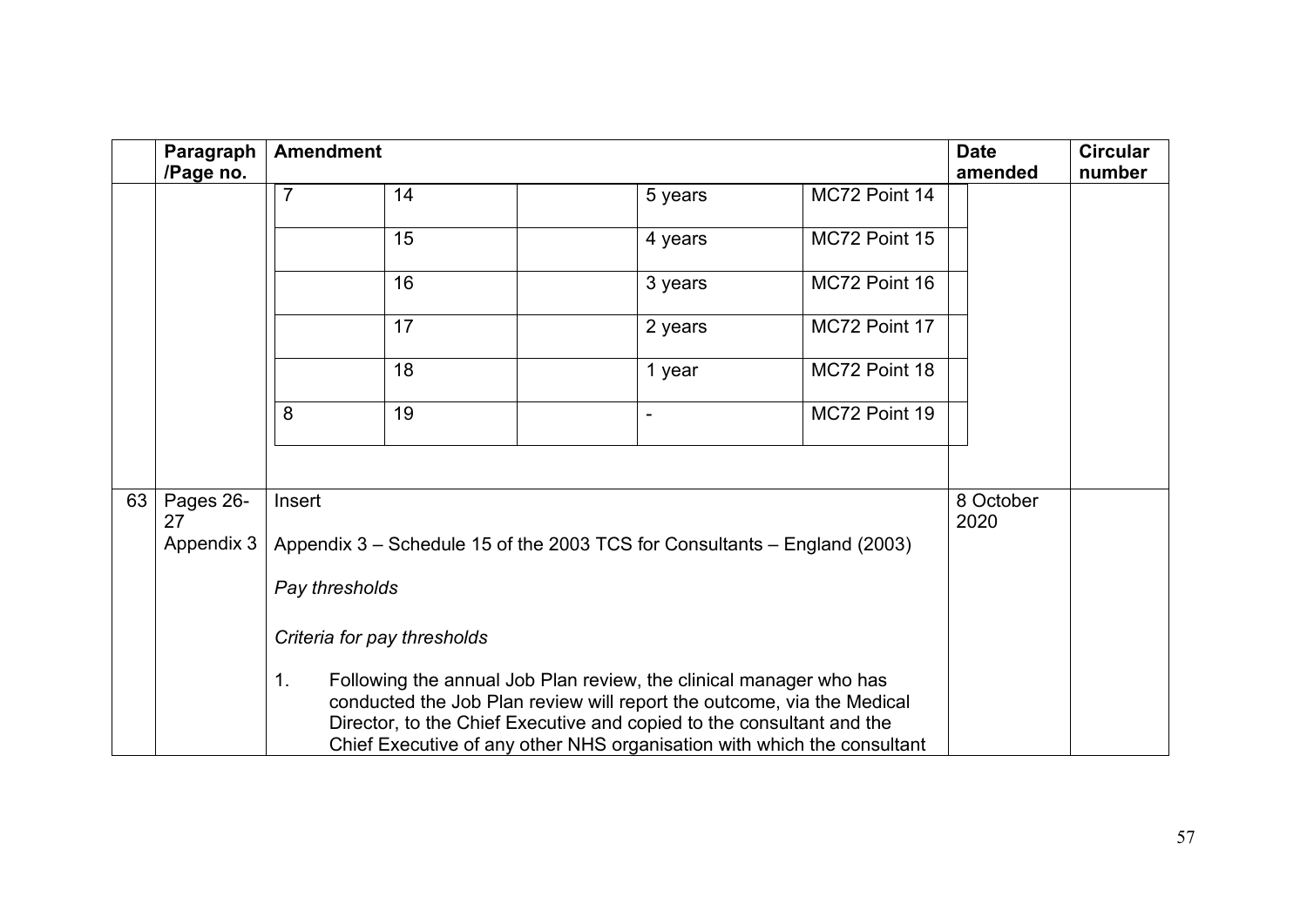| Paragraph<br>/Page no. | <b>Amendment</b>                                                                                                                                                                                  | <b>Date</b><br>amended | <b>Circular</b><br>number |
|------------------------|---------------------------------------------------------------------------------------------------------------------------------------------------------------------------------------------------|------------------------|---------------------------|
|                        | holds a contract of employment, setting out for the purposes of decisions<br>on pay thresholds whether the consultant has:                                                                        |                        |                           |
|                        | made every reasonable effort to meet the time and service<br>commitments in the Job Plan;                                                                                                         |                        |                           |
|                        | participated satisfactorily in the appraisal process;<br>$\bullet$                                                                                                                                |                        |                           |
|                        | participated satisfactorily in reviewing the Job Plan and setting<br>$\bullet$<br>personal objectives;                                                                                            |                        |                           |
|                        | met the personal objectives in the Job Plan, or where this is not<br>$\bullet$<br>achieved for reasons beyond the consultant's control, made every<br>reasonable effort to do so;                 |                        |                           |
|                        | worked towards any changes identified in the last Job Plan review as<br>$\bullet$<br>being necessary to support achievement of the employing<br>organisation's objectives;                        |                        |                           |
|                        | taken up any offer to undertake additional Programmed Activities that<br>the employing organisation has made to the consultant in accordance<br>with Schedule 6 of these 2003 TCS for Consultants |                        |                           |
|                        | met the standards of conduct governing the relationship between<br>private practice and NHS commitments set out in Schedule 9.                                                                    |                        |                           |
|                        | The Chief Executive, informed by the Medical Director's recommendation,<br>2.<br>will subsequently decide each year whether the consultant has met the<br>criteria.                               |                        |                           |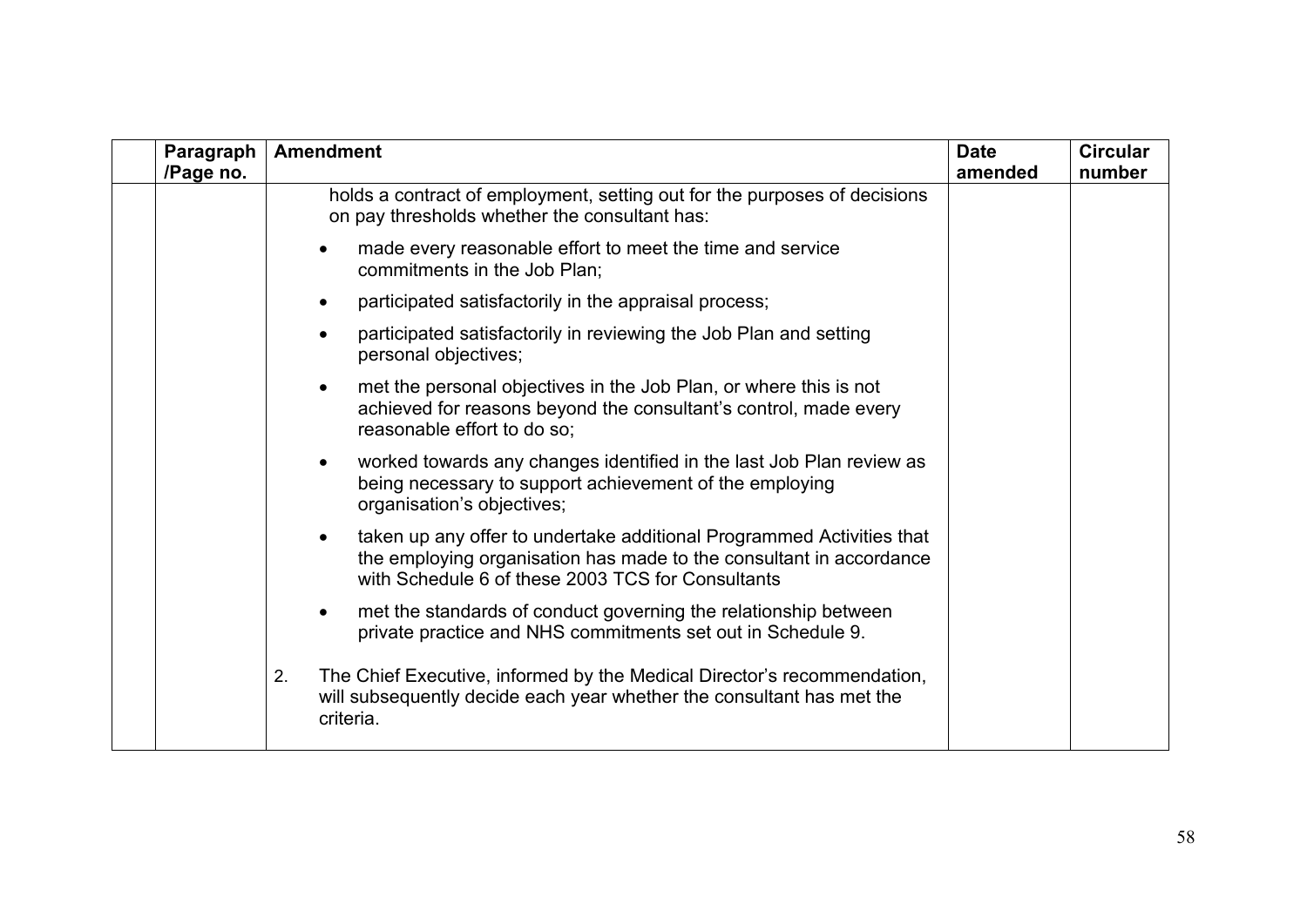| Paragraph<br>/Page no. | <b>Amendment</b>                                                                                                                                                                                                                                                                                                                                                                                                                                                                                                  | <b>Date</b><br>amended | <b>Circular</b><br>number |
|------------------------|-------------------------------------------------------------------------------------------------------------------------------------------------------------------------------------------------------------------------------------------------------------------------------------------------------------------------------------------------------------------------------------------------------------------------------------------------------------------------------------------------------------------|------------------------|---------------------------|
|                        | Where one or more of the criteria are not achieved in any year, the Chief<br>3.<br>Executive will have the discretion to decide where appropriate, for instance<br>because of personal illness, that the consultant should nonetheless be<br>regarded as having met the criteria for that year.                                                                                                                                                                                                                   |                        |                           |
|                        | Consultants should not be penalised if objectives have not been met for<br>4.<br>reasons beyond their control. Employers and consultants will be expected<br>to identify problems (affecting the likelihood of meeting objectives) as they<br>emerge, rather than wait until the job plan review.                                                                                                                                                                                                                 |                        |                           |
|                        | It will be the norm for consultants to achieve pay progression. Pay<br>5.<br>progression may only be deferred where the consultant has not met the<br>specified criteria at paragraph 1 of this Schedule. Employing organisations<br>cannot introduce any new criteria. For instance, pay progression cannot<br>be withheld or delayed on the grounds of the employing organisation's<br>financial position. Nor would it be acceptable for NHS organisations to<br>use any system of quotas for pay progression. |                        |                           |
|                        | A consultant has the right of appeal against a decision by the Chief<br>6.<br>Executive that he or she has not met the criteria in respect of any given<br>year. In the event of an appeal, it will be the responsibility of the employing<br>organisation to show why this decision was taken. The appeal process is<br>at Schedule 4 of the 2003 TCS for Consultants.                                                                                                                                           |                        |                           |
|                        | Process for award of pay thresholds                                                                                                                                                                                                                                                                                                                                                                                                                                                                               |                        |                           |
|                        | When a consultant becomes eligible for a pay threshold by virtue of<br>7 <sub>1</sub><br>fulfilling the required number of years' service in Schedule 13 or Schedule                                                                                                                                                                                                                                                                                                                                              |                        |                           |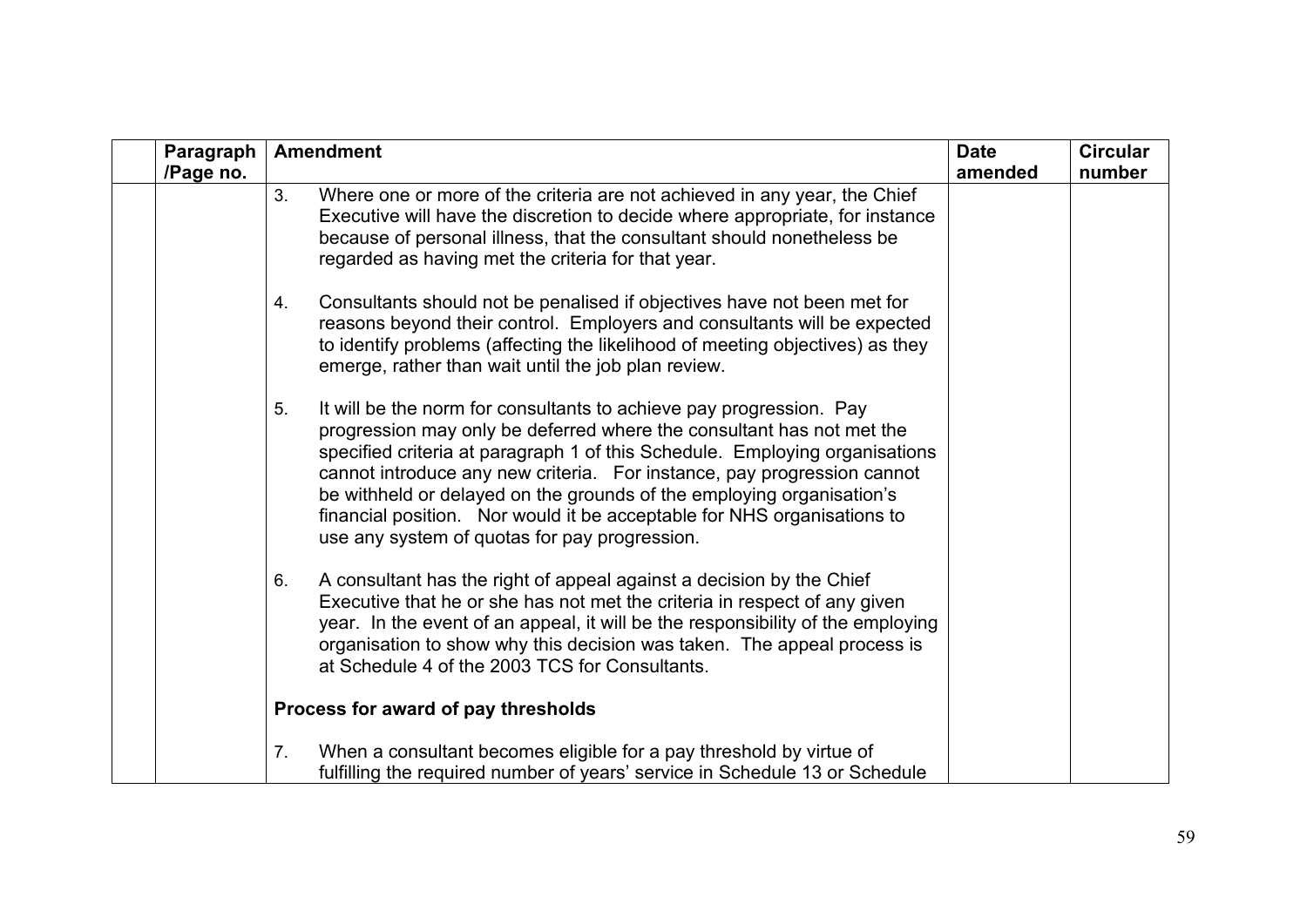|    | Paragraph<br>/Page no.        | <b>Amendment</b>                                                                                                                                                                                                                                                                                                                                                                                                                                                                                                                                                                                                                                                                                                                                                                                                                                                        | <b>Date</b><br>amended | <b>Circular</b><br>number |
|----|-------------------------------|-------------------------------------------------------------------------------------------------------------------------------------------------------------------------------------------------------------------------------------------------------------------------------------------------------------------------------------------------------------------------------------------------------------------------------------------------------------------------------------------------------------------------------------------------------------------------------------------------------------------------------------------------------------------------------------------------------------------------------------------------------------------------------------------------------------------------------------------------------------------------|------------------------|---------------------------|
|    |                               | 14 of the 2003 TCS for Consultants, he or she will receive that pay<br>threshold provided that the Chief Executive agrees that they have met the<br>criteria above in each year since the award of the previous threshold or, in<br>the case of a consultant's first pay threshold, since the commencement of<br>a contract subject to these terms and conditions.<br>Where the Chief Executive has decided in any one year that a consultant<br>8.<br>has not met the necessary criteria, the employing organisation will defer<br>the award of the appropriate pay threshold for one year beyond the date on<br>which they would otherwise have received the threshold. Provided the<br>Chief Executive decides that a consultant has met the criteria in the<br>intervening year, he or she will receive that pay threshold from the start of<br>the following year. |                        |                           |
| 64 | Pages 28-<br>31<br>Appendix 4 | Insert<br>Appendix 4 – Schedule 16 of the 2003 TCS for Consultants – England (2003)<br>Pay supplements <sup>32</sup><br><b>On-call availability supplement</b><br>If a consultant is required to participate in an on-call rota, he or she shall be<br>1 <sub>1</sub><br>paid a supplement in addition to basic salary, in recognition of his or her<br>availability to work during on-call periods. The availability supplement will<br>be paid at the appropriate rate set out in Table 1 below.                                                                                                                                                                                                                                                                                                                                                                      | 8 October<br>2020      |                           |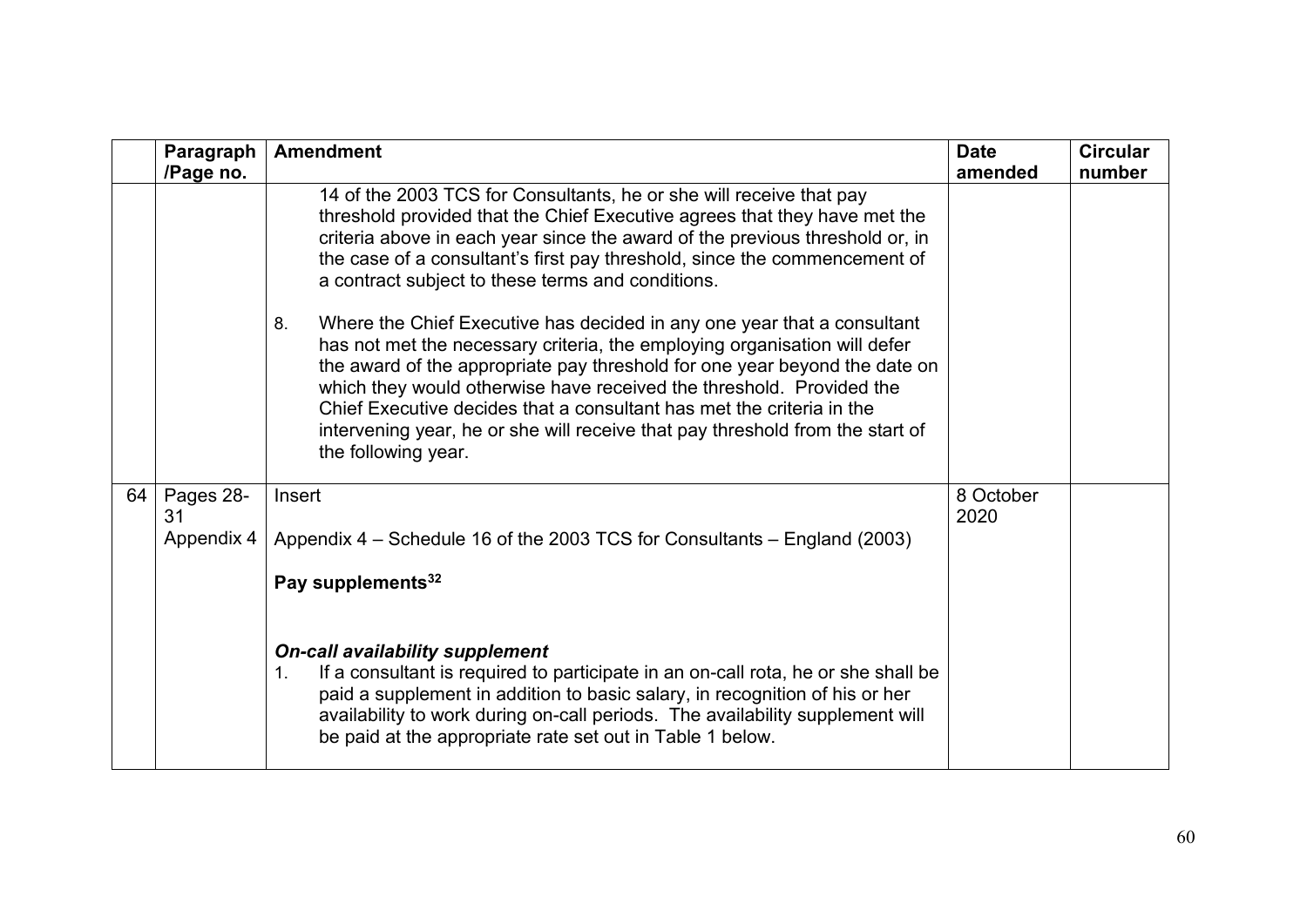| Paragraph<br>/Page no. | <b>Amendment</b>                                                                                                                                                                                                                                                                                                                                                                                                                                                                                                                              | <b>Date</b><br>amended | <b>Circular</b><br>number |
|------------------------|-----------------------------------------------------------------------------------------------------------------------------------------------------------------------------------------------------------------------------------------------------------------------------------------------------------------------------------------------------------------------------------------------------------------------------------------------------------------------------------------------------------------------------------------------|------------------------|---------------------------|
|                        | The level of supplement will depend on both<br>2.<br>the contribution of the consultant to the on-call rota and<br>the category of the consultant's on-call duties.                                                                                                                                                                                                                                                                                                                                                                           |                        |                           |
|                        | Contribution to the rota<br>3.<br>Full-time consultants shall receive the availability supplement as specified<br>in Table 1 below. Part-time consultants, whose contribution when on-call is<br>the same as that of full-time consultants on the same rota, shall receive the<br>appropriate percentage of the equivalent full-time salary. The contribution<br>of any consultant to the rota will be determined without regard to any<br>alternative arrangements that the consultant may make with colleagues to<br>provide on-call cover. |                        |                           |
|                        | Category of on-call duties<br>The employing organisation will determine the category of the<br>4.<br>consultant's on-call duties for these purposes by making a prospective<br>assessment of the typical nature of the response that the consultant is<br>likely to have to undertake when called during an on-call period. This<br>assessment will take into account the nature of the calls that the<br>consultant typically receives whilst on-call. The two categories are:                                                               |                        |                           |
|                        | Category A: this applies where the consultant is typically required to<br>return immediately to site when called or has to undertake<br>interventions with a similar level of complexity to those that would<br>normally be carried out on site, such as telemedicine or complex<br>telephone consultations:                                                                                                                                                                                                                                  |                        |                           |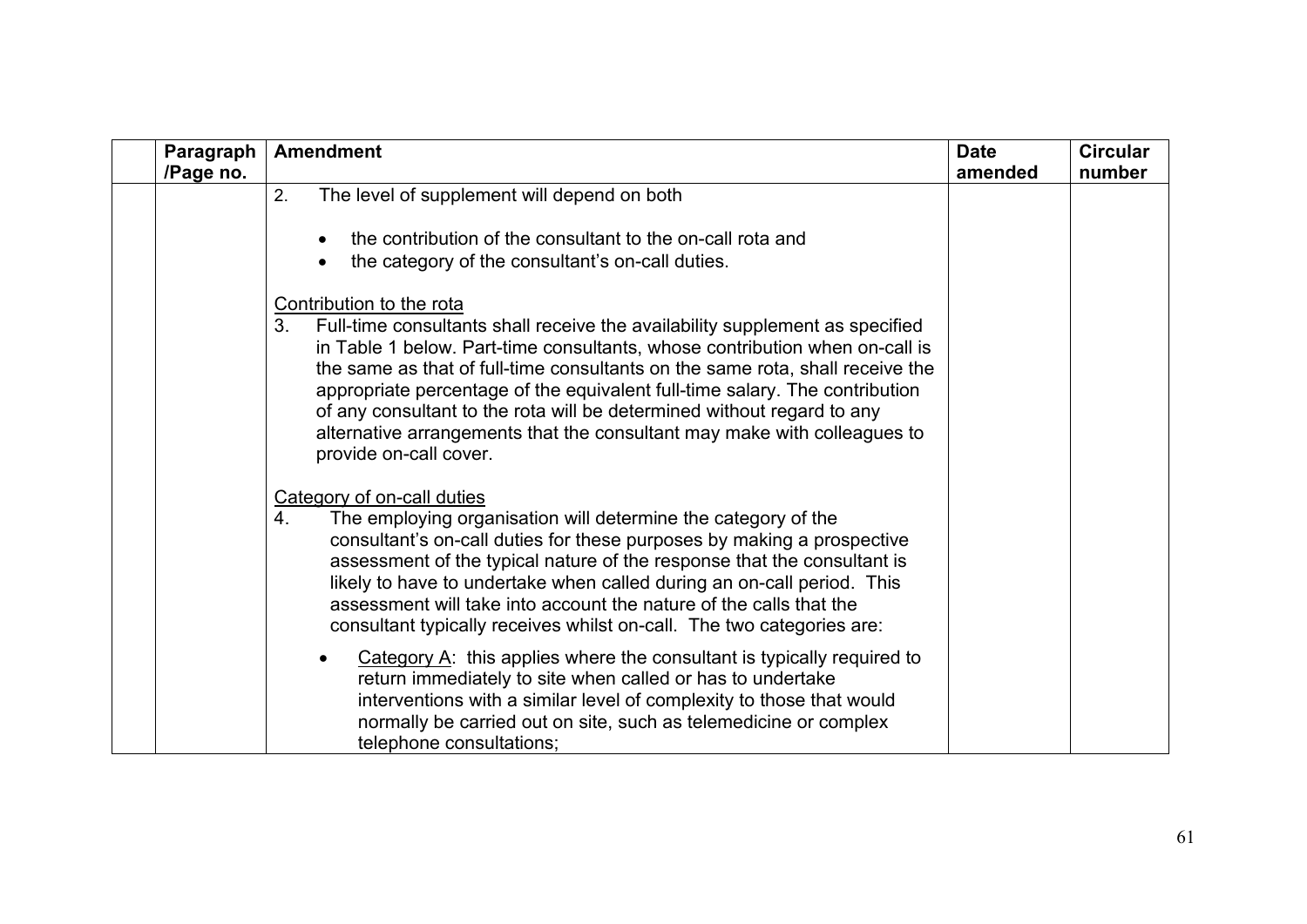| Paragraph<br>/Page no. | <b>Amendment</b>                                                                                                                                                                                                                                                                                                                                                                                                                                                                                                            | <b>Date</b><br>amended | <b>Circular</b><br>number |
|------------------------|-----------------------------------------------------------------------------------------------------------------------------------------------------------------------------------------------------------------------------------------------------------------------------------------------------------------------------------------------------------------------------------------------------------------------------------------------------------------------------------------------------------------------------|------------------------|---------------------------|
|                        | Category $B$ : this applies where the consultant can typically respond by<br>giving telephone advice and/or by returning to work later.                                                                                                                                                                                                                                                                                                                                                                                     |                        |                           |
|                        | 5<br>Where there is a change to the consultant's contribution to the rota or the<br>categorisation of the consultant's on-call duties, the level of the availability<br>supplement will be amended on a prospective basis. Where this results in<br>a reduction in the level of availability supplement, there will be no<br>protection arrangements in relation to previous entitlements. The<br>consultant is entitled to challenge any changes to the assessment of on-<br>call duties through the Job Planning process. |                        |                           |
|                        | The availability supplement does not alter the amount of basic salary for<br>6.<br>any other purpose or calculation.                                                                                                                                                                                                                                                                                                                                                                                                        |                        |                           |
|                        | Basic salary, for these purposes, will include pay thresholds. It will exclude<br>7.<br>any Clinical Excellence Awards, Discretionary Points, Distinction Awards,<br>London Weighting Allowance, on-call availability supplement, recruitment<br>or retention premium, and any other fees, allowances or supplements.                                                                                                                                                                                                       |                        |                           |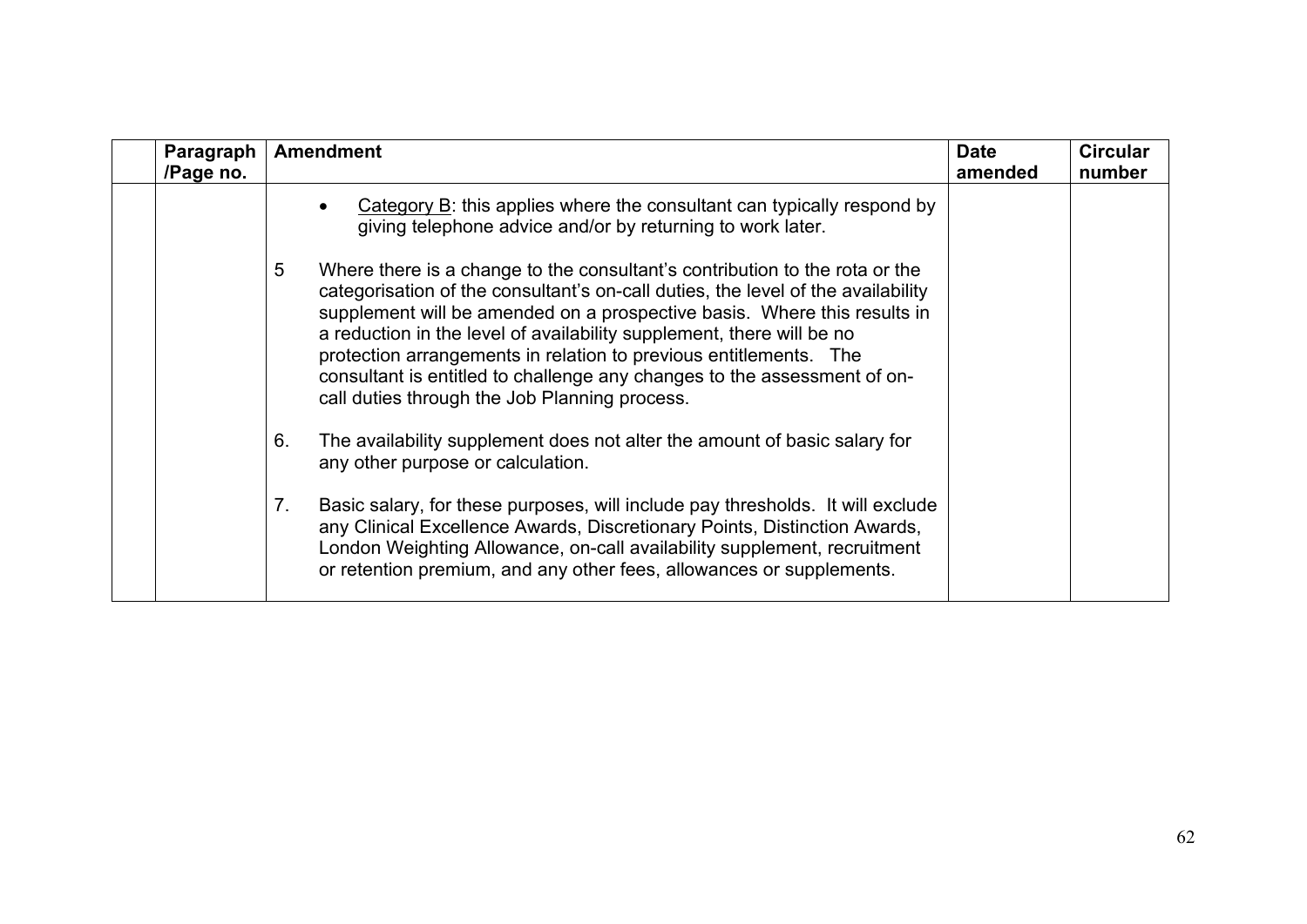| Table 1                                   |                                                                                                                                               |                                                                                                                                                                                                                                                                                                                 |  |
|-------------------------------------------|-----------------------------------------------------------------------------------------------------------------------------------------------|-----------------------------------------------------------------------------------------------------------------------------------------------------------------------------------------------------------------------------------------------------------------------------------------------------------------|--|
| On-call availability supplement           |                                                                                                                                               |                                                                                                                                                                                                                                                                                                                 |  |
| <b>Frequency of rota</b>                  |                                                                                                                                               | Value of availability supplement as a<br>percentage of full-time basic salary                                                                                                                                                                                                                                   |  |
| commitment                                | <b>Category A</b>                                                                                                                             | <b>Category B</b>                                                                                                                                                                                                                                                                                               |  |
| High frequency:<br>1 in 1 to 1 in 4       | 8.0%                                                                                                                                          | 3.0%                                                                                                                                                                                                                                                                                                            |  |
| Medium frequency:<br>1 in 5 to 1 in 8     | 5.0%                                                                                                                                          | 2.0%                                                                                                                                                                                                                                                                                                            |  |
| Low frequency:<br>1 in 9 or less frequent | 3.0%                                                                                                                                          | 1.0%                                                                                                                                                                                                                                                                                                            |  |
| Unallocated. <sup>44</sup><br>8.          |                                                                                                                                               |                                                                                                                                                                                                                                                                                                                 |  |
| <b>London Weighting Allowance</b><br>9.   | 56 of the General Council Conditions of Service (or subsequent<br>time to time in Pay Circulars advising national rates of pay. <sup>45</sup> | Consultants whose place of work (i.e. where his or her principal duties lie)<br>is within the boundaries of the former health authorities designated by<br>paragraph 5, or in one of the units designated by paragraph 10, of section<br>replacement) shall be paid London Weighting at the rate specified from |  |
| 10.                                       |                                                                                                                                               | Consultants whose place of work (i.e. where his or her principal duties lie)<br>is within the boundaries of the former health authorities designated by<br>paragraph 12 of section 56 of the General Council Conditions of Service                                                                              |  |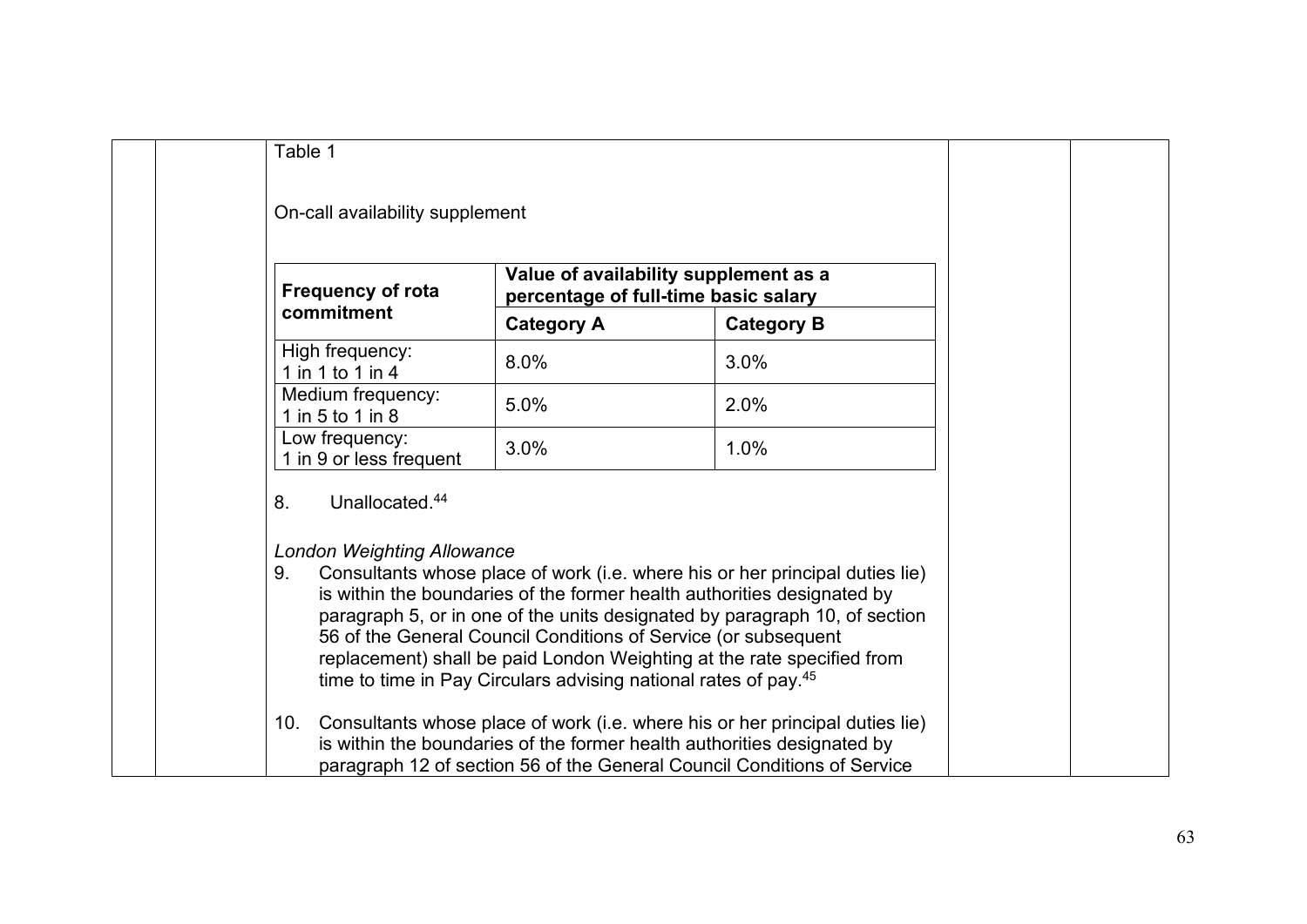| Paragraph<br>/Page no. | <b>Amendment</b>                                                                                                                                                                                                                                                                                                                                                                         | <b>Date</b><br>amended | <b>Circular</b><br>number |
|------------------------|------------------------------------------------------------------------------------------------------------------------------------------------------------------------------------------------------------------------------------------------------------------------------------------------------------------------------------------------------------------------------------------|------------------------|---------------------------|
|                        | (or subsequent replacement) shall be paid London Weighting at the rate for<br>the 'Fringe Zone' specified from time to time in Pay Circulars advising<br>national rates of pay, unless he or she is employed at a unit described in<br>paragraph 9 above. 46                                                                                                                             |                        |                           |
|                        | 11. A reduced rate of London Weighting is payable to resident staff who<br>receive free accommodation. <sup>47</sup>                                                                                                                                                                                                                                                                     |                        |                           |
|                        | 12.<br>Part time consultants shall receive the appropriate proportion of London<br>Weighting.                                                                                                                                                                                                                                                                                            |                        |                           |
|                        | Recruitment and retention premia<br>An employing organisation may under certain circumstances decide to<br>13.<br>award a recruitment or a retention premium in addition to basic salary.<br>This may be paid either as a single sum, or on recurrent basis but for a<br>time-limited period. If the latter, the period in question will not typically last<br>for more than four years. |                        |                           |
|                        | Employing organisations will determine the value of any such premium and<br>14.<br>may adjust its value from time to time to take account of changing<br>circumstances. The value of the premium will not typically exceed 30 per<br>cent of the normal starting salary for a consultant post.                                                                                           |                        |                           |
|                        | 15.<br>Before making such an award, employing organisations will:<br>set out evidence of difficulties in recruiting and retaining consultants in<br>the particular specialty, or post in question;                                                                                                                                                                                       |                        |                           |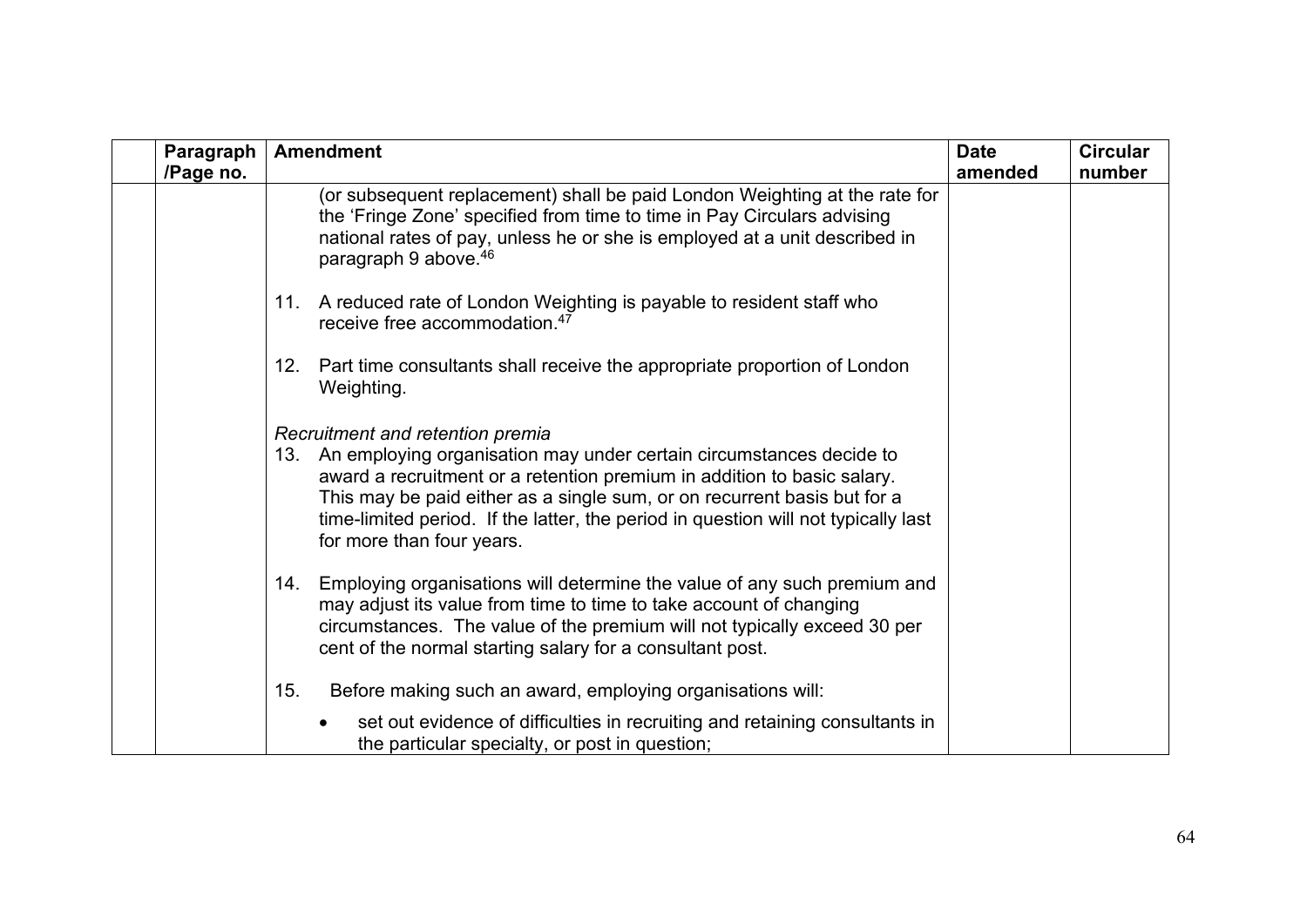| Paragraph<br>/Page no. | <b>Amendment</b>                                                                                                                                                                                                                                                                                                                                                                                                                                                                                                                                                                                                                                                                                                                                                                                                                                | <b>Date</b><br>amended | <b>Circular</b><br>number |
|------------------------|-------------------------------------------------------------------------------------------------------------------------------------------------------------------------------------------------------------------------------------------------------------------------------------------------------------------------------------------------------------------------------------------------------------------------------------------------------------------------------------------------------------------------------------------------------------------------------------------------------------------------------------------------------------------------------------------------------------------------------------------------------------------------------------------------------------------------------------------------|------------------------|---------------------------|
|                        | set out evidence that they have adequately considered and tried non-<br>pay solutions to such difficulties;                                                                                                                                                                                                                                                                                                                                                                                                                                                                                                                                                                                                                                                                                                                                     |                        |                           |
|                        | consult with other NHS employing organisations and other appropriate<br>bodies such as the Strategic Health Authority for the area in question.                                                                                                                                                                                                                                                                                                                                                                                                                                                                                                                                                                                                                                                                                                 |                        |                           |
|                        | Other payments and allowances<br>A consultant may be entitled to certain other payments and allowances at<br>16.<br>the discretion of the employing organisation. <sup>48</sup>                                                                                                                                                                                                                                                                                                                                                                                                                                                                                                                                                                                                                                                                 |                        |                           |
|                        | <b>Directors of Public Health</b><br>17. Directors of Public Health will be entitled to supplements in addition to<br>basic salary (in line with the provisions in Schedule 13 or Schedule 14)<br>within the range as specified from time to time in Pay Circulars advising<br>national rates of pay. These supplements will depend on the band within<br>which their post falls and the weight of the post as assessed by their<br>employing organisation. Band A applies to regional posts, irrespective of<br>population. The definition of the relevant bands is set out below:<br>Band A: Director of Public Health - Regional Posts<br>Band B: Director of Public Health – population over 450,000<br>Band C:Director of Public Health - population 250,000 - 449,999<br>Band D:Director of Public Health – population 50,000 - 249,99949 |                        |                           |
|                        | Supplements shall be an element of remuneration and shall be<br>18.<br>pensionable. <sup>50</sup>                                                                                                                                                                                                                                                                                                                                                                                                                                                                                                                                                                                                                                                                                                                                               |                        |                           |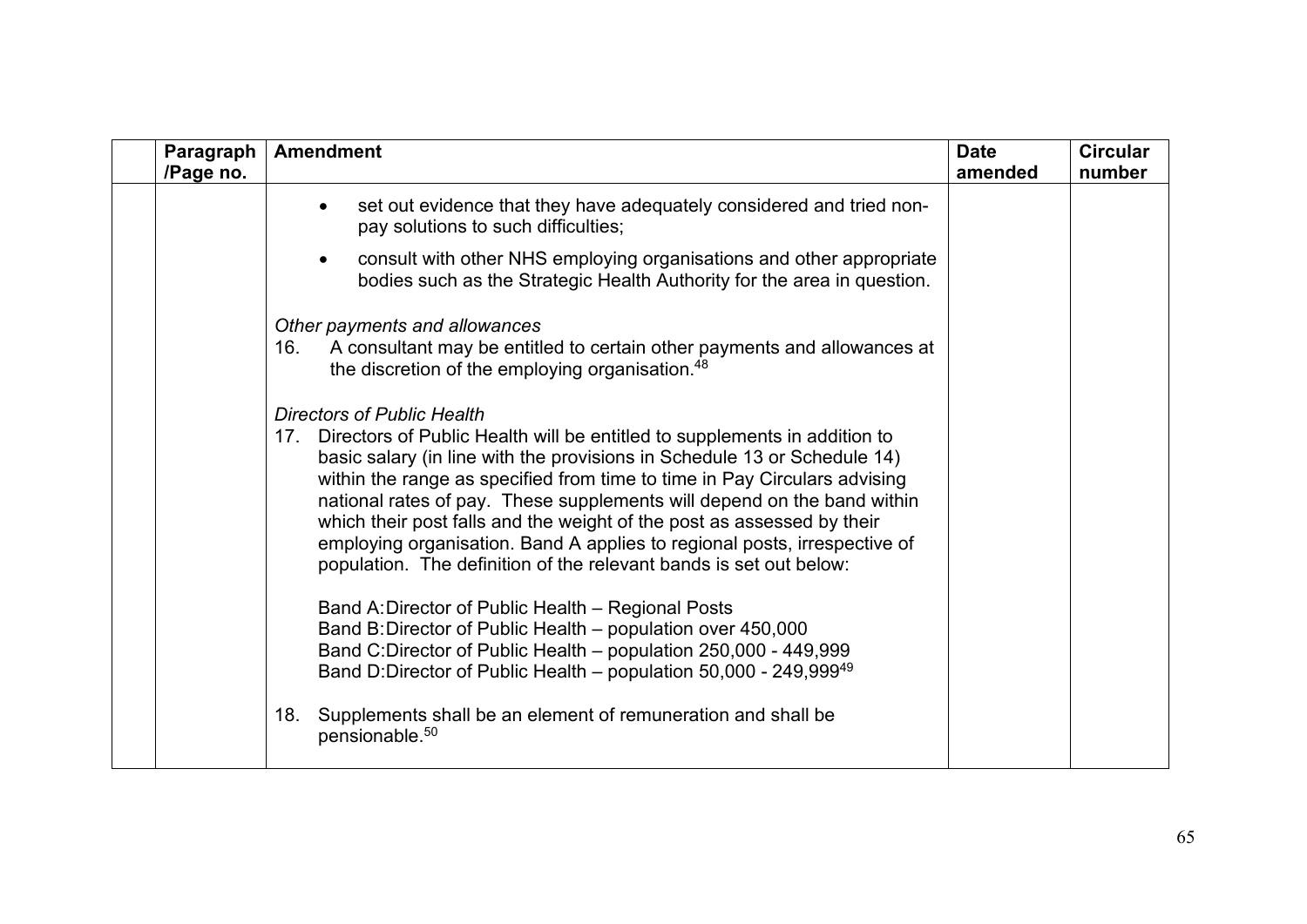|    | Paragraph<br>/Page no. | <b>Amendment</b>                                                                                                                                                                                                                                                                                                                                                                                                                                                                                                                                                  | <b>Date</b><br>amended | <b>Circular</b><br>number |
|----|------------------------|-------------------------------------------------------------------------------------------------------------------------------------------------------------------------------------------------------------------------------------------------------------------------------------------------------------------------------------------------------------------------------------------------------------------------------------------------------------------------------------------------------------------------------------------------------------------|------------------------|---------------------------|
|    |                        | 19.<br>Population shall be reviewed annually at 1 April. The relevant population<br>for this purpose shall be the Registrar General's estimate of the home<br>population for the employing organisation at the previous 30 June.                                                                                                                                                                                                                                                                                                                                  |                        |                           |
|    |                        | 20.<br>If the home population for the employing organisation increases to a higher<br>population band for one year only, this shall have no effect on the minimum<br>supplement. If the rise to a higher population band is confirmed by the next<br>year's estimate, a review of the supplement payable should be completed<br>within six months. Payment of any increased supplement following such a<br>review shall be made with retrospective effect from 1 April of the previous<br>year.                                                                   |                        |                           |
|    |                        | 21.<br>If the home population for the employing organisation falls to a lower<br>population band for one year only, this shall have no effect on the minimum<br>supplement. If the fall in population is confirmed by the next year's<br>estimate, a review of the supplement payable should be completed within<br>six months. Where this would result in a reduction in the value of the<br>supplement, a Director of Public Health shall retain the cash value of his or<br>her existing supplement for so long as that remains more favourable. <sup>51</sup> |                        |                           |
| 65 | Page 31<br>Appendix 5  | Insert<br>Appendix 5 - Rates of Basic Pay                                                                                                                                                                                                                                                                                                                                                                                                                                                                                                                         | 8 October<br>2020      |                           |
|    |                        | Inote: Employing organisations to attach the relevant rates of pay in the latest pay<br>circular]                                                                                                                                                                                                                                                                                                                                                                                                                                                                 |                        |                           |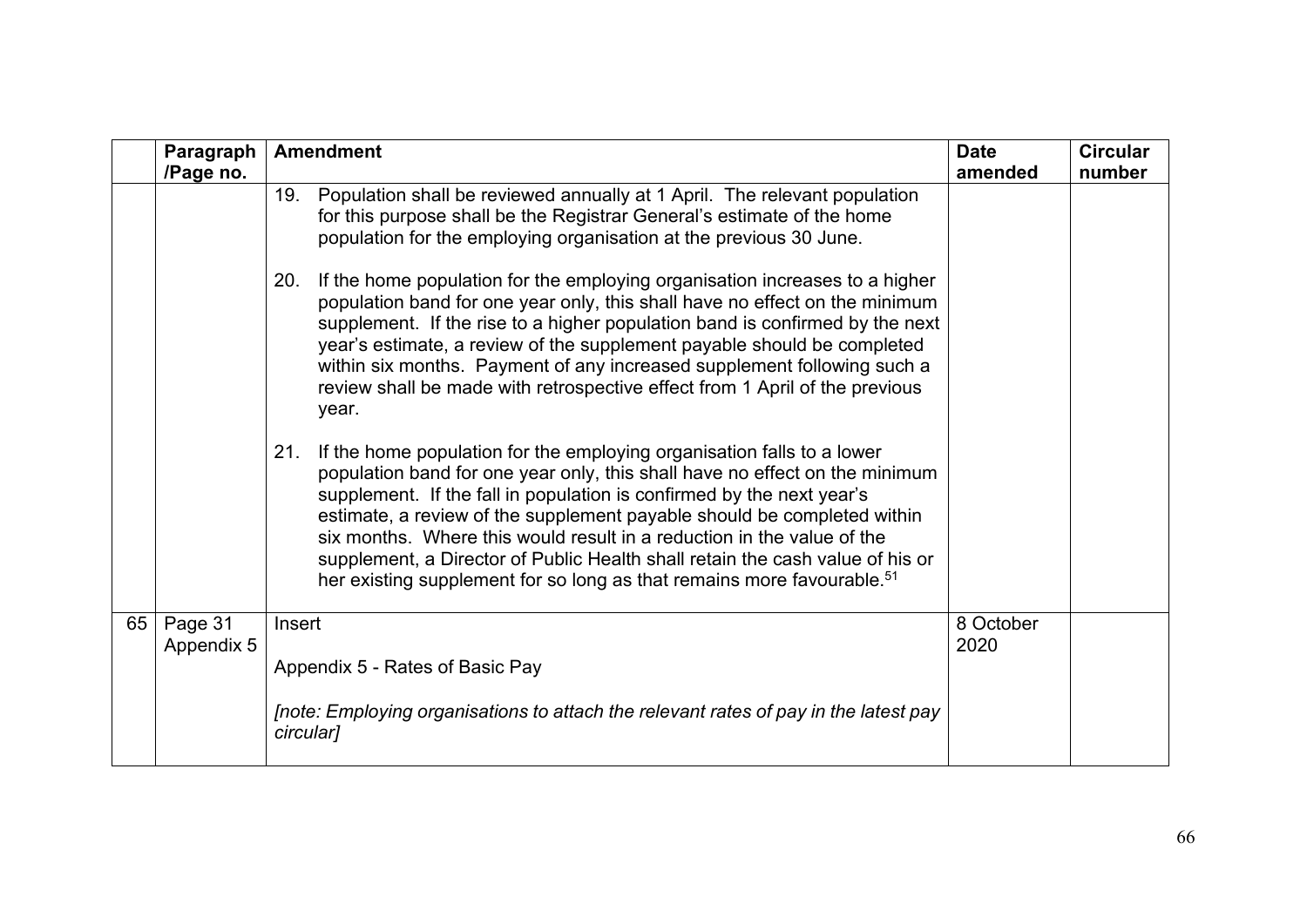|    | Paragraph       | <b>Amendment</b>                                                                                                                                                                                                                            | <b>Date</b> | <b>Circular</b> |
|----|-----------------|---------------------------------------------------------------------------------------------------------------------------------------------------------------------------------------------------------------------------------------------|-------------|-----------------|
|    | /Page no.       |                                                                                                                                                                                                                                             | amended     | number          |
| 66 | Pages           | Correction                                                                                                                                                                                                                                  | 14          |                 |
|    | $95 - 102$      |                                                                                                                                                                                                                                             | September   |                 |
|    |                 | Existing LCEA will be retained for existing LCEA award holders and these awards shall                                                                                                                                                       | 2021        |                 |
|    | Updated         | remain pensionable and consolidated but subject to the review process set out in                                                                                                                                                            |             |                 |
|    | Schedule        | paragraph 18. [previously paragraph 17]                                                                                                                                                                                                     |             |                 |
|    | 30, Page        |                                                                                                                                                                                                                                             |             |                 |
|    | 99,             |                                                                                                                                                                                                                                             |             |                 |
|    | Paragraph       |                                                                                                                                                                                                                                             |             |                 |
|    | 17              |                                                                                                                                                                                                                                             |             |                 |
| 67 | Pages           |                                                                                                                                                                                                                                             | 4 March     |                 |
|    | 95-102          |                                                                                                                                                                                                                                             | 2022        |                 |
|    | Updated         |                                                                                                                                                                                                                                             |             |                 |
|    | <b>Schedule</b> |                                                                                                                                                                                                                                             |             |                 |
|    | 30,             |                                                                                                                                                                                                                                             |             |                 |
|    | Page 99         | Formatting correction                                                                                                                                                                                                                       |             |                 |
|    | Paragraph       |                                                                                                                                                                                                                                             |             |                 |
|    | 16              | iv.<br>future LCEA. [indented as bullet point]                                                                                                                                                                                              |             |                 |
|    |                 |                                                                                                                                                                                                                                             |             |                 |
|    | Page 105        | Correction                                                                                                                                                                                                                                  |             |                 |
|    | Paragraph       |                                                                                                                                                                                                                                             |             |                 |
|    | 25              | if their existing NCEA is due for renewal and their application has been<br>j.<br>unsuccessful, the consultant will revert to a local CEA in line with a<br>reversion process equivalent to that outlined in $10(ii)$ [previously $9(ii)$ ] |             |                 |
|    |                 |                                                                                                                                                                                                                                             |             |                 |

*Pay and Negotiations Team*